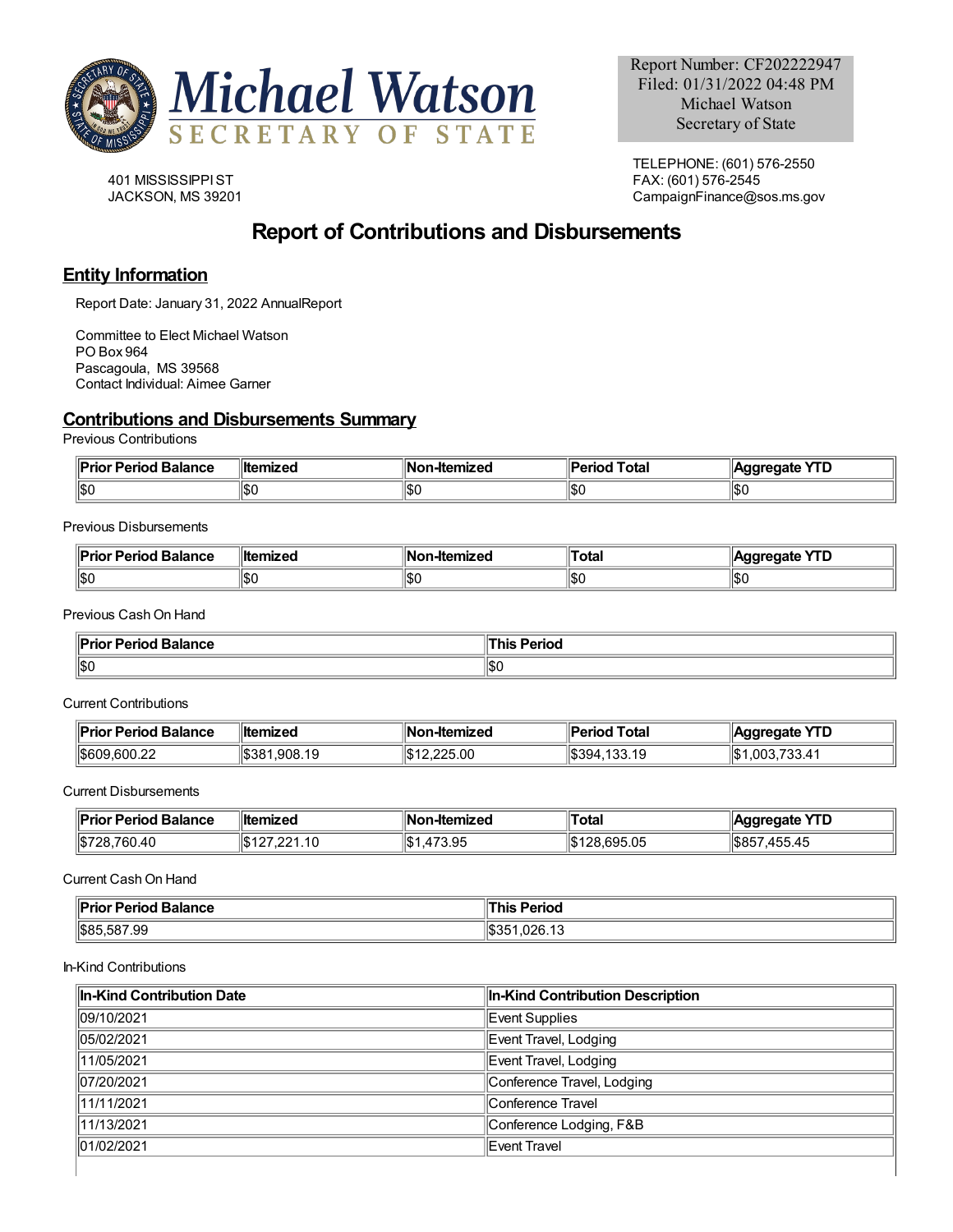| 21/2024<br> 08/T<br>ے ت | enue.<br>Catering<br>∖′∩nt<br>- -<br>. |
|-------------------------|----------------------------------------|
|-------------------------|----------------------------------------|

# **<u>Signature</u>**

Aimee Garner *Tre a s ure r*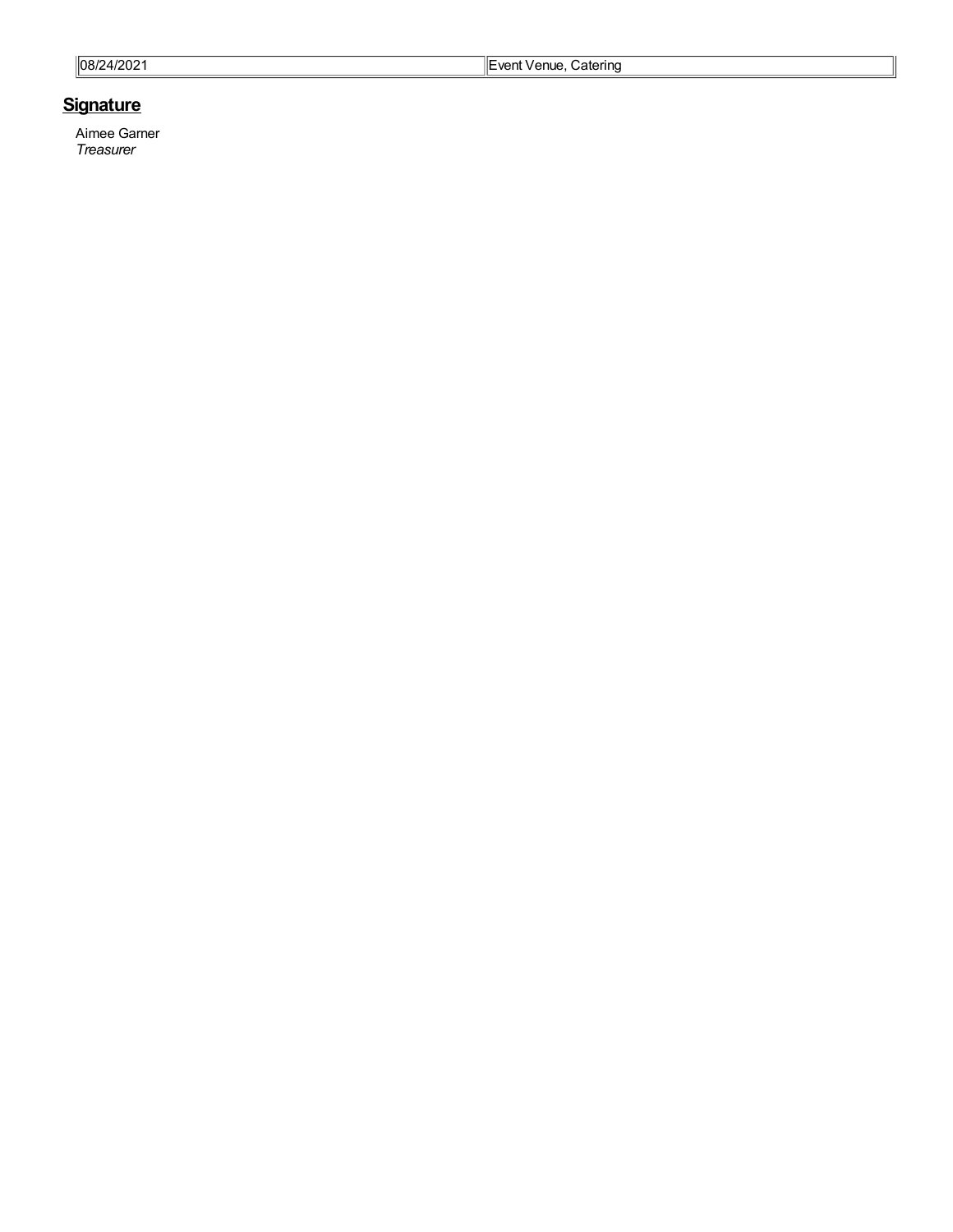# **Current Individual Contributions**

**Contributor Type:**Individual **Contributor Name:**Raun Wetzel **Contributor Occupation or Employer:**Self Employed Radiologiest **Contributor Address:** 14231 Seaway Road Gulfport, MS 39503

| .                                  | $\sim$        |
|------------------------------------|---------------|
| $\sim$                             | Amount        |
| -------------                      | ----          |
| . Date                             | -----         |
| i iduu                             | 10uuon 7      |
| ⊪∩⊹<br>$\sim$<br>111<br>ا 2021/ے ب | 00.00<br>ı.n. |

**Contributor Type:**Individual **Contributor Name:**Johnny McRight **Contributor Occupation or Employer:**McRight Services Owner **Contributor Address:** 2481 Stonebridge Greenville, MS 38701

| ∥Col             |                     |
|------------------|---------------------|
| Date             | <b>\mount</b>       |
| .                | `ontribution        |
| .                |                     |
| 102/0.<br>74 U.C | ١¢<br>300.00<br>ыD. |

**Contributor Type:**Individual **Contributor Name:**Ronald G. Barnes **Contributor Occupation or Employer:**Coast Electric CEO **Contributor Address:** 10600 Jordan Road Vancleave, MS 39565

| ∣∣ี          | Amount           |
|--------------|------------------|
| <b>Date</b>  | a mbuila mbi a m |
| `ontribution | .                |
| .            | ___              |
| 03/26/202    | 250.00           |

**Contributor Type:**PAC **Contributor Name:**Mississippi AGC PAC **Contributor Occupation or Employer:**N/A **Contributor Address:** PO Box 12367 Jackson, MS 39236

| $\blacksquare$ Contribution<br>-<br>. Date | ำ *ntributio.<br>Amount |
|--------------------------------------------|-------------------------|
| 03/26/202                                  | <sup>250.00</sup>       |

**Contributor Type:**Individual **Contributor Name:**James F. Hardin Jr **Contributor Occupation or Employer:**Aladdin Construction CEO **Contributor Address:** 2330 Beau Chene Biloxi, MS 39532

| Contribution Date   | n Amount<br><b>∍ontributio</b> r∟ |
|---------------------|-----------------------------------|
| $ 03/26/202\rangle$ | 500.00<br>\∽u                     |

**Contributor Type:**Individual **Contributor Name:**E. Bruce Martin **Contributor Occupation or Employer:**Meyer and Rosenbaum Director **Contributor Address:** PO Box 1729 Meridian, MS 39302

| من<br>Jate<br>`ontrih<br>- - -<br>----<br>. | . .<br>ı<br>Amount<br>'antrihutian |
|---------------------------------------------|------------------------------------|
| $\sim$ $\sim$ $\sim$<br>OIZUZ.<br>, ושעו    | \$500.00                           |

**Contributor Type:**Corporation **Contributor Name:**Community Bank **Contributor Occupation or Employer:**N/A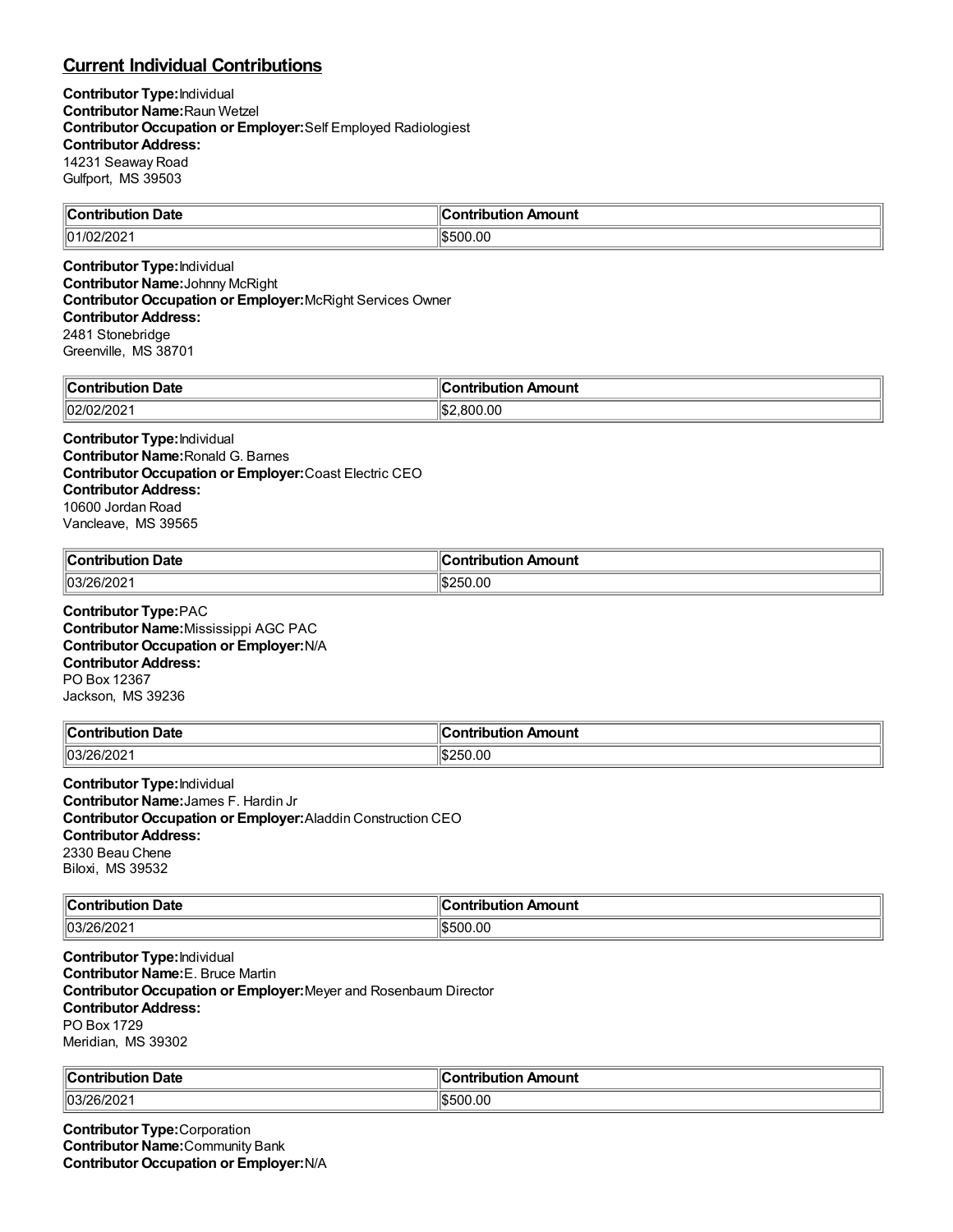# **Contributor Address:** PO Box 1869

Brandon, MS 39043

| $\ $ Contribution<br>Date<br>. | Amount<br>.<br>.     |
|--------------------------------|----------------------|
| 03/26/202                      | ۱IC<br>.000.00<br>ЫJ |

**Contributor Type:**LimitedLiabilityCompany **Contributor Name:**Silver Slipper Casino Venture LLC **Contributor Occupation or Employer:**N/A **Contributor Address:** 5000 South Beach Boulevard Bay St. Louis, MS 39520

| Le<br>Date<br>`nn<br>.                  | .<br>Amount<br>:ontribution |
|-----------------------------------------|-----------------------------|
| 0.000<br>10 <sup>o</sup><br>103/20/2021 | .000.00<br>∥\$              |

#### **Contributor Type:**Corporation **Contributor Name:**Golden Nugget Biloxi **Contributor Occupation or Employer:**N/A **Contributor Address:** 151 Beach Boulevard Biloxi, MS 39530

| r<br>Date<br>.                                    | าounเ<br>----<br>. |
|---------------------------------------------------|--------------------|
| lna <i>r</i><br>.,<br>:UZ<br>ັບປ<br>$\sim$ $\sim$ | .00<br>۱\$۰<br>nnr |

**Contributor Type:**Individual **Contributor Name:**Douglas M. Wright **Contributor Occupation or Employer:**Community Eldercare Services Executive **Contributor Address:** 3835 Old Towne Circle Tupelo, MS 38804

| $C$ ont<br>Date            | Contribution Amount  |
|----------------------------|----------------------|
| מורחו<br>.<br>01ZUZ.<br>יש | $\sim$<br>500<br>.ut |

**Contributor Type:**PAC **Contributor Name:**Hancock Whitney **Contributor Occupation or Employer:**N/A **Contributor Address:** 701 Poydras Street Suite 1500 New Orleans, LA 70139

| ∥c.<br>Date<br>. | <b>\mount</b><br>.<br>-- |
|------------------|--------------------------|
| $\parallel$ 03/2 | ۱Ic                      |
| つに               | 000.00.                  |
| 2012 UZ          | ı.в.                     |

**Contributor Type:**Individual **Contributor Name:**J.R. Carter **Contributor Occupation or Employer:**Island View Executive **Contributor Address:** PO Box 1600 Gulfport, MS 39502

| ∥Cor        | --                   |
|-------------|----------------------|
| Date        | Amount               |
| ontribution | <b>∍ontributior</b>  |
| .           | ___                  |
| 105/02/2021 | ॱॱ<br>1.582.00<br>ıъ |

**Contributor Type:**Individual **Contributor Name:**David Carney **Contributor Occupation or Employer:**Gladden Ingram Attorney **Contributor Address:** 149 Sycamore Ridge Madison, MS 39110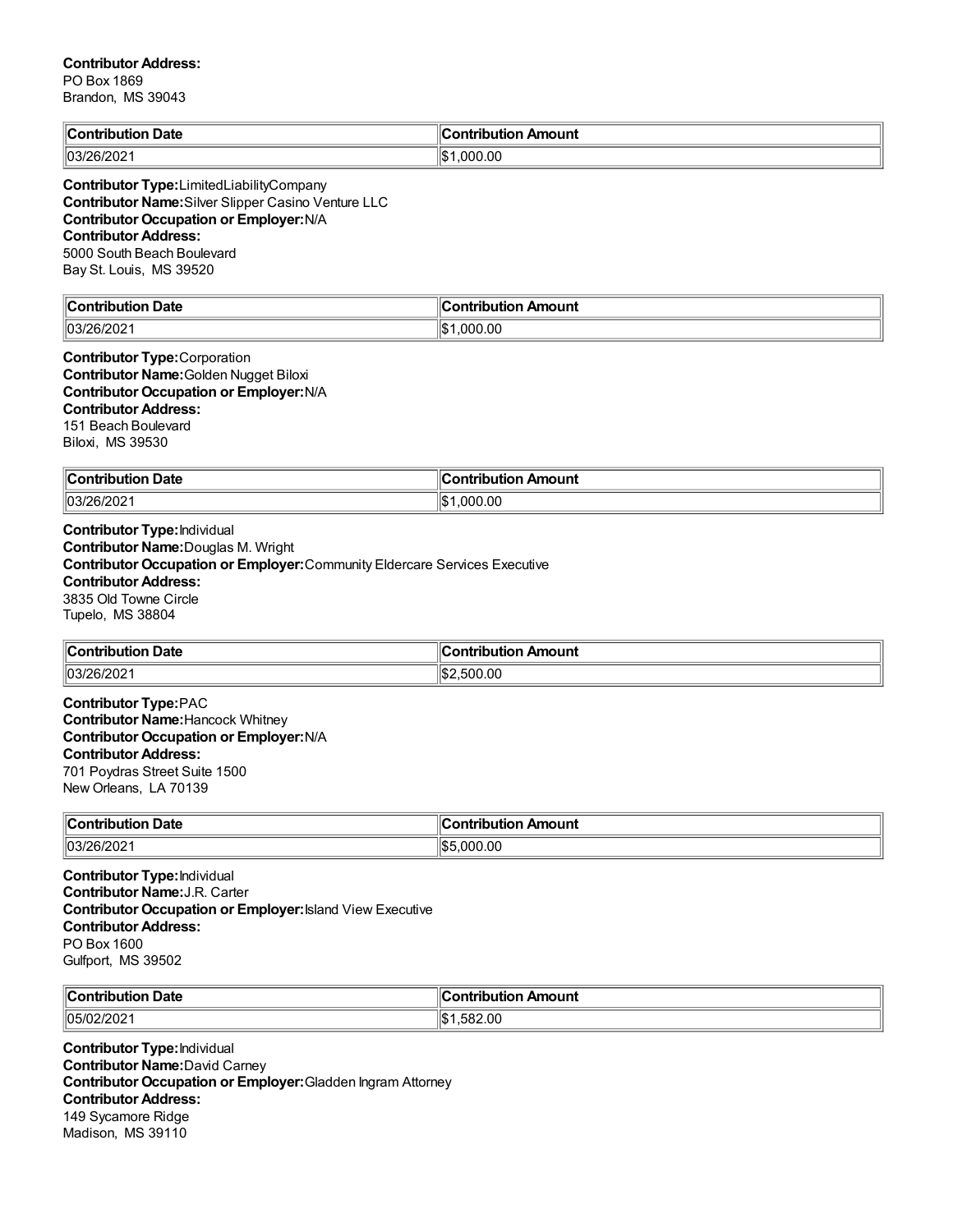| ∥Con<br><b>Date</b><br>----<br>----<br>10u<br>поп | . .<br>Amount<br>.<br>IDUIIO |
|---------------------------------------------------|------------------------------|
| 05/0;<br>,,<br>LUL                                | 250.00                       |

**Contributor Type:**LimitedLiabilityCompany **Contributor Name:**The Tallahatchie Gourmet LLC **Contributor Occupation or Employer:**N/A **Contributor Address:** 119 West Main Street New Albany, MS 38652

| $\mathbb{I}$ C                   | <b>\moun\</b> |
|----------------------------------|---------------|
| <b>Date</b>                      | $\sim$ $\sim$ |
| -----                            | ----          |
| .                                | -----         |
| $\parallel$ 05/1<br><b>LILUL</b> | 0.OC          |

**Contributor Type:**Individual **Contributor Name:**Jeffrey B. Olson **Contributor Occupation or Employer:**Tallahatchie Gourmet Owner **Contributor Address:** 401 Adams Street New Albany, MS 38652

| ∣∣ี                  | ı               |
|----------------------|-----------------|
| <b>Date</b>          | ribution Amount |
| ∴ontributio <i>r</i> | اont            |
| 05/1<br>,,,<br>4202  | 0.OO<br>וו ורי  |

**Contributor Type:**PAC **Contributor Name:**ECM Co-PAC **Contributor Occupation or Employer:**N/A **Contributor Address:** PO Box 3300 Ridgeland, MS 39158

| ∥Coı<br>--<br>n Date<br>a mbuila mbi a m<br>ouuo | . .<br>n Amount<br><b>∠ontributio</b> r |
|--------------------------------------------------|-----------------------------------------|
| 05/12<br>רחריור<br>202                           | ,000.00<br>۱ъ                           |

**Contributor Type:**Corporation **Contributor Name:**Taylor Group Inc **Contributor Occupation or Employer:**N/A **Contributor Address:** 3690 North Church Avenue Louisville, MS 39339

| <b>Contribution Date</b> | ∥Contribution Amount |
|--------------------------|----------------------|
| 05/12/2021               | 000.00.۱<br>٦Ъ       |

**Contributor Type:**LimitedLiabilityCompany **Contributor Name:**Old Waverly Properties LLC **Contributor Occupation or Employer:**N/A **Contributor Address:** 1 Magnolia Drive West Point, MS 39773

| llC<br>Jate<br>∴∩nt<br>----<br>'i∩n | miku diana<br>Amount<br>----<br>' IL |
|-------------------------------------|--------------------------------------|
| 05/1<br>L <i>LIL</i> UZ             | .000.00<br>llo                       |

**Contributor Type:**Corporation **Contributor Name:**Montgomery Properties Inc **Contributor Occupation or Employer:**N/A **Contributor Address:** PO Box 37 Fulton , MS 38843

| $\mathbb{C}$<br>Date<br><b>Contribution</b> | ∥Contribution Amount               |
|---------------------------------------------|------------------------------------|
| 05/1<br>. <i>LIL</i> UZ '                   | $\sim$<br>In.<br>იიი<br>۱.Ъ<br>.uu |

**Contributor Type:**PAC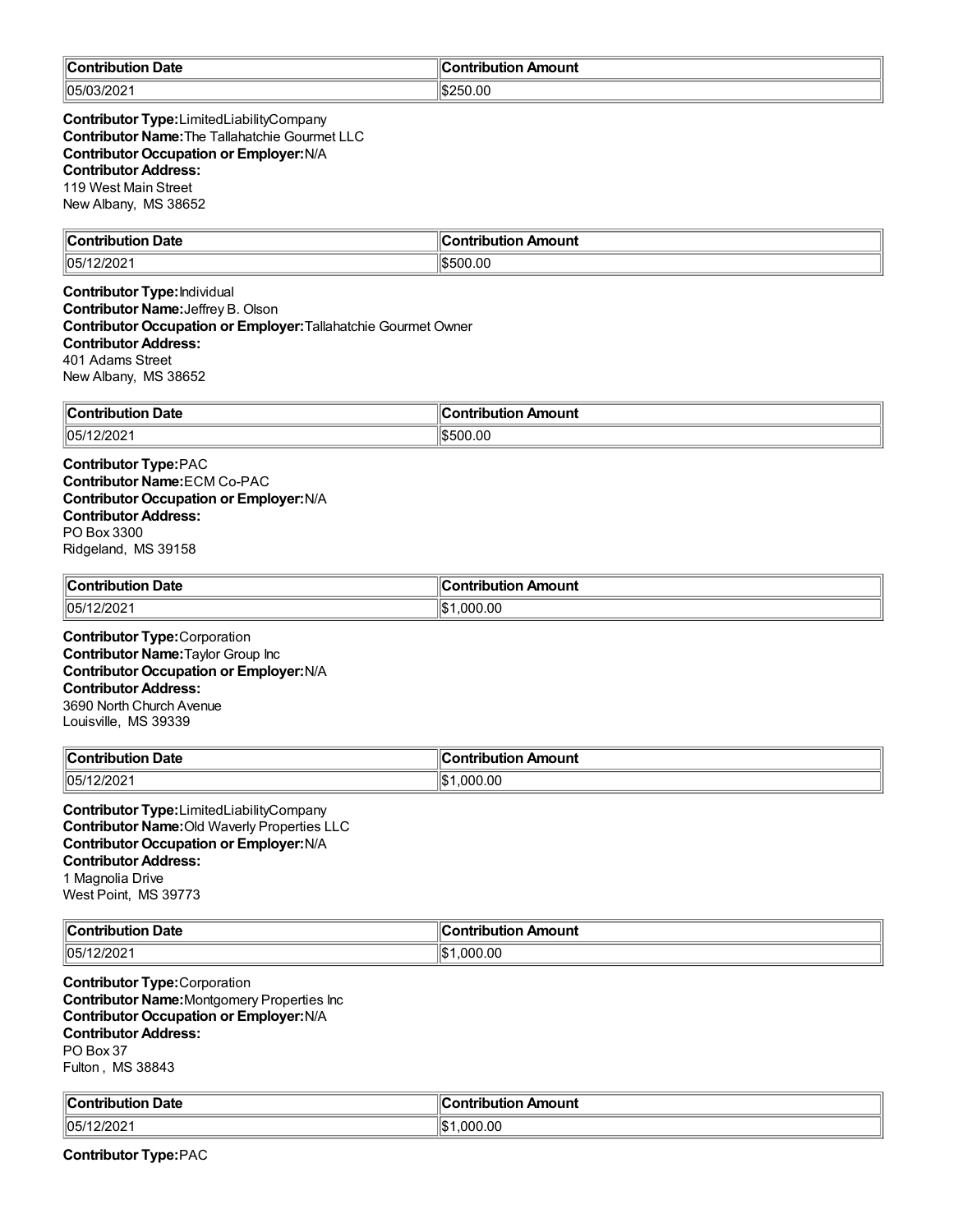| <b>Contribution Date</b>    | <b>Contribution Amount</b> |  |
|-----------------------------|----------------------------|--|
| 05/12/2021                  | $\frac{1}{2}1.000.00$      |  |
| <b>Contributor Type:PAC</b> |                            |  |

**Contributor Name:**MS Auto Dealers Association PAC **Contributor Occupation or Employer:**N/A **Contributor Address:** 800 Woodlands Pkwy Suite 100 Ridgeland , MS 39157

| <b>Contribution Date</b>         | Amount<br>$\sim$ ontribution $\sim$ |
|----------------------------------|-------------------------------------|
| .000.00<br>  05/12/2021<br>' \$∵ |                                     |

**Contributor Type:**Corporation **Contributor Name:**AMR Holdco Inc **Contributor Occupation or Employer:**N/A **Contributor Address:** 12020 Intraplex Parkway Gulfport, MS 39503

| ⊩∩<br>Date<br>$-1 - 1$       | <b>\mount</b><br>$-200$<br>----<br>--<br>. |
|------------------------------|--------------------------------------------|
| 105/1<br>רחריו<br><b>ZUZ</b> | ۱¢<br>0.00<br>nnn<br>יש                    |

**Contributor Type:**Individual **Contributor Name:**Boyce E. Adams **Contributor Occupation or Employer:**BankTEL Executive **Contributor Address:** 2005 Seminole Drive Columbus, MS 39705

| ∥Con<br>Date<br>----<br>.<br>.    | nount            |
|-----------------------------------|------------------|
| $ 105/1\rangle$<br>חרי.<br>14 U 4 | .00<br>500<br>ъ. |

**Contributor Type:**PAC **Contributor Name:**MAE-PAC **Contributor Occupation or Employer:**N/A **Contributor Address:** PO Box 16490 Jackson, MS 39236

| <b>Contribution Date</b> | :ontribution Amount |
|--------------------------|---------------------|
| 105/12/2021              | 2.500.00<br>∠⊪ ∖    |

**Contributor Type:**Individual **Contributor Name:**Gordon J. McKernan **Contributor Occupation or Employer:**Self Employed Attorney **Contributor Address:** 5656 Hilton Avenue Baton Rouge, LA 70808

| $\mathsf{I}$ | Amount      |
|--------------|-------------|
| Date         | .           |
| .            |             |
| 105/1<br>202 | .00<br>יי ה |

**Contributor Type:**LimitedLiabilityCompany **Contributor Name:**E3 Environmental LLC **Contributor Occupation or Employer:**N/A **Contributor Address:** PO Box 7 Clinton, MS 39060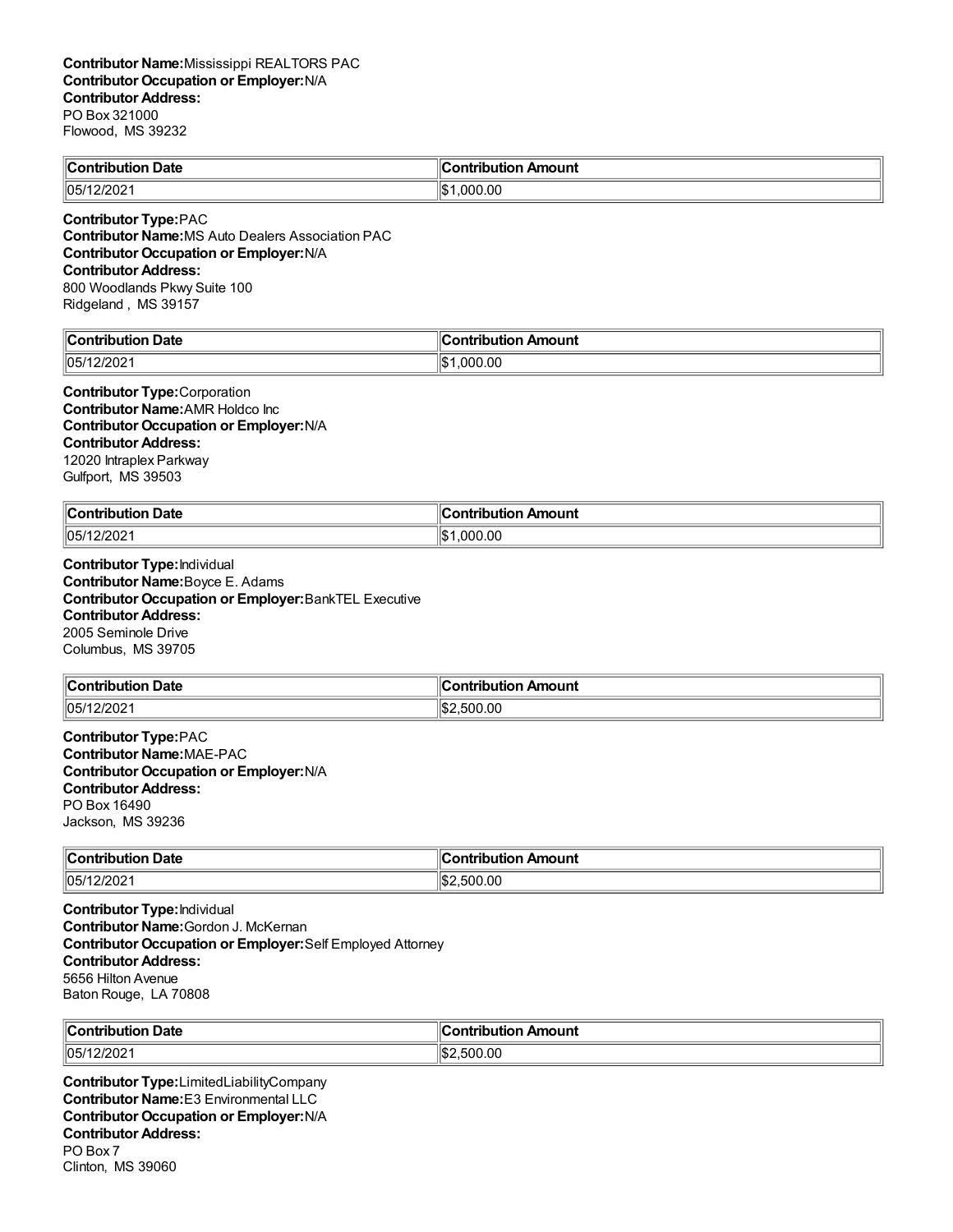| Contribution<br><b>Date</b> | ∥Contribution Amount |
|-----------------------------|----------------------|
| 105/12/2021                 | 'IS:<br>.00<br>50    |

**Contributor Type:**LimitedLiabilityCompany **Contributor Name:**BHGC Management LLC **Contributor Occupation or Employer:**N/A **Contributor Address:** 4232 Bluebonnet Boulevard Baton Rouge, LA 70809

| $\mathbb{C}$                             | Amount          |
|------------------------------------------|-----------------|
| Date                                     | ^n+             |
| … ∴ontri~                                | --              |
| ш                                        | --              |
| .                                        |                 |
| $\parallel$ 05/1<br>3/000<br>2/2021<br>. | 1\$!<br>.000.00 |

**Contributor Type:**Other **Contributor Name:**Friends of Mike **Contributor Occupation or Employer:**N/A **Contributor Address:** 115 Henry Road Vicksburg, MS 39183

| ∥Coı<br>Date<br>.<br>. | . .<br>Amount<br>.<br>.<br>ш |
|------------------------|------------------------------|
| 105/1                  | 0.00                         |
| 1000                   | $\sim$                       |
| 202                    | эс эс                        |
|                        | הכו'                         |

**Contributor Type:**Individual **Contributor Name:**John Ross McCartney **Contributor Occupation or Employer:**FLC Industrial Services President **Contributor Address:** 100 Laurel West Cove Starkville, MS 39759

| ∥Con<br>Date<br>tribution | .<br>Amount |
|---------------------------|-------------|
| 05/17 <br>2/202           | 0.000.00    |

**Contributor Type:**Individual **Contributor Name:**Boyce Adams Sr **Contributor Occupation or Employer:**BankTEL Advisor **Contributor Address:** 2005 Seminole Drive Columbus, MS 39705

| $\mathbb{I}$ C<br>Date<br><b>Contribution</b><br>⊔ti∩n | Amount<br>`ontribution |
|--------------------------------------------------------|------------------------|
| $\sim$ '0004<br>$\parallel$ 05/1<br><b>JILUL</b>       | .000.00<br>∥\$         |

**Contributor Type:**Individual **Contributor Name:**Grant Fox **Contributor Occupation or Employer:**Fox Law Group Attorney **Contributor Address:** PO Box 310 Brandon, MS 39043

| $\mathsf{C}$<br>Jate<br>. | Amount<br>- -- -      |
|---------------------------|-----------------------|
| 05/1<br>19/202            | ۱\$∙<br>~<br>nnr<br>w |

**Contributor Type:**Individual **Contributor Name:**Robbie Hughes **Contributor Occupation or Employer:**Retired **Contributor Address:** 200 Dominican Drive Apt 1213 Madison, MS 39110

| $\mathsf{C}$ ontribution | Amount      |
|--------------------------|-------------|
| <b>Date</b>              | antrihutian |
| 05/2 <sup>c</sup>        | $\sim$      |
| ,,                       | יטרי.       |
| :∪≀∠∪∠                   | .ut         |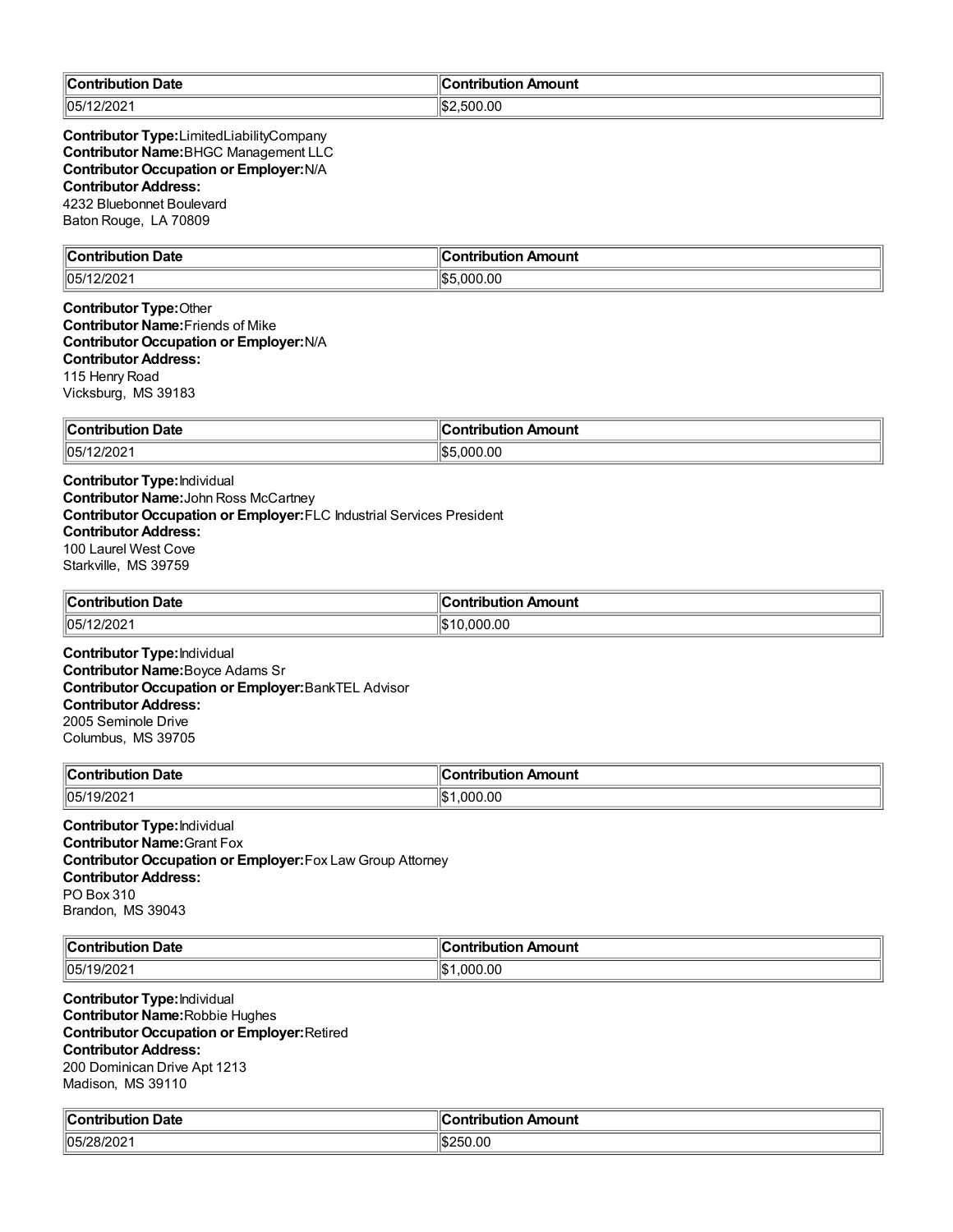| $\mathsf{C}_{\mathsf{C}}$<br><b>Date</b><br>rihution | 11<br>Amount<br>:ontribut<br>Hon<br>יטו |
|------------------------------------------------------|-----------------------------------------|
| 05/28/202                                            | ่⊫∥⊄≏≏<br>:50.00<br>יי<br>⊿תוו          |

**Contributor Type:**LimitedLiabilityCompany **Contributor Name:**Gouras & Associates LLC **Contributor Occupation or Employer:**N/A **Contributor Address:** PO Box 1465 Ridgeland, MS 39158

| ----<br>`on'<br>----<br>- -<br><b>Date</b> | mount<br>$\sim$ $\sim$<br>___<br>----- |
|--------------------------------------------|----------------------------------------|
| ו∩⊏.<br>∠∪∠                                | .00<br>ורי<br>I.D.                     |

## **Contributor Type:**Individual

**Contributor Name:**Quincy Mukoro **Contributor Occupation or Employer:**OctogonGroup President **Contributor Address:** 113 Winterbury Drive Madison, MS 39110

| $"On the line -$<br>Date<br>. | ı<br>.<br>- -- -<br>.<br>้วนท. |
|-------------------------------|--------------------------------|
| $\parallel$ 05/2              | 0.0                            |
| .uz                           | $  \$2F^*$                     |
|                               | 75U                            |

**Contributor Type:**Individual **Contributor Name:**Michael B. Wallace **Contributor Occupation or Employer:**Wise Carter Child & Caraway Attorney **Contributor Address:** 318 Hillview Drive Ridgeland, MS 39157

| ∥Conf<br>Date<br>tribution | n Amount<br>---<br>.<br><b>IDULIO</b> F |
|----------------------------|-----------------------------------------|
| 105/28/202                 | 250.00<br>IS.                           |

**Contributor Type:**Individual **Contributor Name:**Charles E. Ross **Contributor Occupation or Employer:**Wise Carter Child & Caraway Attorney **Contributor Address:** PO Box 651 Jackson, MS 39205

| Contribution Date   | n Amount<br>ontribution |
|---------------------|-------------------------|
| $ 05/28/202\rangle$ | :250.00                 |

**Contributor Type:**Individual **Contributor Name:**John W. McGowan **Contributor Occupation or Employer:**McGowan Working Partners Chairman **Contributor Address:** PO Box 55809 Jackson, MS 39296

| ∥Con'<br><b>Date</b><br>ГIК<br>ОΠ<br>. | 'IC<br>Amount<br>. <b>.</b><br>___ |
|----------------------------------------|------------------------------------|
| 105/28/202                             | IS2<br>450.UU                      |

**Contributor Type:**Individual **Contributor Name:**Willem Lamar **Contributor Occupation or Employer:**McGowan Working Partners Engineer **Contributor Address:** 4120 Eastover Drive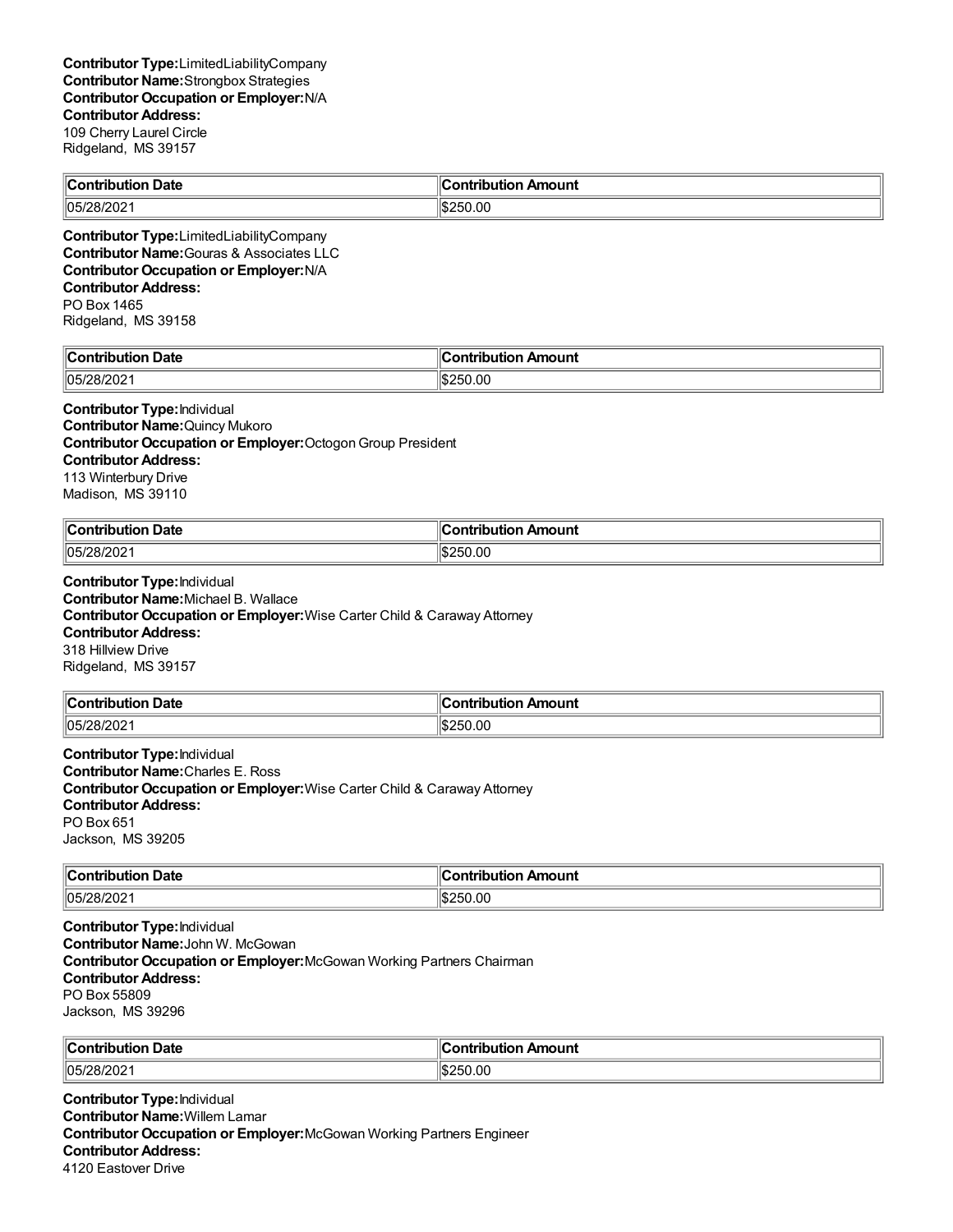| ∥Co⊧<br><b>Date</b><br>$-1 - 1$<br>. | <b>\mount</b><br>'antributti an |
|--------------------------------------|---------------------------------|
| 05/28/202                            | 250.00                          |
| ZOIZUZ 1                             | 1.D.                            |

### **Contributor Type:**Individual **Contributor Name:**David B. Russell **Contributor Occupation or Employer:**McGowan Working Partners President **Contributor Address:** PO Box 4795 Jackson, MS 39296

| ∥Conti<br>Date<br>.            | 11<br>mount<br>---<br>         |
|--------------------------------|--------------------------------|
| 05 <sup>r</sup><br>ں ر<br>. UZ | .00<br>۱Iœ<br>יי<br>. הוו<br>. |

### **Contributor Type:**Individual **Contributor Name:**James R. Cox II **Contributor Occupation or Employer:**Self Employed Pharmacist **Contributor Address:** 103 Langford Drive Brandon, MS 39047

| ∜Contribut<br>Date<br>. | mount      |
|-------------------------|------------|
| 05/28/202               | .00<br>つらい |

**Contributor Type:**Individual **Contributor Name:**Keith W. Turner **Contributor Occupation or Employer:**Watkins & Eager Attorney **Contributor Address:** 2 Eastmont Place Jackson, MS 39211

| ∣∣ี                  | ┅                            |
|----------------------|------------------------------|
| Date                 | ontributiorد ب               |
| <b>⊥Contributior</b> | ribution Amount              |
| 105/28/202           | ۱Iœ<br>50.OC<br>יי<br>1. n., |

**Contributor Type:**LimitedLiabilityCompany **Contributor Name:**Avantgarde Strategies LLC **Contributor Occupation or Employer:**N/A **Contributor Address:** 120 Camden Cove Madison, MS 39110

| $\mathsf{C}$ ontribution<br>Date<br>. | Amount<br>.<br>----<br>m<br>$\sim$ $\sim$ $\sim$ $\sim$ $\sim$ $\sim$ |
|---------------------------------------|-----------------------------------------------------------------------|
| 05/28/202                             | .00<br>⊪c<br>いにの                                                      |

**Contributor Type:**Individual **Contributor Name:**Mark C. Baker **Contributor Occupation or Employer:**Keystone Strategies Principal Consultant **Contributor Address:** 244 Dominion Parkway Brandon, MS 39042

| llC.<br>∪ate<br>$\sim$ $\sim$ $\sim$ $\sim$ $\sim$ $\sim$ $\sim$ | $-0.1100$<br>.<br>TH.<br>nount<br>.          |
|------------------------------------------------------------------|----------------------------------------------|
| 05/28<br>- UZ                                                    | .00<br>$\sim$<br>וגד<br>ט ו<br>$\sim$ $\sim$ |

**Contributor Type:**Individual **Contributor Name:**William P. Jones III **Contributor Occupation or Employer:**Brunini Attorney **Contributor Address:** 413 Arbor View Brandon, MS 39047

| من<br>ribution Date.<br>`ontribution                    | :ontribut<br>ribution Amount |
|---------------------------------------------------------|------------------------------|
| $\sim$ 100.1000<br>י∿ט⊪<br>— ו 202≀ט <i>ـ</i><br>, ושטו | 250.00<br>IS.                |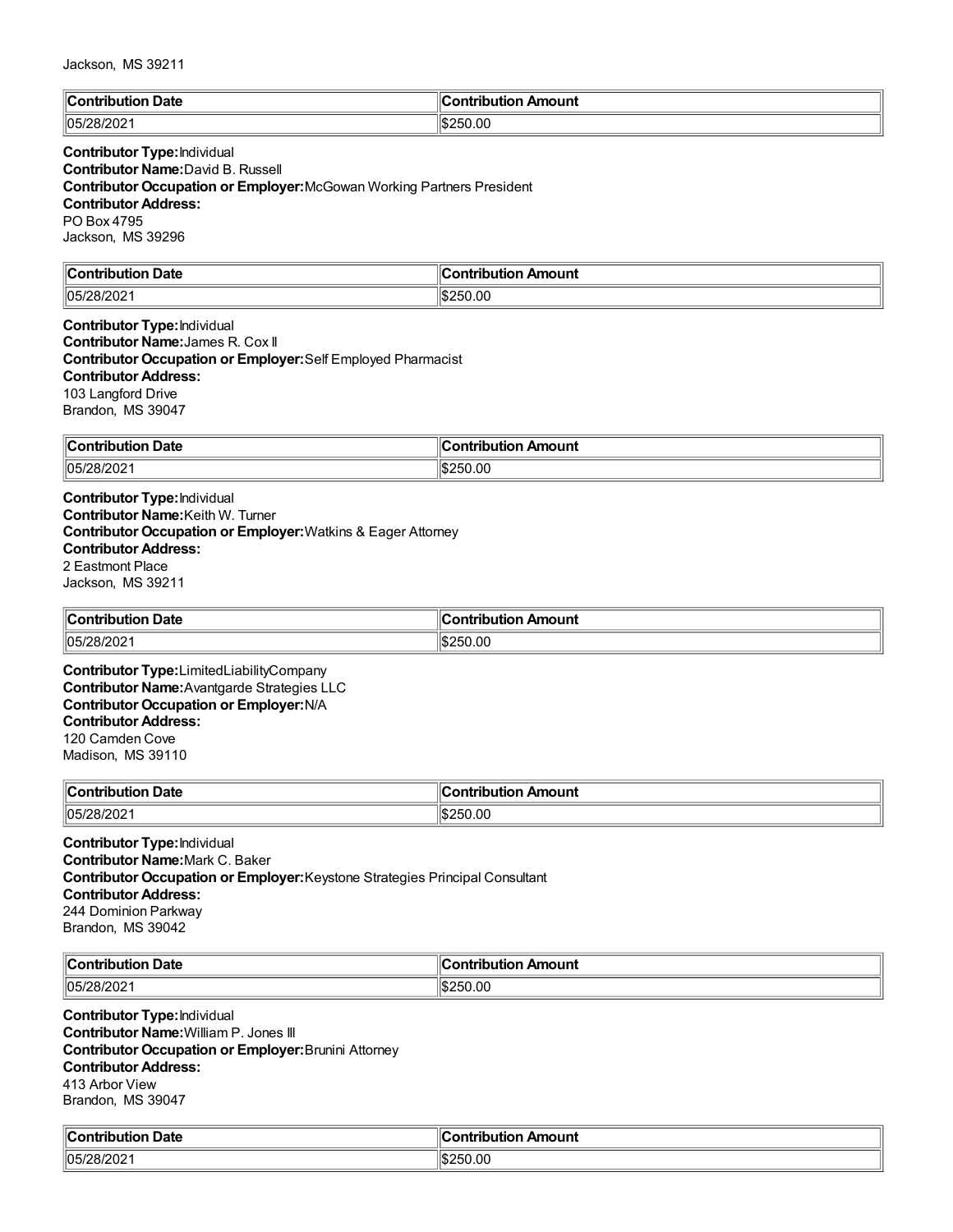| $\mathsf{C}_{\mathsf{C}}$ |                   |
|---------------------------|-------------------|
| <b>Date</b>               | Amount            |
| -----                     | ----              |
| $\sim$                    |                   |
| 105 <sub>k</sub><br>ືບ∠   | 0.0<br>ılФ<br>ם נ |

**Contributor Type:**Individual **Contributor Name:**Ronald H. Aldridge **Contributor Occupation or Employer:**MS Beverage Associaton Director **Contributor Address:** 3000 North State Street Jackson, MS 39216

| $\blacksquare$ Contribution | `ontribution         |
|-----------------------------|----------------------|
| Date                        | Amount               |
| 105/<br>، عەل غەرب          | :50.00<br>IS.<br>ורי |

### **Contributor Type:**Individual **Contributor Name:**William C. Smith III **Contributor Occupation or Employer:**Self Employed Attorney

**Contributor Address:**

4216 North Honeysuckle Lane Jackson, MS 39211

| <b>Date</b><br>$\ $ Contribution | . .<br>Amount<br><b>∍ontributior</b> |
|----------------------------------|--------------------------------------|
| 105/28/2021                      | <sup>4</sup> \$250.00                |
|                                  | ™. D.                                |

**Contributor Type:**Individual **Contributor Name:**Catherine C. Sledge **Contributor Occupation or Employer:**Sledge Dental Dentist **Contributor Address:** 4752 East Massena Drive Jackson, MS 39211

| <b>Contribution</b><br>າ Date    | `ontribution Amount |
|----------------------------------|---------------------|
| 05/2 <sup>°</sup><br>-201<br>.uz | 1\$250.00           |

**Contributor Type:**Corporation **Contributor Name:**Dale Partners Architects PA **Contributor Occupation or Employer:**N/A **Contributor Address:** 188 East Capitol Street Suite 250 Jackson, MS 39201

| $\ $ Contribution | Amount            |
|-------------------|-------------------|
| <b>↑Date</b>      | .ontribution      |
| 105/28/202        | 1\$250.00<br>'‼Ъ∠ |

**Contributor Type:**Individual **Contributor Name:**Rick Looser **Contributor Occupation or Employer:**The Cirlot Agency Executive **Contributor Address:** 1826 Highway 471 Brandon, MS 39047

| $\ $ Contributio<br><b>Date</b><br>. | bution Amount<br>.<br>''''''<br>___ |
|--------------------------------------|-------------------------------------|
| 05/28/202                            | :50.00                              |

**Contributor Type:**Individual **Contributor Name:**Chris K. Rhodes **Contributor Occupation or Employer:**Southern Pine Electric President and CEO **Contributor Address:** PO Box 60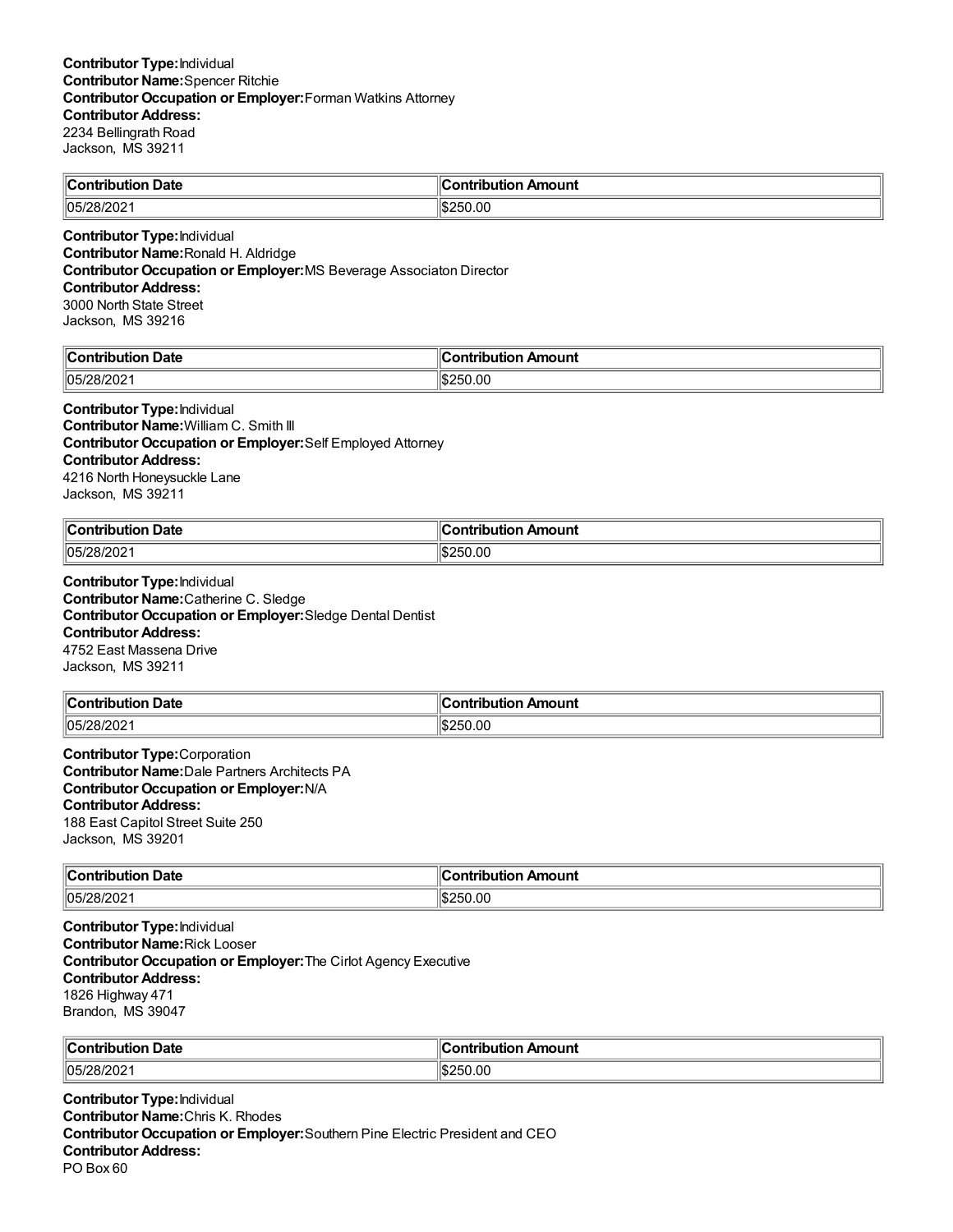| ⊪∩<br>Date<br>.       | ∐<br><b>AMP</b><br>mount<br>----<br>----<br> |
|-----------------------|----------------------------------------------|
| 1202<br> 05/<br>OIZUZ | ll\$300.00                                   |

## **Contributor Type:**Individual **Contributor Name:**Armin J. Moeller Jr. **Contributor Occupation or Employer:**Balch & Bingham Attorney **Contributor Address:** 346 St. Andrews Drive Jackson, MS 39211

| $\mathsf{d} \mathsf{c}$<br>Jate<br>$\sim$ $\sim$ $\sim$ $\sim$ $\sim$ $\sim$ | $\mathbf{r}$<br>.<br>1100<br>---<br>. |
|------------------------------------------------------------------------------|---------------------------------------|
| 105/<br>uz<br>_____                                                          | חו<br>__                              |

**Contributor Type:**LimitedLiabilityCompany **Contributor Name:**Speed Commerical Real Estate LLC **Contributor Occupation or Employer:**N/A **Contributor Address:** 129 Glenwood Bend Madison, MS 39110

| ∣∣ี<br>Date<br>`ontribution<br>. | Amount<br>'a mbuile i ibi a m |
|----------------------------------|-------------------------------|
| 05/2 <sup>c</sup>                | 0.00                          |
| 012 U Z                          | ١Ψ                            |

**Contributor Type:**Individual **Contributor Name:**Charles W. Pickering Jr. **Contributor Occupation or Employer:**INCOMPAS CEO **Contributor Address:** 4708 Calnita Place Jackson, MS 39211

| $\mathsf{C}$ ontribution<br><b>Date</b><br>wu | Amount<br>ontribution |
|-----------------------------------------------|-----------------------|
| 05/2 <sup>c</sup><br>,,<br>SUZUZ.             | 500.00;               |

**Contributor Type:**Corporation **Contributor Name:**GovEase Auction **Contributor Occupation or Employer:**N/A **Contributor Address:** 2080 Main Street Suite 200 Madison, MS 39110

| ∣∣ี<br>Date<br>.         | Amount<br>.<br>$\cdots$ |
|--------------------------|-------------------------|
| 05/2 <sup>°</sup><br>∠∪∠ | м<br>.00<br>. nr        |

**Contributor Type:**Individual **Contributor Name:**James H. Herring **Contributor Occupation or Employer:**Herring Long & Crews Attorney **Contributor Address:** 232 East Semmes Street Canton, MS 39046

| ∥Cω<br>Date<br><b>Contribution</b> | on Amount<br>---<br>IDL |
|------------------------------------|-------------------------|
| 105/28                             | ll¢                     |
| – JIZUZ '                          | 000.00                  |
|                                    | ыD                      |

**Contributor Type:**PAC **Contributor Name:**MS Beer Distributors Six-PAC **Contributor Occupation or Employer:**N/A **Contributor Address:** PO Box 1132 Jackson, MS 39215

| $\blacksquare$ Contribution<br>Date<br>. | 10<br>:ontribution<br>Amount |
|------------------------------------------|------------------------------|
| 05/28/202                                | ∥\$∶<br>.000.00              |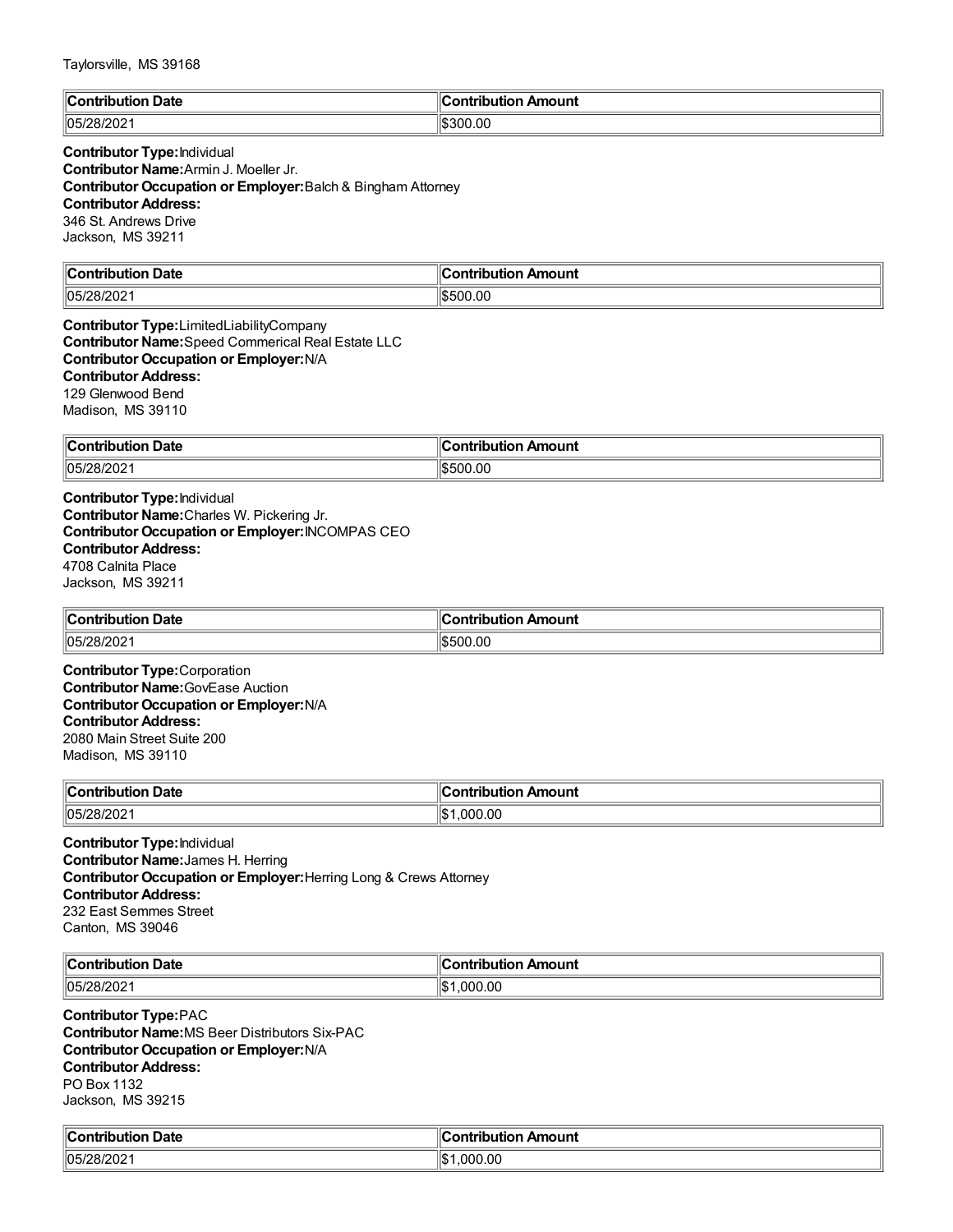| <b>Contribution Date</b> | Contribution Amount   |
|--------------------------|-----------------------|
| 05/28/2021               | ll₾<br>.000.00<br>۱JD |
|                          |                       |

**Contributor Type:**LimitedLiabilityCompany **Contributor Name:**First Heritage Credit LLC **Contributor Occupation or Employer:**N/A **Contributor Address:** 605 Crescent Boulevard Suite 101 Ridgeland, MS 39157

| llC.                |                         |
|---------------------|-------------------------|
| Date                | งท Amount               |
| <b>Contribution</b> | Ш                       |
| 05/28<br>- UZ       | ll¢<br>.00<br>וחה<br>ыJ |

### **Contributor Type:**Individual

**Contributor Name:**Maggie Clark **Contributor Occupation or Employer:**Maggie Clark Media Services Owner

**Contributor Address:**

139 Bent Creek Drive Brandon, MS 39047

| .<br>$\mathbb{I}$ C<br>Date<br>… ∴ontrib∴<br>ution<br>1DU. | Amount<br>ntribut.<br>. |
|------------------------------------------------------------|-------------------------|
| 05/28/202                                                  | ∥\$∙                    |
|                                                            | 000.00.                 |

**Contributor Type:**Individual **Contributor Name:**Gerard R. Gibert **Contributor Occupation or Employer:**Supertalk Network Host **Contributor Address:** 146 Woodmont Way Ridgeland, MS 39157

| Contribution Date | .ontributior<br>n Amount |
|-------------------|--------------------------|
| 05/28/202         | 00.                      |
| $-$ UZUZI         | იიი                      |

**Contributor Type:**Individual **Contributor Name:**David McKinnon **Contributor Occupation or Employer:**Bottrell Insurance Agency Senior VP **Contributor Address:** 200 Hidden Oaks Drive Ridgeland, MS 39157

| $\ $ Contribution | Amount             |
|-------------------|--------------------|
| Date              | .                  |
| .                 |                    |
| 105/28/2021       | Ш¢<br>000.00<br>⊔ت |

**Contributor Type:**Individual **Contributor Name:**W. CoyGauthier **Contributor Occupation or Employer:**SCS LLC CEO **Contributor Address:** 2216 Southwood Road Jackson, MS 39211

| ∥Con<br>Date<br>----<br>- - -<br>ш<br>. | Amount<br>.        |
|-----------------------------------------|--------------------|
| 05/28<br>-∪≀∠∪∠                         | '\$∥<br>റററ<br>.OC |

**Contributor Type:**PAC **Contributor Name:**Capitol AdvocacyGroup PAC **Contributor Occupation or Employer:**N/A **Contributor Address:** PO Box 217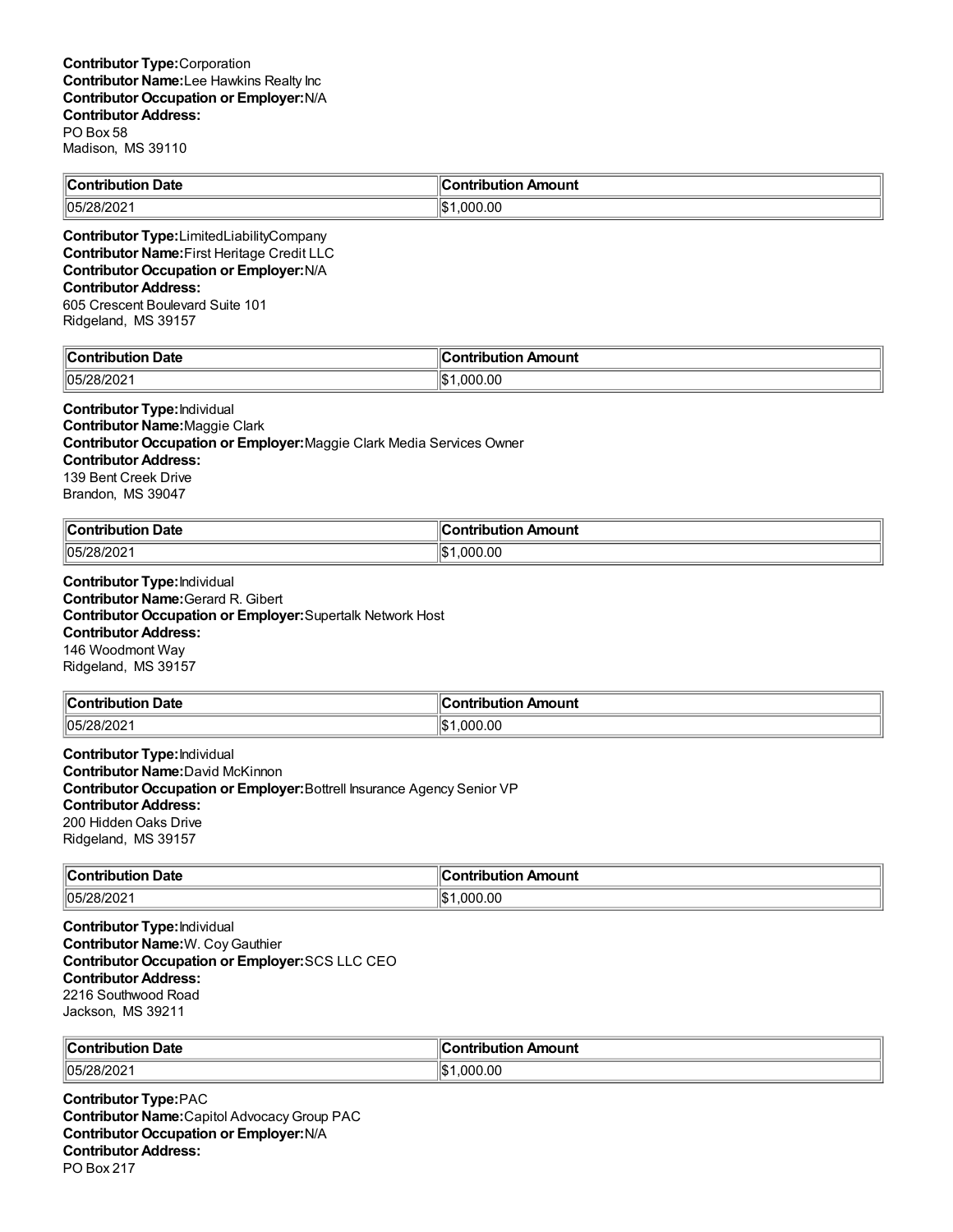| <b>Contribution Date</b> | ∥Contribution Amount          |
|--------------------------|-------------------------------|
| $ 05/28/202\rangle$      | $\mathbf{H}$<br>.000.00<br>ıэ |

# **Contributor Type:**PAC

**Contributor Name:**MS Association Nurse Practitioners PAC **Contributor Occupation or Employer:**N/A **Contributor Address:** 1888 Main Street Suite C312 Madison, MS 39110

| llC.<br>Date<br>and the properties of the state of the state of the state of the state of the state of the state of the state of the state of the state of the state of the state of the state of the state of the state of the state of the s<br>⊔ti∩n | `ontribution<br>Amount |
|---------------------------------------------------------------------------------------------------------------------------------------------------------------------------------------------------------------------------------------------------------|------------------------|
| 05/28/202                                                                                                                                                                                                                                               | .000.00                |
| - 77202                                                                                                                                                                                                                                                 | ∥\$                    |

#### **Contributor Type:**Partnership **Contributor Name:**Jones Walker LLP **Contributor Occupation or Employer:**N/A **Contributor Address:** 190 East Capitol Street Suite 800 Jackson, MS 39201

| $\ $ Contribi<br>Date<br>.  | Amount<br>- -- -<br>---<br>----<br>. . |
|-----------------------------|----------------------------------------|
| 05/2 <sup>c</sup><br>SUZUZ. | .000.00<br>∥\$∶                        |

**Contributor Type:**Corporation **Contributor Name:**Neel-Schaffer **Contributor Occupation or Employer:**N/A **Contributor Address:** PO Box 22625 Jackson, MS 39225

| -<br>$\ $ Contribution<br>bution Date | . Amount<br>ontribution |
|---------------------------------------|-------------------------|
| 05/28/202 <br>OIZUZ                   | .00<br>იიი<br>הכו'      |

**Contributor Type:**Individual **Contributor Name:**William G. Yates Jr. **Contributor Occupation or Employer:**W.G. Yates & Sons Construction CEO **Contributor Address:** PO Box 456 Philadelphia, MS 39350

| $\sim$ ontribution<br>Date<br>ribuuoi<br>שט | "<br>ribution Amount<br>Contribution |
|---------------------------------------------|--------------------------------------|
| 05/2 <sup>c</sup><br>OIZUZ                  | .000.00<br>∥\$։                      |

**Contributor Type:**Corporation **Contributor Name:**Clearview Digital Conversions Inc **Contributor Occupation or Employer:**N/A **Contributor Address:** 4755 Old Canton Road Jackson, MS 39211

| llC.<br>Date<br>-----<br>,,,, | Amount<br>.<br>-нис |
|-------------------------------|---------------------|
| 05/28<br>. با ۱۷ <i>۴ آ</i> ب | .00<br>١d<br>. റല   |

**Contributor Type:**LimitedLiabilityCompany **Contributor Name:**Cascio Sanford Government Law Group PLLC **Contributor Occupation or Employer:**N/A **Contributor Address:** 825 North President Street Jackson, MS 39202

| llC.<br>າ Date<br>Contribution | `ontribution<br>tribution Amount |
|--------------------------------|----------------------------------|
| $ 05/28/202\rangle$            | ∣∣∧                              |
| -∪≀∠∪∠                         | .000.00                          |
|                                | ۱J                               |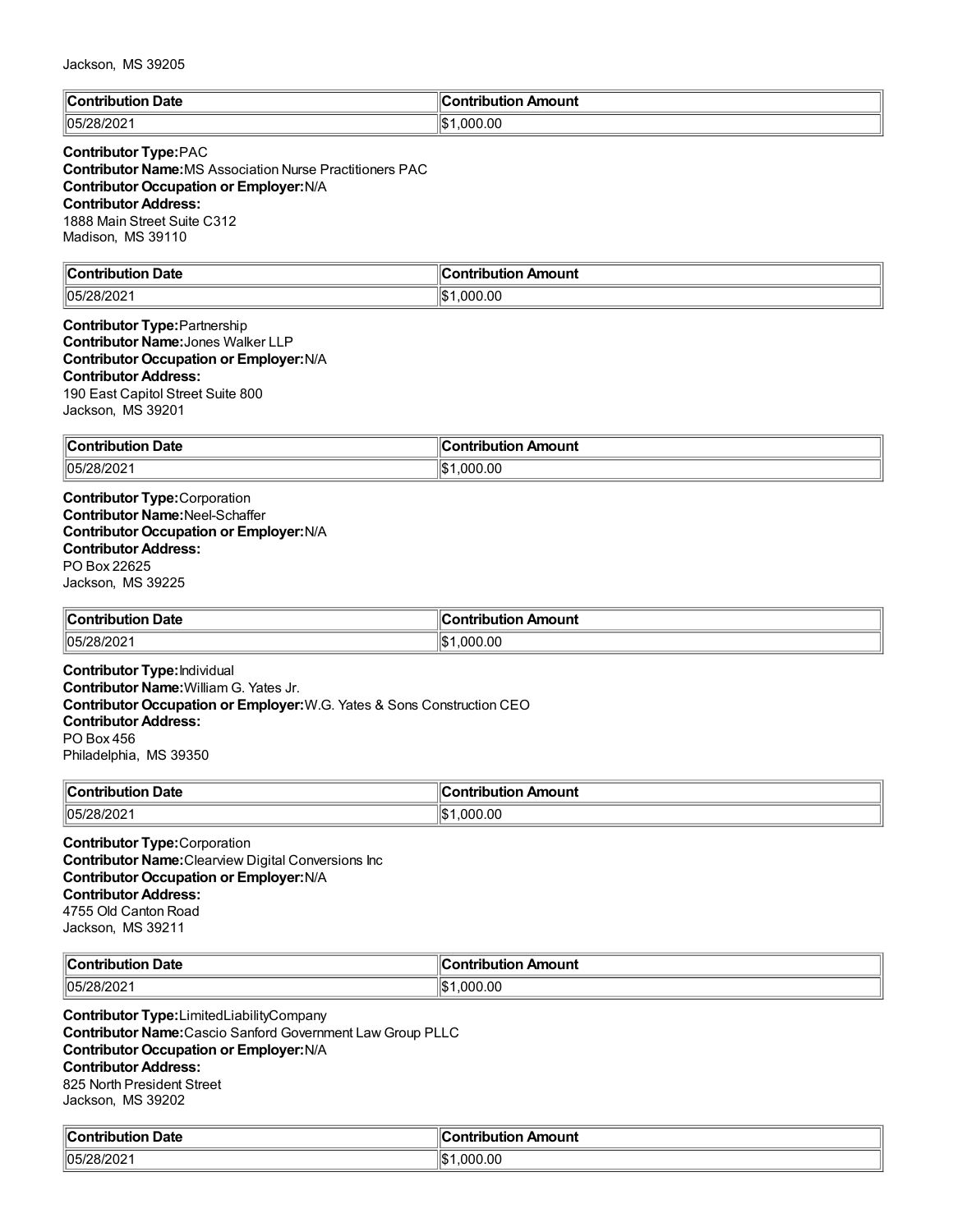| Contribution Date | n Amount<br><b>Contribution</b> |
|-------------------|---------------------------------|
| 05/28/202         | .00<br>იიი                      |

**Contributor Type:**PAC **Contributor Name:**Ergon State PAC **Contributor Occupation or Employer:**N/A **Contributor Address:** PO Box 1639 Jackson, MS 39215

| من<br>Date<br>`on'<br>ributioi    | Amount<br>----<br>:ontribut<br>TIDULION . |
|-----------------------------------|-------------------------------------------|
| 1000<br>החי"<br>28/2021<br>, ושטו | '∣\$.<br>.500.00                          |

**Contributor Type:**LimitedLiabilityCompany **Contributor Name:**Watkins & Eager PLLC **Contributor Occupation or Employer:**N/A **Contributor Address:** PO Box 650 Jackson, MS 39205

| $\ $ Contribution<br>. Date | า Amount<br>`ontribut.<br>н п |
|-----------------------------|-------------------------------|
| 05/28/202                   | 500.00<br>ΠЪ.<br>הורי         |

**Contributor Type:**LimitedLiabilityCompany **Contributor Name:**Briar Hill Rest Home LLC **Contributor Occupation or Employer:**N/A **Contributor Address:** PO Box 3376 Ridgeland , MS 39158

| <b>Contribution</b><br>າ Date | `ontribution Amount |
|-------------------------------|---------------------|
| 05/2 <sup>c</sup>             | 00. (               |
| ンロ                            | ໍ^^                 |
| .uz                           | נות                 |

**Contributor Type:**PAC **Contributor Name:**MS State Medical Association PAC **Contributor Occupation or Employer:**N/A **Contributor Address:** PO Box 2548 Ridgeland, MS 39158

| llC.<br>Date<br>$\sim$ $\sim$ $\sim$ $\sim$ $\sim$ $\sim$ | 10<br>Amount<br>.<br>.<br>шап<br>101 |
|-----------------------------------------------------------|--------------------------------------|
| $\parallel$ 05/28/2021                                    | ∥\$չ                                 |
|                                                           | .500.00                              |

**Contributor Type:**LimitedLiabilityCompany **Contributor Name:**ZA Construction LLC **Contributor Occupation or Employer:**N/A **Contributor Address:** 1058 Cato Road Mendenhall, MS 39114

| ∥Cor           | . Ir           |
|----------------|----------------|
| ı Date         | .              |
| .              | ı Amount       |
| outioi         | <b>ibution</b> |
| 106/2<br>4/202 | .000.00        |

**Contributor Type:**Individual **Contributor Name:**Thomas Colbert **Contributor Occupation or Employer:**Community Bank CEO **Contributor Address:** PO Box 1869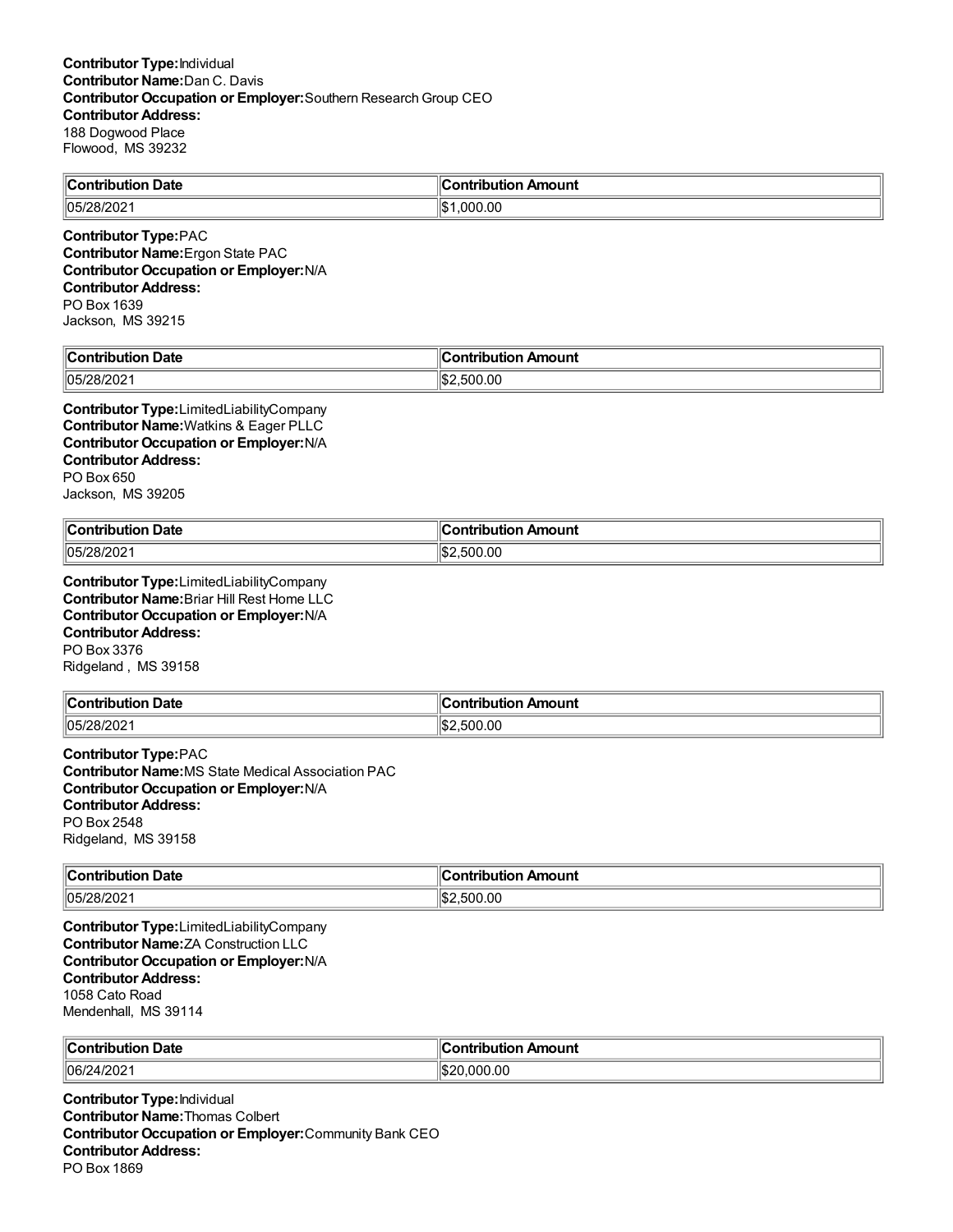| $\mathbb{R}$ | Amount                                     |
|--------------|--------------------------------------------|
| <b>Date</b>  | .                                          |
| *ontribut    | ''^"                                       |
|              |                                            |
| 07/20/20     | 0.00<br>$\sim$<br>$\overline{\phantom{a}}$ |

#### **Contributor Type:**Individual **Contributor Name:**Andrew Mattiace **Contributor Occupation or Employer:**Mattiace Companies CEO **Contributor Address:** 125 South Congress Street Jackson, MS 39201

| llC:<br>Date<br>`antributian | 10<br>Amount<br>---<br>----<br>ורזו |
|------------------------------|-------------------------------------|
| $\sim$ $\sim$                | ∥¢∩                                 |
| 107/                         | 0.0                                 |
| -730/207                     | .,,                                 |
| ≤∪∠                          | ۰m.                                 |
|                              | .                                   |

**Contributor Type:**Individual **Contributor Name:**Walter Michel **Contributor Occupation or Employer:** Walter Michel Realty Owner **Contributor Address:** 241 Richardson Road Ridgeland , MS 39157

| ∥Con<br>Date<br>------- | ribution Amount:<br>`ontribution |
|-------------------------|----------------------------------|
| 07/30/<br>202           | 250.00<br>I.D.                   |

**Contributor Type:**Corporation **Contributor Name:**Check Into Cash of Mississippi Inc **Contributor Occupation or Employer:**N/A **Contributor Address:** 201 Ketih Street SW Suite 80 Cleveland , TN 37311

| $\ $ Contribution<br>ribution Date | <br>. Amount<br>ontribution |
|------------------------------------|-----------------------------|
| 07/30/202                          | 250.00                      |

**Contributor Type:**PAC **Contributor Name:**MMHA PAC **Contributor Occupation or Employer:**N/A **Contributor Address:** PO Box 320369 Flowood, MS 39232

| $\mathsf{C}$ ontribution<br>Date<br>putiol<br>. | Amount<br>.<br>---<br>т |
|-------------------------------------------------|-------------------------|
| 07/30/202                                       | .00<br>DEC<br>'⊅ا⊺      |

**Contributor Type:**PAC **Contributor Name:**Mississippi Independent RX PAC **Contributor Occupation or Employer:**N/A **Contributor Address:** 4209 Lakeland Drive Suite 399 Flowood, MS 39232

| ୍∥C∟           | --           |
|----------------|--------------|
| Date           | ı Amount     |
| 'antributtian  | `ontribution |
| TIDL           | ributioi     |
| ___            | ___          |
| $\parallel$ 07 | .500.00      |
| . 2021         | ™ъ∠          |

**Contributor Type:**Corporation **Contributor Name:**BNSF Railway Company **Contributor Occupation or Employer:**N/A **Contributor Address:** 5280 East Shelby Drive Memphis, TN 38118

| $\mathbb{F}$<br><b>Contribution Date</b>           | ontribution Amount, |
|----------------------------------------------------|---------------------|
| $\sim$ 1000<br>$\parallel$ 07<br>.3UZ<br>ا ۷۷۷/د ب | S500.00             |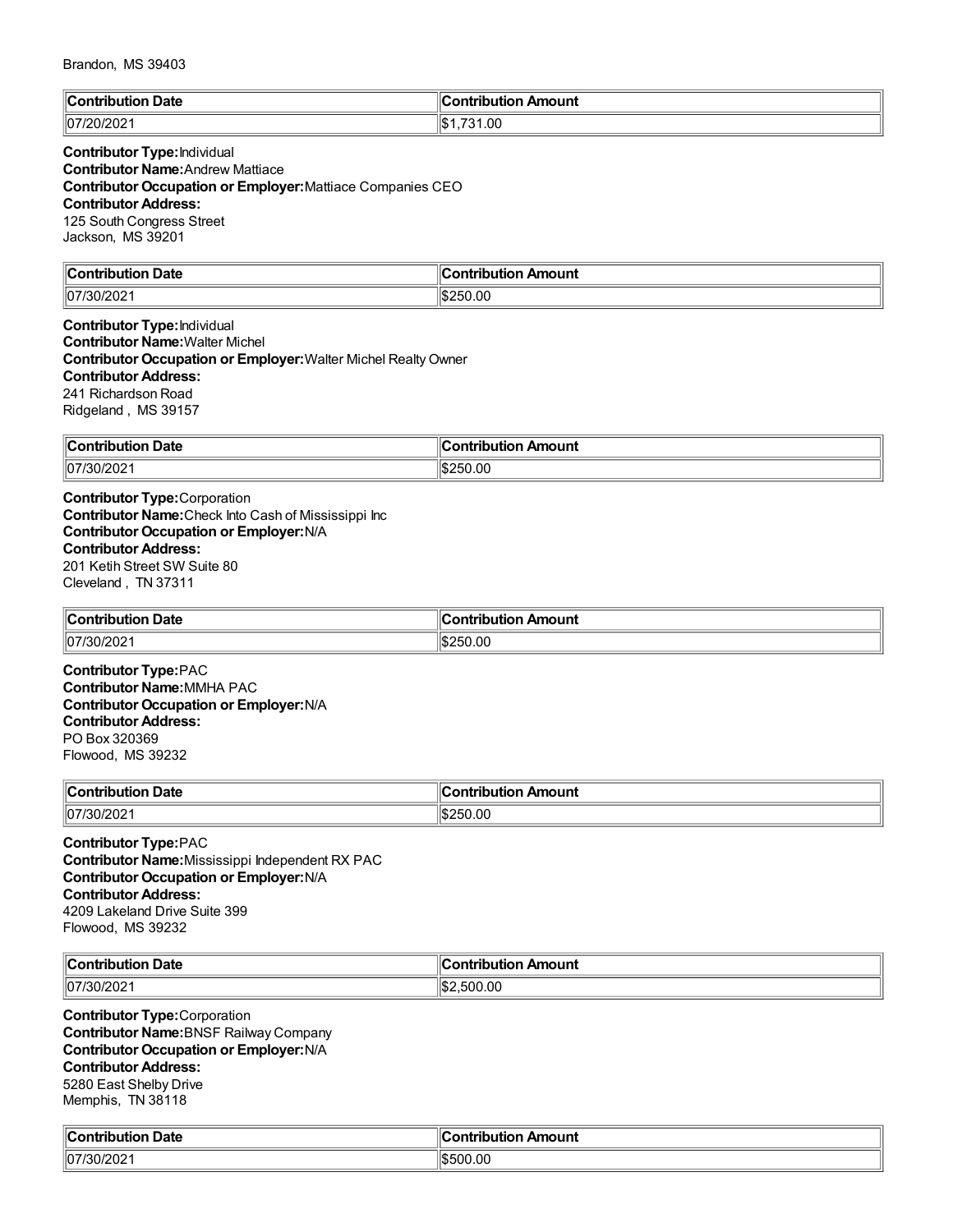| <b>Contribution</b> | Amount       |
|---------------------|--------------|
| Date                | .ontribution |
| 107/30/2021         | 15750.00     |

**Contributor Type:**Individual **Contributor Name:**David A. Myers **Contributor Occupation or Employer:**GovEase VP **Contributor Address:** 3313 Woodbluff Lane McKinney, TX 75071

| من<br>Date<br>`nn<br>.<br>. | 10<br><b>Contribu</b> ′<br>on Amount<br>---- |
|-----------------------------|----------------------------------------------|
| $\parallel$ 07<br>720Z      | ۱c<br>$\overline{\phantom{a}}$<br>הוו<br>.ut |

#### **Contributor Type:**Individual

**Contributor Name:**Stephen N. Forbes **Contributor Occupation or Employer:**Horne LLP Managing Partner **Contributor Address:** 112 Laird Avenue Madison, MS 39110

| llCoi     | Amount         |
|-----------|----------------|
| Date      | - -- -         |
| .         | .              |
| .         |                |
| 07/30/202 | .000.00<br>1\$ |

**Contributor Type:**Individual **Contributor Name:**William J. Van Devender **Contributor Occupation or Employer:**Claw Forestry Manager **Contributor Address:** PO Box 5327 Jackson, MS 39296

| <b>Contribution Date</b> | --<br>.lr<br>⊦Amount<br>:ontribution : |
|--------------------------|----------------------------------------|
| 107/30/2021              | .000.00<br>I\$                         |

**Contributor Type:**Corporation **Contributor Name:**Walevhoff Inc **Contributor Occupation or Employer:**N/A **Contributor Address:** 2259 County Road 13 Freemont, NE 68025

| $\ $ Contribution<br><b>Date</b> | Amount<br>`ontribution |
|----------------------------------|------------------------|
| 07/30/202                        | ∥\$<br>000.00,۱        |

**Contributor Type:**PAC **Contributor Name:**Atmos Energy Corporation PAC **Contributor Occupation or Employer:**N/A **Contributor Address:** 5430 LBJ Freeway Suite 160 Dallas, TX 75240

| llC.<br>Date<br><b><i><u>PARAMETER</u></i></b><br>. | Amount<br>.<br>⊸ullO‼<br>.          |
|-----------------------------------------------------|-------------------------------------|
| $ 07^{\prime\prime} $<br>ч.<br>-∪∠                  | $\sim$<br>ግጡ አ<br>nnr<br>ıъ<br>'.UU |

**Contributor Type:**Individual **Contributor Name:**Julie Koestler **Contributor Occupation or Employer:**Koestler Prime Restauranteur **Contributor Address:** 432 Greenwood Lane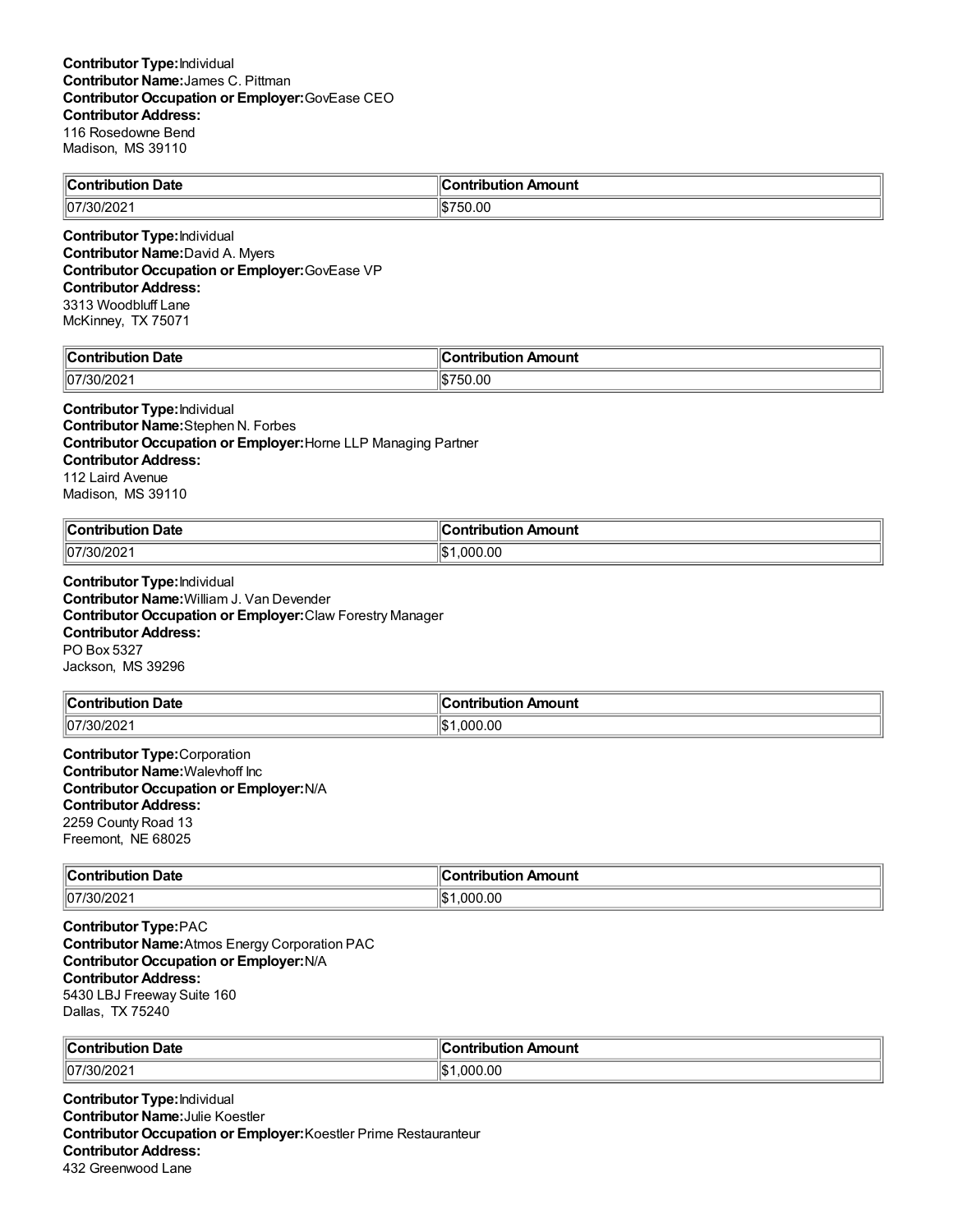| $\mathbb{I}$ C | 's strike is          |
|----------------|-----------------------|
| <b>Date</b>    | Amount                |
| :ontributio    | 'ion                  |
| .              |                       |
| 07/30/202      | .000.00<br>⊪∩∿<br>I-D |

## **Contributor Type:**Individual **Contributor Name:**Jeffrey J. Cox **Contributor Occupation or Employer:**Birdsong Construction Owner **Contributor Address:** 255 Lakeshire Parkway Canton, MS 39046

| $\sf{IC}$ ontri<br>Date           | 11<br>-----<br>.<br>Amount<br>----<br>ווחו |
|-----------------------------------|--------------------------------------------|
| م∪ض∪د ⁄<br> 07/r<br>30Z<br>14 U 4 | .000.00<br>∥\$!                            |

**Contributor Type:**Individual **Contributor Name:**Jeremy Harrell **Contributor Occupation or Employer:**Steelpro LLC President **Contributor Address:** PO Box 698 Houston, MS 38851

| ∥Con        | 10                 |
|-------------|--------------------|
| <b>Date</b> | Amount             |
| .           | <u>antrin mian</u> |
| .           |                    |
| 07/30/      | 000.00.            |
| 30/202      | 11\$.              |

**Contributor Type:**Individual **Contributor Name:**Shannon Moore **Contributor Occupation or Employer: Moore FabTech Owner Contributor Address:** PO Box 127 Gallman, MS 39077

| $\mathsf{C}_{\mathsf{Onfrith}}$<br>Date<br>.<br>. | $\epsilon$<br>Amount<br>ontribi<br>ution |
|---------------------------------------------------|------------------------------------------|
| 07/T                                              | $0.00\,$                                 |
| ″30/20∠.                                          | nnr                                      |
|                                                   | איו                                      |

**Contributor Type:**Individual **Contributor Name:**Billy Hewes **Contributor Occupation or Employer:**City of Gulfport Mayor **Contributor Address:** 604 , East Beach Blvd. Gulfport, MS 39501

| ∥Con<br>Date<br>aile i d<br>.<br>1011 | Amount<br>ontributio |
|---------------------------------------|----------------------|
| 08/24  <br>מחריו<br>472 U Z           | 250.00<br>.ה         |

**Contributor Type:**Individual **Contributor Name:**RyanGoldin **Contributor Occupation or Employer:**Florence Gardens Real Estate Developer **Contributor Address:** 12321 Preservation Drive Gulfport, MS 39503

| ∥C   | Amount |
|------|--------|
| Date | ----   |
| .    |        |
| 08/  | $\sim$ |
| ZUZ. | 250.   |
|      | .vv    |

**Contributor Type:**LimitedLiabilityCompany **Contributor Name:**Lodging & Leisure Investment LLC **Contributor Occupation or Employer:**N/A **Contributor Address:** 660 Bay Cove Drive Biloxi, MS 39530

| Date<br>$\sim$ - $\sim$ $\sim$ $\sim$ | antribution.<br>Amount<br>uuvii / |
|---------------------------------------|-----------------------------------|
| 08/24/2021                            | 422.00                            |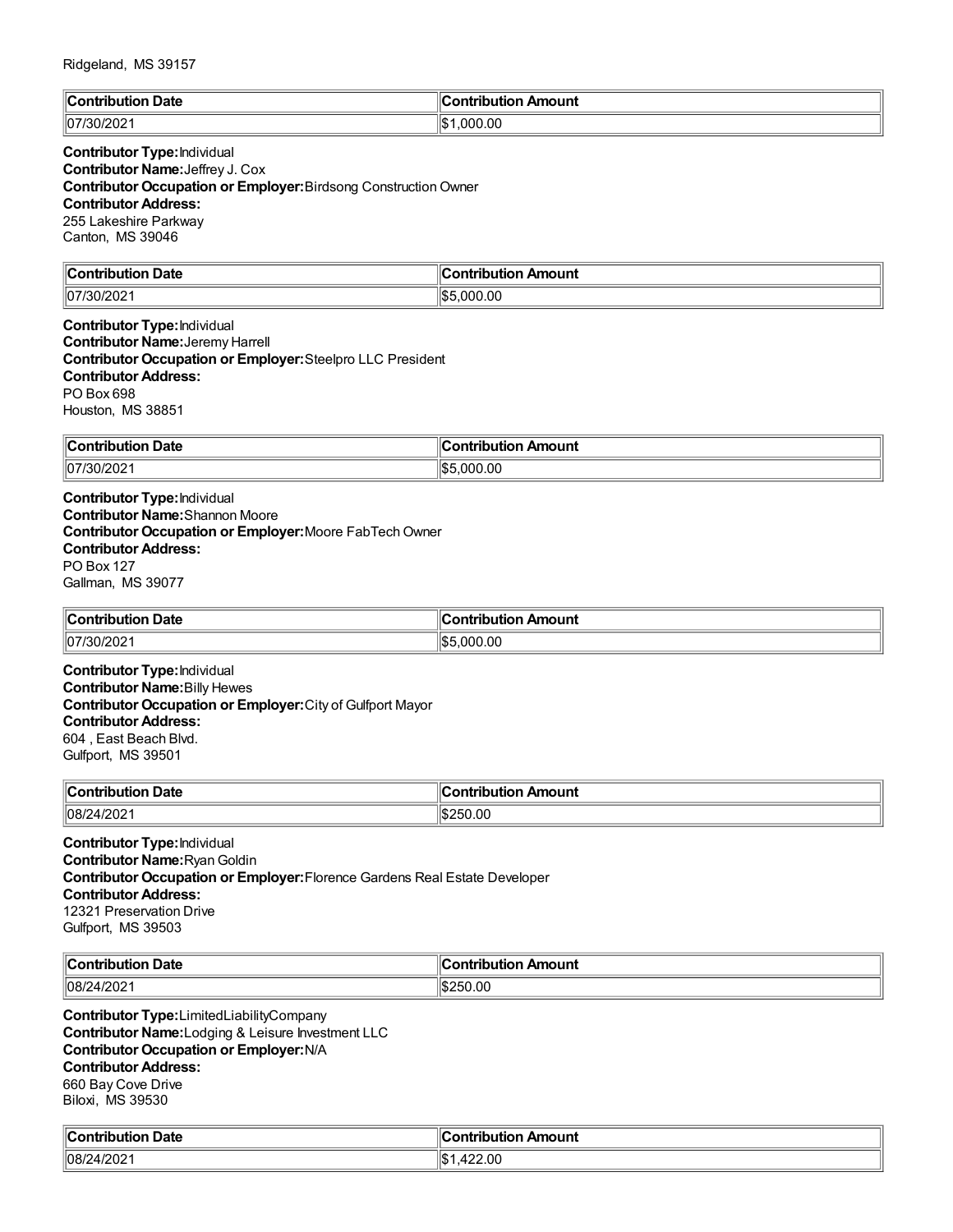| <b>Contribution Date</b> | $\ $ Contribution Amount |
|--------------------------|--------------------------|
| 09/10/2021               | .500.00<br>‼\$1          |
|                          |                          |

**Contributor Type:**Individual **Contributor Name:**Joe Cloyd **Contributor Occupation or Employer:**Self Employed Developer **Contributor Address:** 433 E Beach Drive Ocean Springs, MS 39564

| $\ $ Contribut<br>. Date<br>----<br>. | 10<br>ution Amount<br>----<br>וטו |
|---------------------------------------|-----------------------------------|
| רחריו<br>  09/1<br>$\Lambda$<br>1/∠∪∠ | ∥\$<br>.00<br>nnr                 |

# **Contributor Type:**Individual

**Contributor Name:**David B. Holstein **Contributor Occupation or Employer:**Self Employed Real Estate Developer **Contributor Address:** 286 Beauvoir Road Suite 200 Biloxi , MS 39531

| $\mathbb{R}$<br>Date<br>$-20$ | Amount<br>ำที่rih⊔t⊪.<br>. |
|-------------------------------|----------------------------|
| 09/<br>- UZ                   | -0.00<br>ואכ<br>w          |

**Contributor Type:**Individual **Contributor Name:**Judy Steckler **Contributor Occupation or Employer:**Retired **Contributor Address:** 12148 Skeet Hunt Road Biloxi, MS 39532

| <b>Contribution</b><br>-<br>Date | ontribution Amount |
|----------------------------------|--------------------|
| 09/20/202                        | 250.00             |

**Contributor Type:**Individual **Contributor Name:**Ben Stone **Contributor Occupation or Employer:**Balch & Bingham Attorney **Contributor Address:** PO Box 130 Gulfport, MS 39502

| ∥Coi<br>Date<br>. | .              |
|-------------------|----------------|
| 09/2<br>_UIZUZ !  | 00<br>۱C<br>,, |

**Contributor Type:**Individual **Contributor Name:**William D. Blakeslee **Contributor Occupation or Employer:**Retired **Contributor Address:** 41 Greenbriar Drive Gulfport, MS 39507

| $\mathsf{C}\mathsf{C}\mathsf{C}\mathsf{n}$<br>Date | <b>\mount</b><br>------<br>. |
|----------------------------------------------------|------------------------------|
| 09/2<br>`0/202                                     | .00<br>~<br>-11              |

**Contributor Type:**Individual **Contributor Name:**Roderick Alexander **Contributor Occupation or Employer:**Balch & Bingham Attorney **Contributor Address:** 10744 Bayou Plantation Lane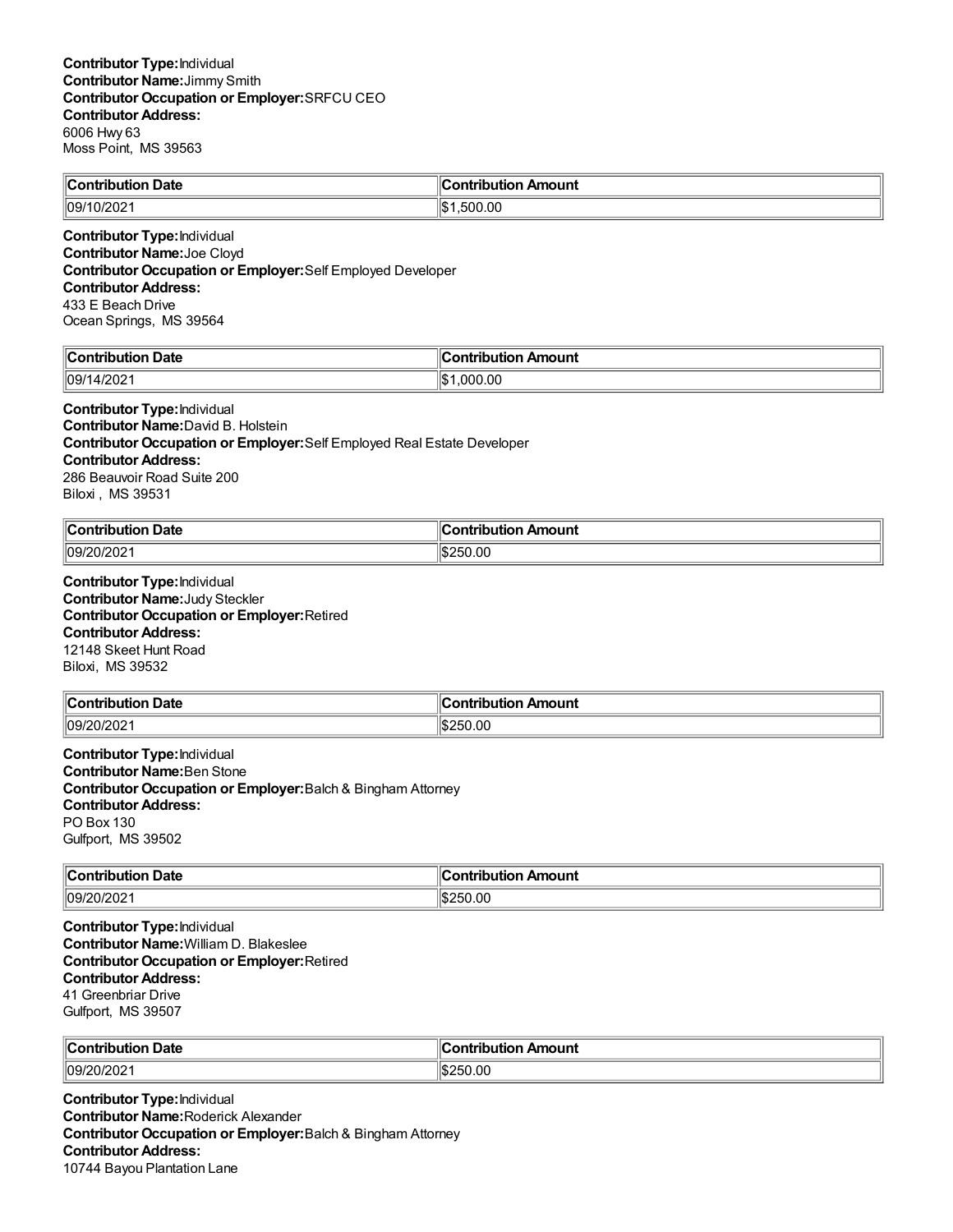| $\mathbb{I}$ C   | <b>Amount</b> |
|------------------|---------------|
| <b>Date</b>      | --------      |
| ™°               | ''^"          |
|                  |               |
| 09/20/2<br>.uzuz | \$250.00      |

## **Contributor Type:**Individual **Contributor Name:**Ricky Cox **Contributor Occupation or Employer:**Balch & Bingham Attorney **Contributor Address:** 21 Colonel Wink Drive Gulfport, MS 39507

| llC.<br><b>Date</b><br><b><i>CAMPRIST</i></b><br>∵itit | `ontribution<br>Amount |
|--------------------------------------------------------|------------------------|
| $ 09/20/20^{\circ} $                                   | 250.00                 |
| .JIZUZ.                                                | ۰m.                    |

**Contributor Type:**Individual **Contributor Name:**Clay A. Wagner **Contributor Occupation or Employer:**Retired **Contributor Address:** PO Box 70 Kiln, MS 39556

| ∥Con'<br><b>Date</b><br>ribution | ribution Amount<br>.       |
|----------------------------------|----------------------------|
| 09/20/202                        | 50.00<br>יים⊪<br>.<br>י הו |

**Contributor Type:**Individual **Contributor Name:**Emmett Zimmerman III **Contributor Occupation or Employer:**Self Employed Dentist **Contributor Address:** 13154 Vidalia Road Pass Christian, MS 39571

| ∥Coı<br>-<br>⊦ Date<br>ontribution | . Amount<br>ontribution |
|------------------------------------|-------------------------|
| 09/20/202                          | :250.00<br>י הדי        |

**Contributor Type:**Individual **Contributor Name:**Jonathan Walker Jones **Contributor Occupation or Employer:**Harrahs Gulf Coast GM **Contributor Address:** 605 Rue Maupesant Ocean Springs, MS 39564

| ∥Coı<br>∣ Date<br>.<br>ли. | Amount<br>.  |
|----------------------------|--------------|
| 09/20/202                  | -0.00<br>וגנ |

**Contributor Type:**Corporation **Contributor Name:**Waypoint Inc **Contributor Occupation or Employer:**N/A **Contributor Address:** 36 Cambridge Avenue Gulfport, MS 39507

| llC.<br>∪ate | $   -$<br>.<br>--<br>oun.<br>.                       |
|--------------|------------------------------------------------------|
| 09/20<br>-94 | .00<br>$\overline{ }$<br>וגד<br>ט ו<br>$\sim$ $\sim$ |

**Contributor Type:**Individual **Contributor Name:**Raymond D. Carter **Contributor Occupation or Employer:**Attorney **Contributor Address:** 895 Laurelwood Biloxi, MS 39532

| $\mathbb{F}$<br>∣ Date<br>$-$<br>.<br>:ion | ontribution .<br>Amount |
|--------------------------------------------|-------------------------|
| ‼∩બ.<br>UIZUZ.<br>$\sim$                   | \$250.00                |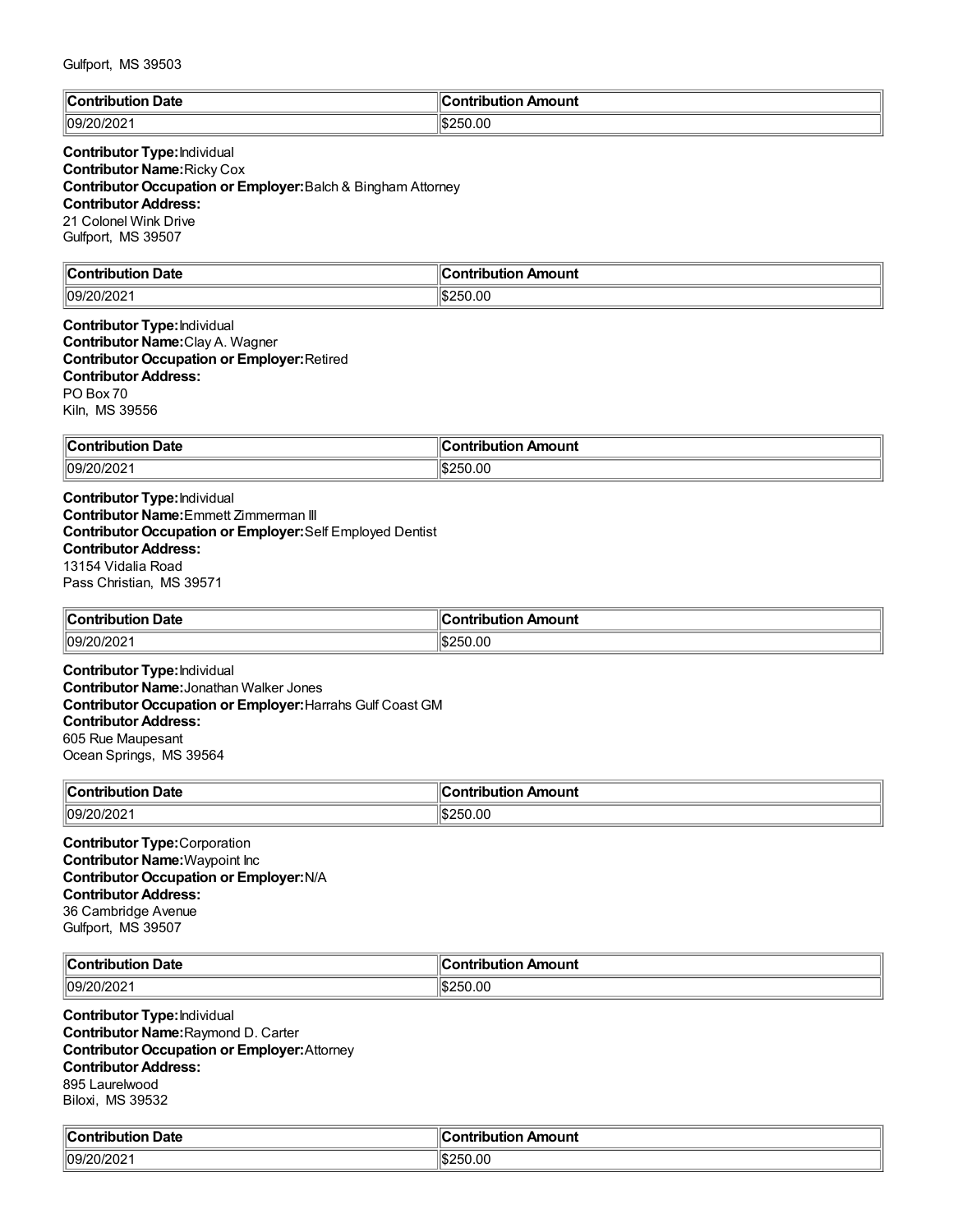|                                  | . .          |
|----------------------------------|--------------|
| $\mathbb{I}$ C                   | ı            |
| Jate                             | `ontribution |
| …∶ontributior                    | Amount       |
| $\frac{109}{20202}$<br>– JIZUZ ⊑ | 1\$500.00    |

#### **Contributor Type:**Individual **Contributor Name:**Robert J. Knesal **Contributor Occupation or Employer:**Knesal Engineering Services President **Contributor Address:** 111 Lundgren Lane

Gulfport, MS 39507

| llC<br>Jate<br>്∩⊓*<br>- - -- | 10<br>mount<br>- - -<br>---<br> |
|-------------------------------|---------------------------------|
| 09/2<br>LUZ.                  | ).UC<br>-<br>ה הו               |

#### **Contributor Type:**Corporation

**Contributor Name:**Cornerstone Government Affairs Inc **Contributor Occupation or Employer:**N/A **Contributor Address:** 200 North Congress St. Suite 201 Jackson, MS 39201

| ∥Cor<br>Date<br>.<br><b>JUTIOR</b><br>. | Amount<br>→ntrihutu.<br>___ |
|-----------------------------------------|-----------------------------|
| 109/20/2021                             | \$500.00                    |

**Contributor Type:**Corporation **Contributor Name:**Seemann Composites **Contributor Occupation or Employer:**N/A **Contributor Address:** PO Box 3449 Gulfport, MS 39505

| Contribution Date   | ⊪Contribution Amount |
|---------------------|----------------------|
| $ 09/20/202\rangle$ | 000.00               |

**Contributor Type:**LimitedLiabilityCompany **Contributor Name:**The Blind Tiger of MS LLC **Contributor Occupation or Employer:**N/A **Contributor Address:** 114 Main Street Bay St. Louis , MS 39520

| $\ $ Contri<br>Date | Amount<br><b>∴ontributior</b> |
|---------------------|-------------------------------|
| 09/                 | ∣∣∩∿                          |
| 20/202              | ,000.00                       |
|                     | 'دا⊪                          |

**Contributor Type:**LimitedLiabilityCompany **Contributor Name:**Marina Cantina **Contributor Occupation or Employer:**N/A **Contributor Address:** 114 Main Street Bay St. Louis , MS 39520

| ∥Coı<br>Date<br>. | .IC<br>nount<br>.<br>.<br>___ |
|-------------------|-------------------------------|
| 09/20/202         | .00<br>იიი<br>1\$             |

**Contributor Type:**Individual **Contributor Name:**Rhonda Dunaway **Contributor Occupation or Employer:**Coastal Family Health Center Pharmacist **Contributor Address:** 1073 Oakcrest Drive North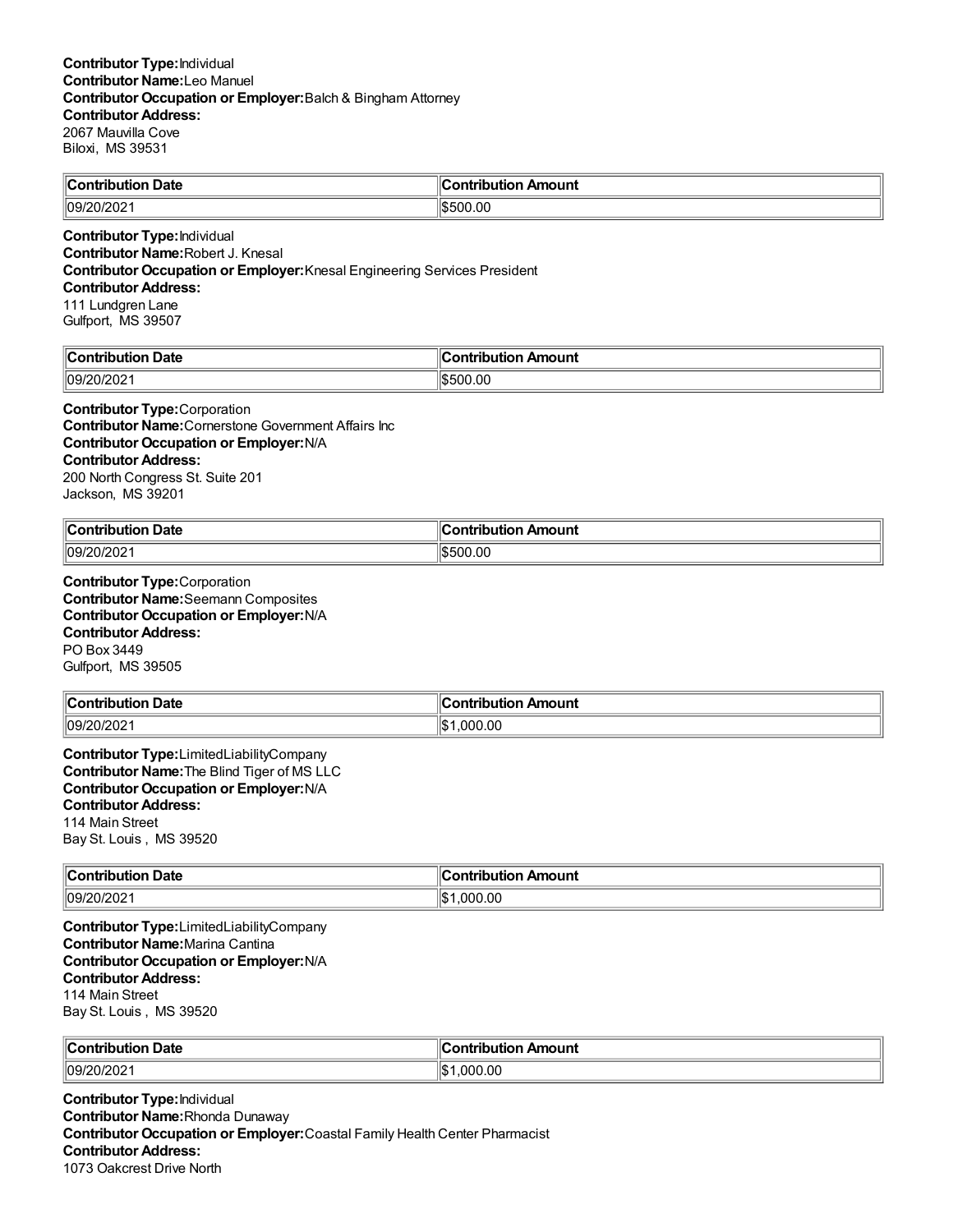| $\ $ Contr $\ $        | . .                  |
|------------------------|----------------------|
| ribution Date          | ∥Contribution Amount |
| 09/2<br>,,,,<br>:urzuz | llœ۰<br>.000.00      |

### **Contributor Type:**Corporation **Contributor Name:**Treasure Bay Hotel & Casino **Contributor Occupation or Employer:**N/A **Contributor Address:** PO Drawer 4637 Biloxi, MS 39531

| llC<br>Date<br>.nn'<br>-----<br>----<br>יטו<br>00 T<br>. | 10<br>mount<br>---<br>-----<br>---<br>וטו |
|----------------------------------------------------------|-------------------------------------------|
| 09/2                                                     | ∥\$∶                                      |
| 20/202                                                   | 000.00                                    |

#### **Contributor Type:**Corporation **Contributor Name:**Blackline **Contributor Occupation or Employer:**N/A **Contributor Address:** 1902 15th Street Suite 101 Gulfport, MS 39501

| <b>Contribution</b> | Amount         |
|---------------------|----------------|
| <b>Date</b>         | ntribut.       |
| $ -$                | .              |
|                     |                |
| ll09/20/2021        | 1.000.00<br>۱Э |

# **Contributor Type:**Individual **Contributor Name:**John Fayard

**Contributor Occupation or Employer:**John Fayard Moving and Warehousing President

# **Contributor Address:**

19 Lawrence Place Gulfport, MS 39507

| ∥Cor<br>ribution Date<br>. | 10<br><b><i><u>A</u> <u>A</u></i></b><br>ution Amount<br>-----<br>IDUIK |
|----------------------------|-------------------------------------------------------------------------|
| 09/20                      | ∥\$∶                                                                    |
| U/ZUZ                      | .00                                                                     |
|                            | nnr                                                                     |

**Contributor Type:**PAC **Contributor Name:**Mississippi Credit Union PAC **Contributor Occupation or Employer:**N/A **Contributor Address:** 1400 Lakeover Road Jackson, MS 39213

| ∣∣ี<br>Date<br>n. | Amount<br>--------<br>---- |
|-------------------|----------------------------|
| 109/20/202        | Ш¢<br>0.00<br>በበ<br>ЫJ     |

**Contributor Type:**Individual **Contributor Name:**Michael Pettis **Contributor Occupation or Employer:**Balch & Bingham Attorney **Contributor Address:** 46 54th Street Gulfport, MS 39507

| ∜С∟                              | . .                  |
|----------------------------------|----------------------|
| Date                             | ı Amount             |
|                                  | <b>∠ontributio</b> r |
| רחרוו<br>109 <sup>r</sup><br>-uz | ,000.00<br>Ψ         |

**Contributor Type:**Individual **Contributor Name:**Mark Mavar **Contributor Occupation or Employer:**Biloxi Freezing Executive **Contributor Address:** PO Box 730 Biloxi, MS 39553

| Date                           | Amount   |
|--------------------------------|----------|
| <b>∴ontribution</b>            | a what   |
| .                              | ∕ih⊔ti∩r |
| $ 09/20/202\rangle$<br>20/2021 | .000.00  |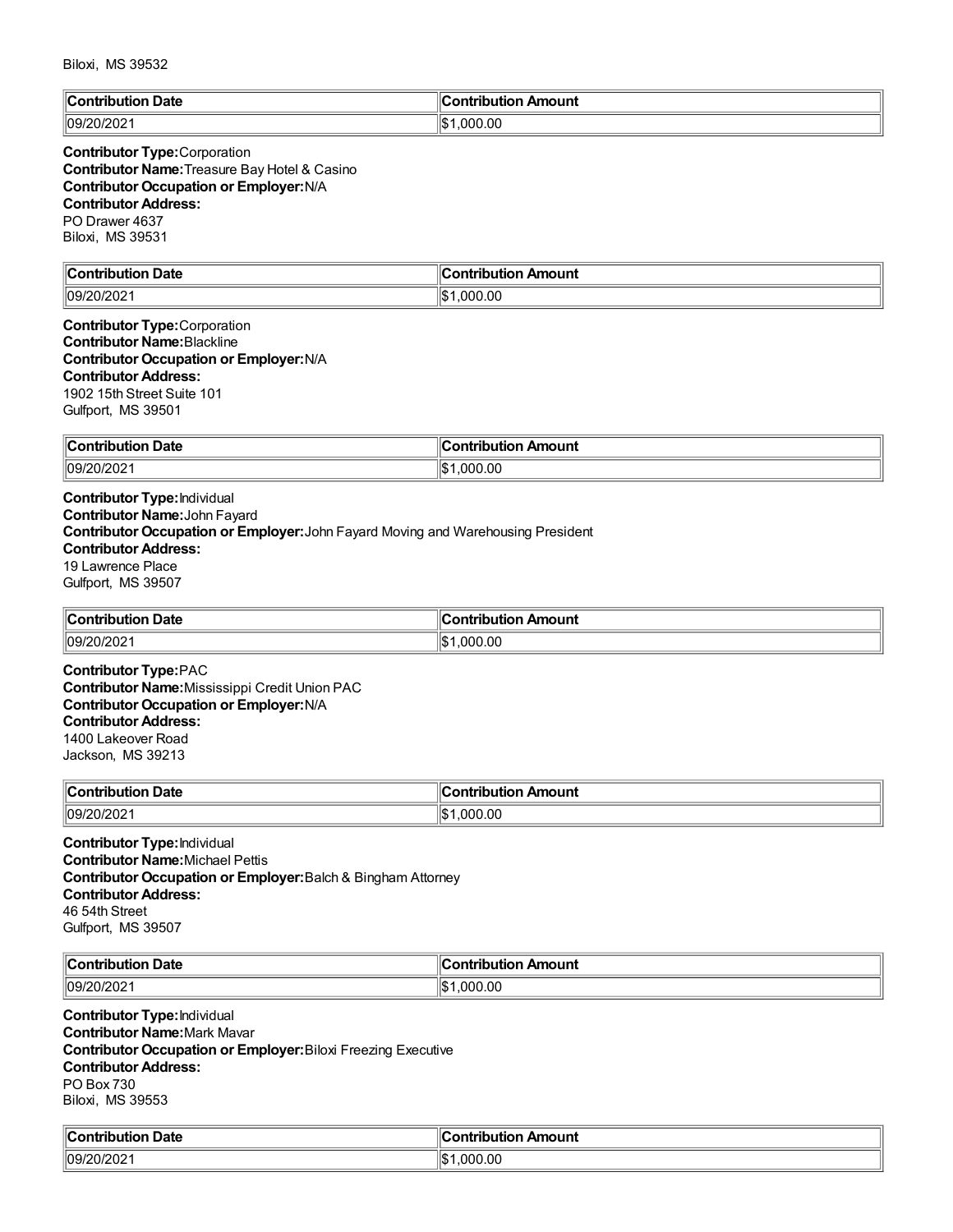| <b>Contribution Date</b>                    | $\ $ Contribution Amount |
|---------------------------------------------|--------------------------|
| 09/20/2021                                  | $\frac{1}{2}1.000.00$    |
| Constable internet Terminal back of a later |                          |

**Contributor Type:**Individual **Contributor Name:**Brandon Elliott **Contributor Occupation or Employer:**Elliott Homes President **Contributor Address:** 1118 E. Beach Blvd Gulfport, MS 39501

| $\mathsf{I}$<br>Date<br><br>$-$    | ĸ<br>n Amount<br><u>aannak</u><br>'ILIO.<br>וטו |
|------------------------------------|-------------------------------------------------|
| $\sim$ 1000<br>။ဂုရှ<br>WZUZ.<br>. | ∥\$։<br>000.00.                                 |

**Contributor Type:**LimitedLiabilityCompany **Contributor Name:**RAMCO Management Group LLC **Contributor Occupation or Employer:**N/A **Contributor Address:** 11290 Mandal Pkwy D'Iberville, MS 39540

| ∥Cor<br>็ontribution Date<br>. | n Amount<br><b>Contribution</b> |
|--------------------------------|---------------------------------|
| 109/20/2021                    | 1.000.00<br>ıъ                  |

**Contributor Type:**Individual **Contributor Name:**Bart J. Edmiston **Contributor Occupation or Employer:**Somnifera Best Phyisican **Contributor Address:** 607 Rue Dauphine Ocean Springs, MS 39564

| ∥Con<br>Date<br>.<br>mr | <b>\mount</b><br>---<br>. |
|-------------------------|---------------------------|
| 09/20                   | 00.(                      |
| זכ                      | ۱¢                        |
| ZUIZUZ.                 | ററ                        |
|                         | ιω                        |

**Contributor Type:**Corporation **Contributor Name:**Dukes Dukes Keating & Faneca PA **Contributor Occupation or Employer:**N/A **Contributor Address:** PO Drawer W Gulfport, MS 39502

| <b>Date</b>       | Amount                |
|-------------------|-----------------------|
| $\ $ Contribution | <b>∍ontributior</b> ∼ |
| .                 |                       |
| 109/20/2021       | .000.00<br>١¢<br>د∪ا  |

**Contributor Type:**Corporation **Contributor Name:**Riverboat Corporation **Contributor Occupation or Employer:**N/A **Contributor Address:** 12228 Lake Forest Drive Gulfport, MS 39503

| ∜Cont<br><b>Date</b> | ontribution Amount |
|----------------------|--------------------|
| 109/20/202           | .00<br>nnn<br>۱۱œ۰ |

**Contributor Type:**Individual **Contributor Name:**Roy Anderson III **Contributor Occupation or Employer:**Retired **Contributor Address:** PO Box 520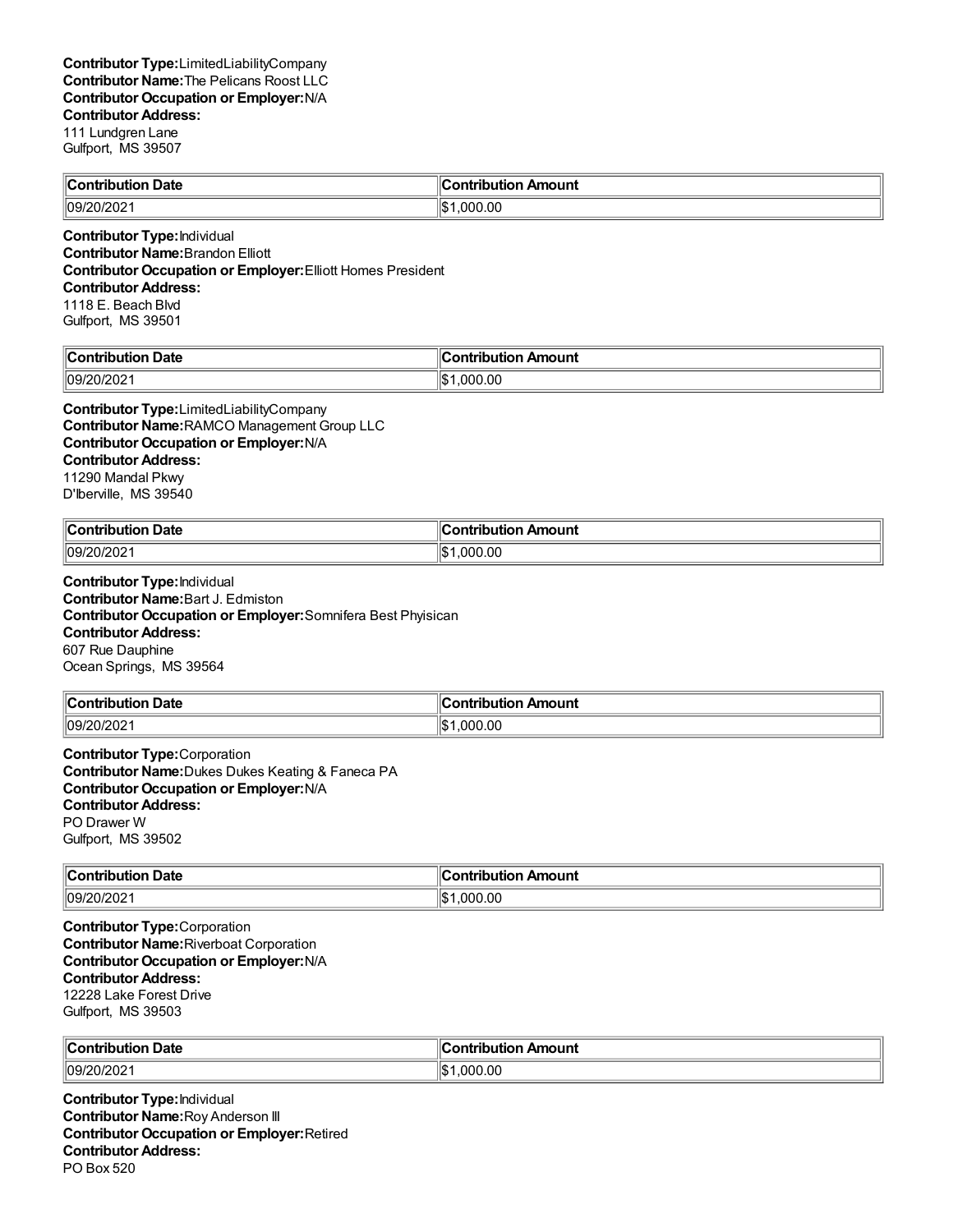| $\mathbb{R}$<br>Date<br>:ontributi<br><b>THE R. P. LEWIS CO., LANSING.</b><br>$\sim$ $\sim$ $\sim$ $\sim$ $\sim$ $\sim$ $\sim$ | ∶ontribution<br>Amount |
|--------------------------------------------------------------------------------------------------------------------------------|------------------------|
| $ 09/20/202\rangle$                                                                                                            | .500.00<br>١Φ          |

**Contributor Type:**LimitedLiabilityCompany **Contributor Name:**Silver Slipper Casino Venture LLC **Contributor Occupation or Employer:**N/A **Contributor Address:** PO Box 3270 Bay St. Louis , MS 39520

| $\mathbb{R}$<br>Date<br>.    | .<br>$\overline{\phantom{a}}$<br>$\sim$ compared to $\sim$<br><b>\mount</b><br>. |
|------------------------------|----------------------------------------------------------------------------------|
| $\sim$ $\sim$<br>∥∩႖∕<br>20Z | اا⊈.<br>500.00                                                                   |

**Contributor Type:**Individual **Contributor Name:**John Dane III **Contributor Occupation or Employer:**Retired **Contributor Address:** 11638 Bluff Lane Gulfport, MS 39503

| ∥Con<br>Date<br>uon<br>. | <b>mount</b><br>. <b>.</b><br>- - - |
|--------------------------|-------------------------------------|
| 09/20/202                | ۱¢<br>00.00<br>$\sim$ $\sim$<br>л   |

**Contributor Type:**Individual **Contributor Name:**Mike Foster **Contributor Occupation or Employer:**Foster Air HVAC Contractor **Contributor Address:** 2343 Sandalwood Place Gautier, MS 39553

| <b>Date</b><br>$\ $ Contribution | ontribution Amount |
|----------------------------------|--------------------|
| 10/0<br>13/20∠1                  | .000.00            |

**Contributor Type:**LimitedLiabilityCompany **Contributor Name:**GPB LLC **Contributor Occupation or Employer:**N/A **Contributor Address:** 7009 Highway 28 Hazelhurst, MS 39083

| ∥Con<br>Date<br>ribution | Amount<br>ontribution. |
|--------------------------|------------------------|
| 10/07/202′               | 250.00<br>.ה           |

**Contributor Type:**Individual **Contributor Name:**Eric M. Chambless **Contributor Occupation or Employer:**Community Bank Banking Director **Contributor Address:** 11820 Sleeping Deer Lane Saucier, MS 39574

| ∜Со.<br>Date<br>$\sim$ $\sim$ $\sim$ $\sim$<br>.<br>oution | <br>ontribution<br>n Amount |
|------------------------------------------------------------|-----------------------------|
| //202                                                      | 250.00                      |
| $^{\prime\prime}$ 10/ $\sigma$                             | $\mathbf{a}$                |

**Contributor Type:**Individual **Contributor Name:**Chance B. Carter **Contributor Occupation or Employer:**Community Bank CEO Central MS **Contributor Address:** 105 Glenartney Street Brandon, MS 39042

| $\mathbb{R}$<br>Date<br>.:ontributior<br>. | `ontribution<br>Amount |
|--------------------------------------------|------------------------|
| $10/07/202$ .                              | 1\$250.00              |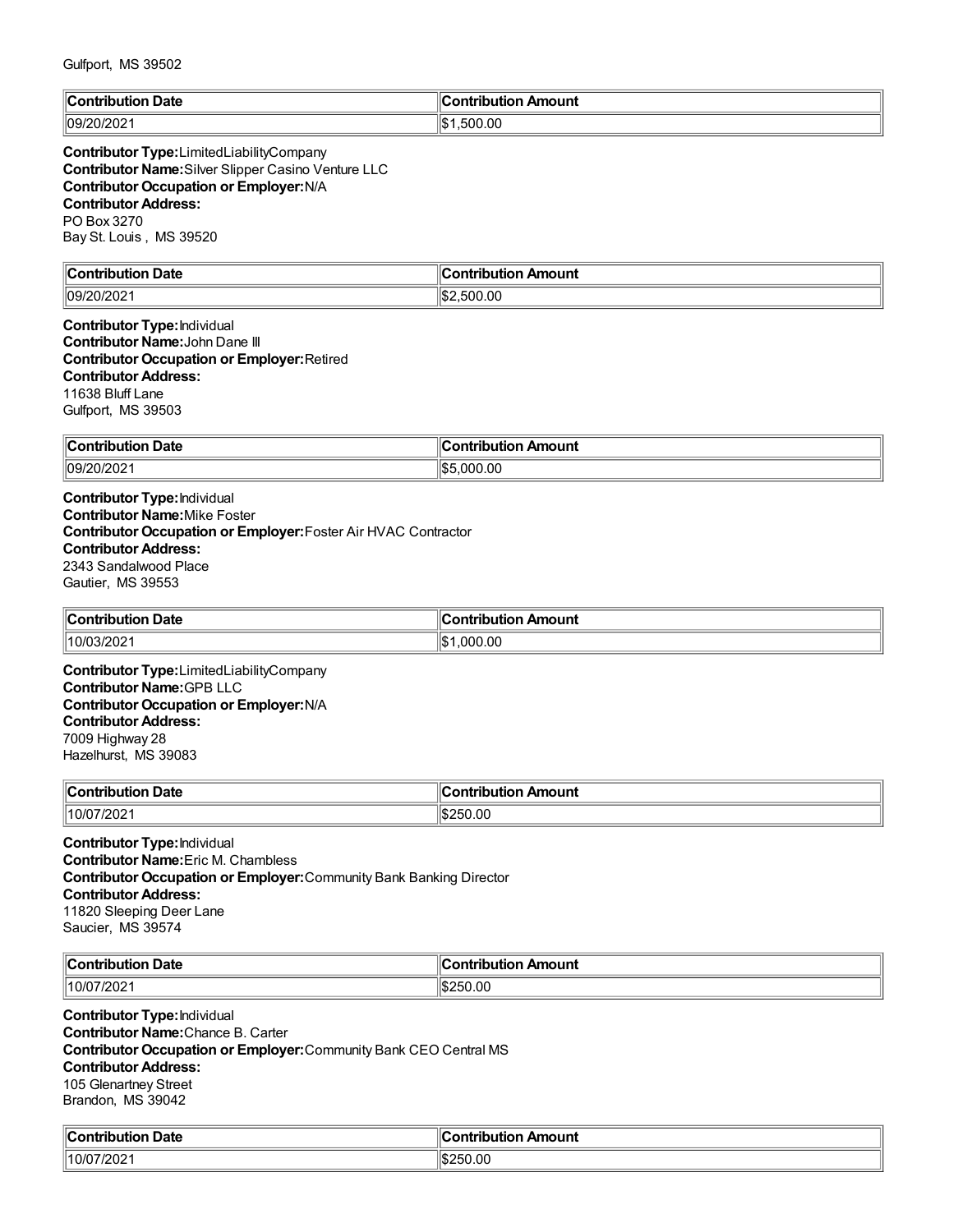| $\mathbb{I}$ C<br>Date<br>---- | Amount<br>.<br>. |
|--------------------------------|------------------|
| 10/                            | −0.00            |
| ZUZ.                           | ᄼ                |

**Contributor Type:**Individual **Contributor Name:**Chris Fountain **Contributor Occupation or Employer:**Fountain Construction President **Contributor Address:** 1729 Club House Road Utica, MS 39175

| ∥C⊾<br>Date<br>"Contributio∽<br> | `ontribution<br>ribution Amount |
|----------------------------------|---------------------------------|
| 10/07<br>7202                    | :50.00<br>ントー<br>л.             |

#### **Contributor Type:**Individual

**Contributor Name:**Dudley S. Burwell Jr. **Contributor Occupation or Employer:**Advanced Orthopedics Surgeon **Contributor Address:** 1608 Cypress Lane Gulfport, MS 39507

| $\mathsf{I}$     | <b>\mount</b> |
|------------------|---------------|
| Date             | .             |
| ----             | .             |
| .                | .             |
| 7/202<br>"10/07. | \$250.00      |

**Contributor Type:**Individual **Contributor Name:**Joel M. Knight **Contributor Occupation or Employer:**Self Employed Opthalmologist **Contributor Address:** 200 Dewey Avenue Ocean Springs, MS 39564

| ∜Contribution Date | `ontribution Amount |
|--------------------|---------------------|
| 10/07/202′         | \$250.00            |
|                    | ى‰"                 |

**Contributor Type:**Individual **Contributor Name:**Joy Lambert Phillips **Contributor Occupation or Employer:**Hancock Whitney Attorney **Contributor Address:** PO Box 819 Gulfport, MS 39502

| → Date            | Amount      |
|-------------------|-------------|
| <b>∣</b> Contribu | ontribution |
| . .oution         |             |
| 10/07/2021        | 1\$250.00   |

**Contributor Type:**Individual **Contributor Name:**Billy M. Bounds **Contributor Occupation or Employer:**Community Bank of Ellisville Vice Chair **Contributor Address:** 38 Windmere Boulevard Laurel, MS 39443

| Contribution<br>Date       | م ا<br>.<br>Amount<br>nouuor |
|----------------------------|------------------------------|
| $\sim$<br>110/0.<br>772021 | .00<br>1\$400                |

**Contributor Type:**LimitedLiabilityCompany **Contributor Name:**WT Consultants LLC **Contributor Occupation or Employer:**N/A **Contributor Address:** PO Box 774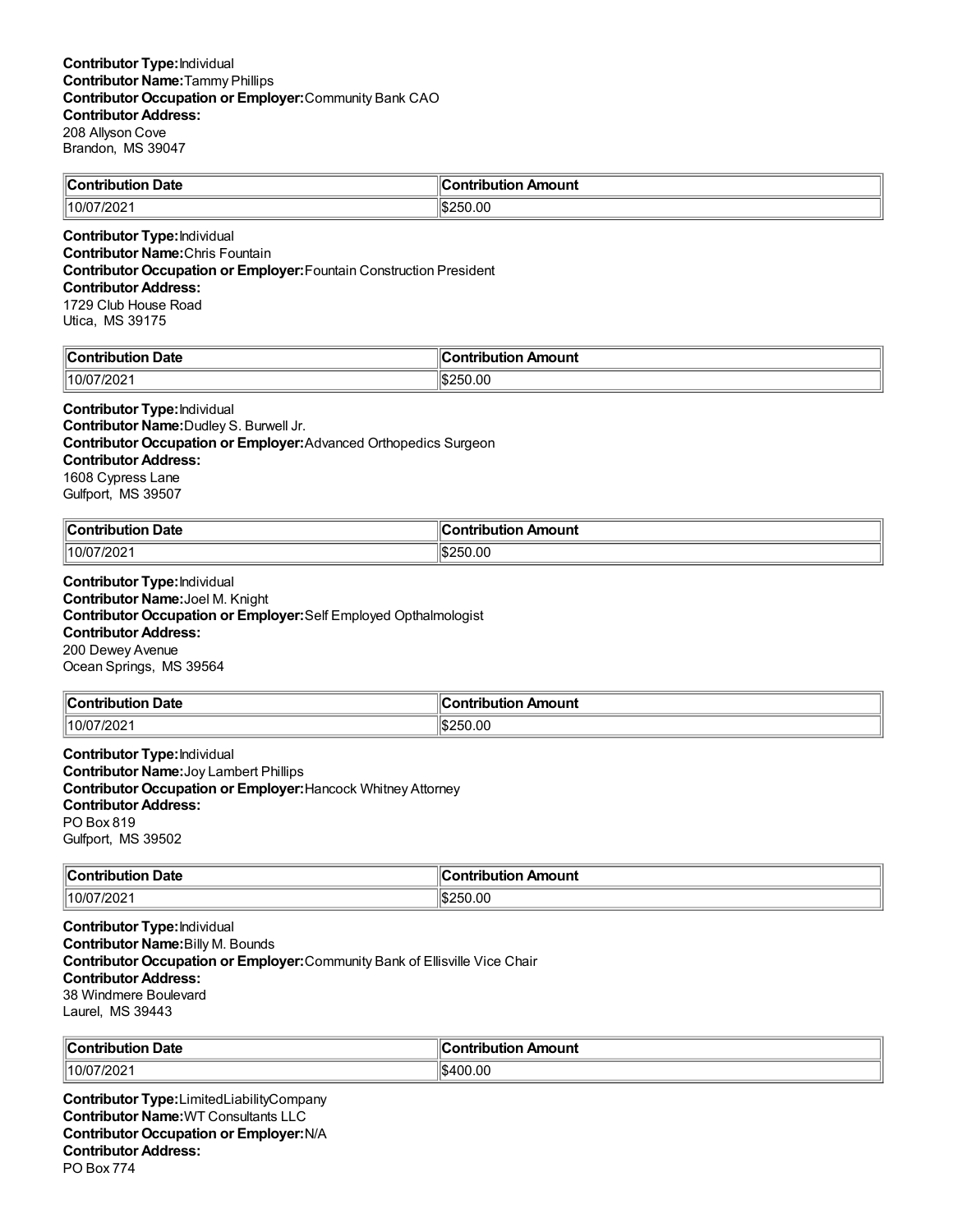| Jackson, MS 39205 |  |
|-------------------|--|
|-------------------|--|

| ∥Contri<br>Date<br>----- | 10<br>Amount<br>----<br>----<br> |
|--------------------------|----------------------------------|
| 10/0<br>"20∠             | ۱Ψ<br>.00<br>י<br>ı.n.           |

# **Contributor Type:**Individual **Contributor Name:**Thomas W. Colbert

**Contributor Occupation or Employer:**Community Bank Chairman **Contributor Address:** PO Box 320849 Flowood, MS 39232

| $\mathsf{C}$ ontribution<br>Date<br>ור                       | Amount<br>`antrihutian |
|--------------------------------------------------------------|------------------------|
| 10/07/<br>/2021<br>$\sim$ $\sim$ $\sim$ $\sim$ $\sim$ $\sim$ | 000.00,<br>∥\$         |

### **Contributor Type:**Individual **Contributor Name:**Justin Martin **Contributor Occupation or Employer:**Community Bank Chief Operating Officer **Contributor Address:** 907 Topaz Court Flowood, MS 39232

| $C$ ontribut<br>Date      | ∵ıti.<br><b>\moun\</b><br>---- |
|---------------------------|--------------------------------|
| $\frac{7}{202}$<br>10/07/ | .00<br>nnr<br>ה ו              |

#### **Contributor Type:**Individual **Contributor Name:**David M. Hughes **Contributor Occupation or Employer:**Community Bank Chief Banking Officer **Contributor Address:** 101 Lineage Lane Flowood , MS 39232

| Contribution<br>Date<br>$\sim$ $\sim$ $\sim$ $\sim$ $\sim$ $\sim$ $\sim$ | ontribution<br>ı Amount<br>.nn |
|--------------------------------------------------------------------------|--------------------------------|
| 10/07/2021∣                                                              | ۱\$۰<br>.000.00                |

**Contributor Type:**Individual **Contributor Name:**Charles W. Nicholson Jr. **Contributor Occupation or Employer:**Community Bank President **Contributor Address:** 321 Westminster Court Brandon, MS 39047

| $\mathsf{C}$ ontribution<br>Date<br>שט<br>nouuoi | ำntrihut.<br>Amount<br>.     |
|--------------------------------------------------|------------------------------|
| "10/07.<br>7/202                                 | .000.00<br>$\mathbf{A}$<br>υ |

**Contributor Type:**Individual **Contributor Name:**Freddie Bagley **Contributor Occupation or Employer:**Community Bank Chairman of the Board **Contributor Address:** 112 Colony Way Brandon, MS 39047

| llC.<br><b>Date</b><br>----<br>. | -------<br>าount<br>----<br><b><i><u>But an and</u></i></b><br>. |
|----------------------------------|------------------------------------------------------------------|
| ാറാ<br>110/<br>- UZ              | ۱\$∙<br>$\sim$<br>nnr<br>.ul<br>$  -$                            |

**Contributor Type:**Corporation **Contributor Name:**Singing River Federal Credit Union **Contributor Occupation or Employer:**N/A **Contributor Address:** 6006 Highway 63 Moss Point, MS 39563

| ∥Cω<br>າ Date<br><b>Contribution</b> | <b>Contribution Amount</b> |
|--------------------------------------|----------------------------|
| $10/07/202$ .                        | ∥\$∶<br>.000.00            |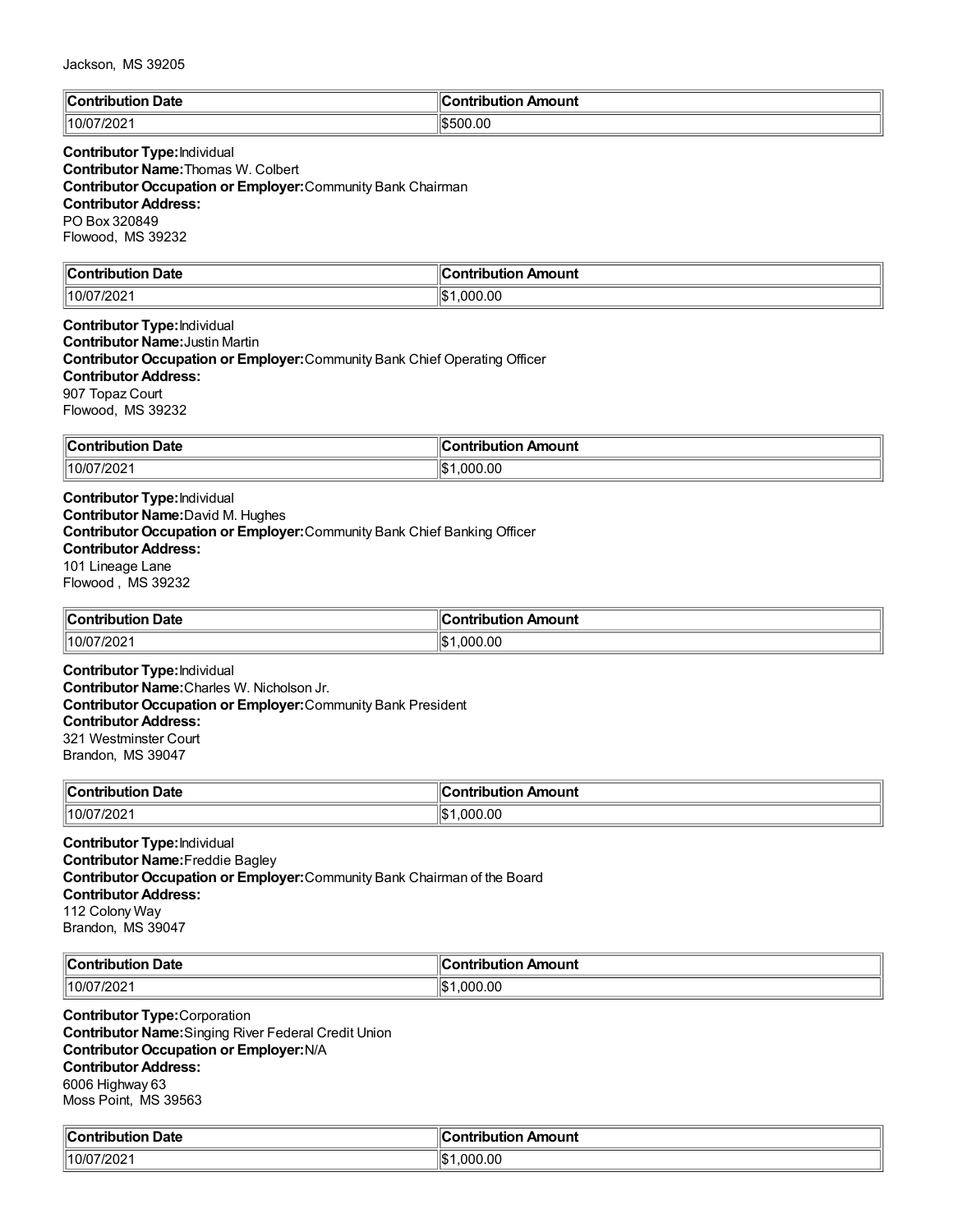| llC<br>Date<br><b>SAMP</b><br>-----<br>. <b>. .</b><br>$ -$ | .<br>mtrihut<br>Amount |
|-------------------------------------------------------------|------------------------|
| 10/<br>20Z                                                  | .00                    |

**Contributor Type:**PAC **Contributor Name:**MS Dental PAC **Contributor Occupation or Employer:**N/A **Contributor Address:** 439 B Katherine Drive Flowood, MS 39232

| <b>Date</b><br>م ا<br><b>Contribution</b> | Contribution Amount |
|-------------------------------------------|---------------------|
| 10/07/2021                                | ' \$2<br>:500.00    |

#### **Contributor Type:**PAC **Contributor Name:**Prosperity PAC **Contributor Occupation or Employer:**N/A **Contributor Address:** PO Box 1869 Brandon, MS 39043

| llC.<br>. .<br>Date<br>.<br>. | Amount<br>:ontribution |
|-------------------------------|------------------------|
| 7/202                         | " \$8                  |
| 10/C                          | .000.00                |

**Contributor Type:**Corporation **Contributor Name:**Eighteen D Enterprises Inc **Contributor Occupation or Employer:**N/A **Contributor Address:** 3227 Denny Avenue Pascagoula, MS 39581

| <b>Contribution</b> | :ontribution                              |
|---------------------|-------------------------------------------|
| Date                | Amount                                    |
| .                   | $\sim$ $\sim$ $\sim$ $\sim$ $\sim$ $\sim$ |
| 10/21/2021          | 1\$250.00<br>ىدا'                         |

**Contributor Type:**Corporation **Contributor Name:**Eight D Enterprises Inc **Contributor Occupation or Employer:**N/A **Contributor Address:** 2701 Highway 90 West Gautier, MS 39553

| $\ $ Contribution<br>Date<br>. | \mount           |
|--------------------------------|------------------|
| 10/21/2021                     | 0.0C<br>ılŒ<br>ᄼ |

**Contributor Type:**Corporation **Contributor Name:**Nine D Enterprises Inc **Contributor Occupation or Employer:**N/A **Contributor Address:** 6724 Highway 63 South Moss Point, MS 39563

| $\mathbb{R}$<br>Date<br>. | .<br>ouni |
|---------------------------|-----------|
| 10/2<br>1/202             | .OC       |

**Contributor Type:**Corporation **Contributor Name:**Fifteen D Enterprises Inc **Contributor Occupation or Employer:**N/A **Contributor Address:** 3919 Bienville Blvd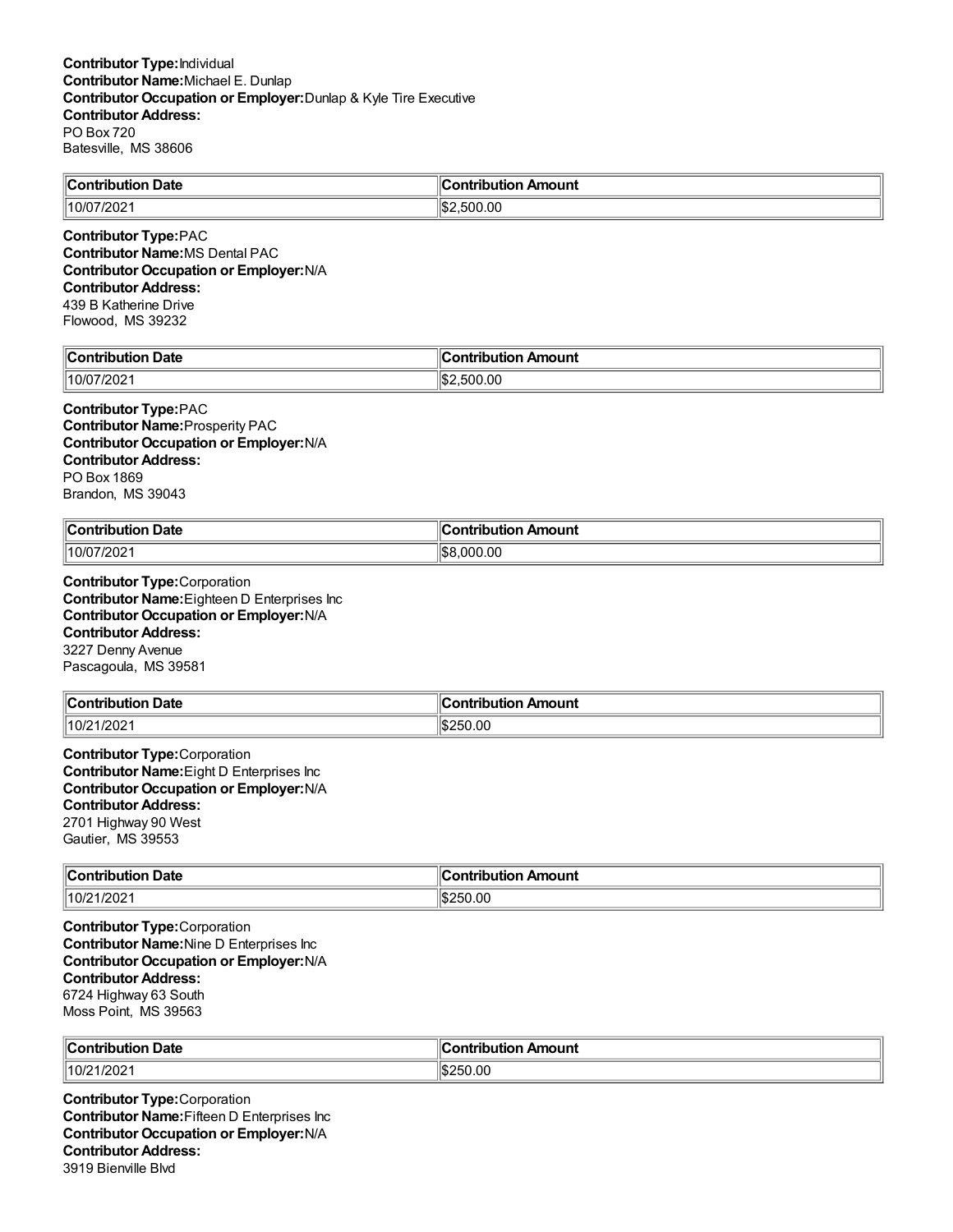| $\ $ Contribution<br>Date | ution Amount<br>`ontribution<br>' IVL |
|---------------------------|---------------------------------------|
| 1202 <sup>2</sup><br>.10/ | $\frac{1}{2}$ \$250.00                |

## **Contributor Type:**Corporation

**Contributor Name:**Dale Partners Architects PA **Contributor Occupation or Employer:**N/A **Contributor Address:** 188 East Capitol Street Suite 250 Jackson, MS 39201

| ∥Conti                                    | `ontribution  |
|-------------------------------------------|---------------|
| Date                                      | Amount        |
| .                                         |               |
| $\sim$ $\sim$ $\sim$ $\sim$ $\sim$ $\sim$ | $\sim$ $\sim$ |
| /202<br>10 <sup>r</sup>                   | ll\$250.00    |

**Contributor Type:**Individual **Contributor Name:**Mary N. Bunch **Contributor Occupation or Employer:**McDonald Realty Realtor **Contributor Address:** PO Box 141 Perkinston, MS 39573

| ∥Con        | ribution Amount |
|-------------|-----------------|
| <b>Date</b> | . . <b>.</b>    |
| ribution    | ∴on.            |
| 10/21       | .00             |
| $1/202^4$   | ∍ا∂ا،           |
|             | יי              |

**Contributor Type:**Individual **Contributor Name:**Lee Seal **Contributor Occupation or Employer:**Hancock Bank Director **Contributor Address:** 408 North Beach Boulevard Bay St. Louis, MS 39520

| $\mathsf{C}$ ontribution  | .IC              |
|---------------------------|------------------|
| າ Date                    | ribution Amount  |
| ribuuor                   | a mbuila mbi a m |
| וטטו                      | 1 I LI           |
| $\parallel$ 10/21<br>/202 | \$250.00         |

**Contributor Type:**Individual **Contributor Name:**Rachel W. Allen **Contributor Occupation or Employer:**Frontier Strategies Project Manager **Contributor Address:** 114 Winged Foot Circle Jackson , MS 39211

| llCoi<br>Date<br>$\sim$ $\sim$ $\sim$ | "<br>าount<br>----<br>----<br>- - - |
|---------------------------------------|-------------------------------------|
| 10/2<br>1/202<br>_____                | ۱¢<br>$\sim$<br>.UC<br>יי<br>Ŀв.    |

**Contributor Type:**Individual **Contributor Name:**Stephen J. Maggio **Contributor Occupation or Employer:**Maggio Law Firm Attorney **Contributor Address:** 2201 24th Avenue Gulfport, MS 39501

| ∥Cor<br>Date<br>.<br>vuuo. | . .<br>Amount<br>ontribution |
|----------------------------|------------------------------|
| $\parallel$ 10/2           | 250.00                       |
| 1/202                      | ግኩራ                          |

**Contributor Type:**Individual **Contributor Name:**Jessica B. Mcneel **Contributor Occupation or Employer:**Self Employed Attorney **Contributor Address:** 902 South Pascagoula Street Pascagoula, MS 39567

| $\mathbb{C}$<br>Date<br>`ontribi<br>utior<br>$ -$ | Amount<br>.       |
|---------------------------------------------------|-------------------|
| 1/202<br>  10/21                                  | ١¢۰<br>.00<br>בונ |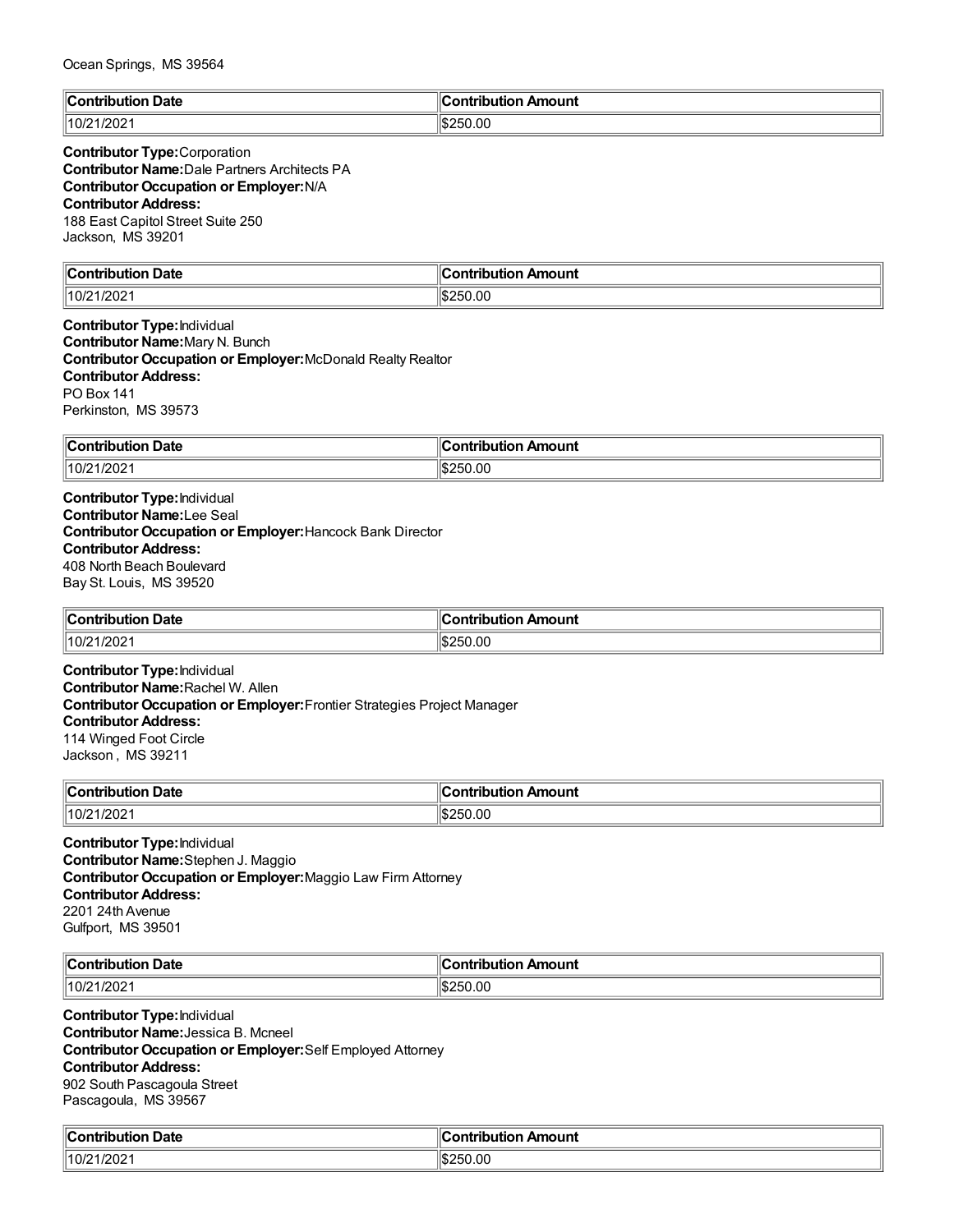| ∥Con<br>Date<br>. | 10<br>.<br>mount<br>---<br>---- |
|-------------------|---------------------------------|
| 1000              | ורים⊪                           |
| 10/2              | 0.00                            |
| /2021             | יי                              |
|                   | ı.в.                            |

#### **Contributor Type:**Individual **Contributor Name:**Hilary Burroughs **Contributor Occupation or Employer:**Sanderson Farms Marketing Director **Contributor Address:** 105 Collins Road Laurel, MS 39443

| llC.               | Amount         |
|--------------------|----------------|
| `∩n'               | .              |
| Jate               | -------        |
| .                  | . <del>.</del> |
| .                  |                |
| $10/21/202$ .<br>. | 50.00          |

#### **Contributor Type:**Individual **Contributor Name:**Ronald G. Barnes **Contributor Occupation or Employer:**Coast Electric CEO **Contributor Address:** 10600 Jordan Road

Ocean Springs, MS 39565

| ∥Coı<br><b>Date</b><br>a mbuila mbi a m<br>. | ` ^ntrihut⊪.<br>Amount |
|----------------------------------------------|------------------------|
| 10/21<br>1/2021                              | 1\$250.00              |

**Contributor Type:**Individual **Contributor Name:**Daniel Ford Lindsey III **Contributor Occupation or Employer:**Sirius Technical Services **Contributor Address:** 19027 Goff Farm Road Moss Point, MS 39562

| <b>Contribution Date</b>    | <b>Contribution Amount</b> |
|-----------------------------|----------------------------|
| $\parallel$ 10/21<br>1/202' | 250.00ء                    |

**Contributor Type:**Individual **Contributor Name:**Rex Foster **Contributor Occupation or Employer:**State Farm Insurance Agent **Contributor Address:** PO Box 1617 Pascagoula , MS 39568

| ∥Coi<br>Date<br>. |                |
|-------------------|----------------|
| 110/2<br>1/2021   | 00<br>۱C<br>,, |

**Contributor Type:**Individual **Contributor Name:**Eric M. Chambless **Contributor Occupation or Employer:**Community Bank Director **Contributor Address:** 11820 Sleeping Deer Lane Saucier, MS 39574

| Contribution<br>Date | æ<br>antuiku man<br>ıtion Amount<br>noui |
|----------------------|------------------------------------------|
| //10/21/202          | 250.00<br>⊿ات<br>ייי                     |

**Contributor Type:**LimitedLiabilityCompany **Contributor Name:**Eagle Express LLC **Contributor Occupation or Employer:**N/A **Contributor Address:** 6819 Washington Avenue Suite D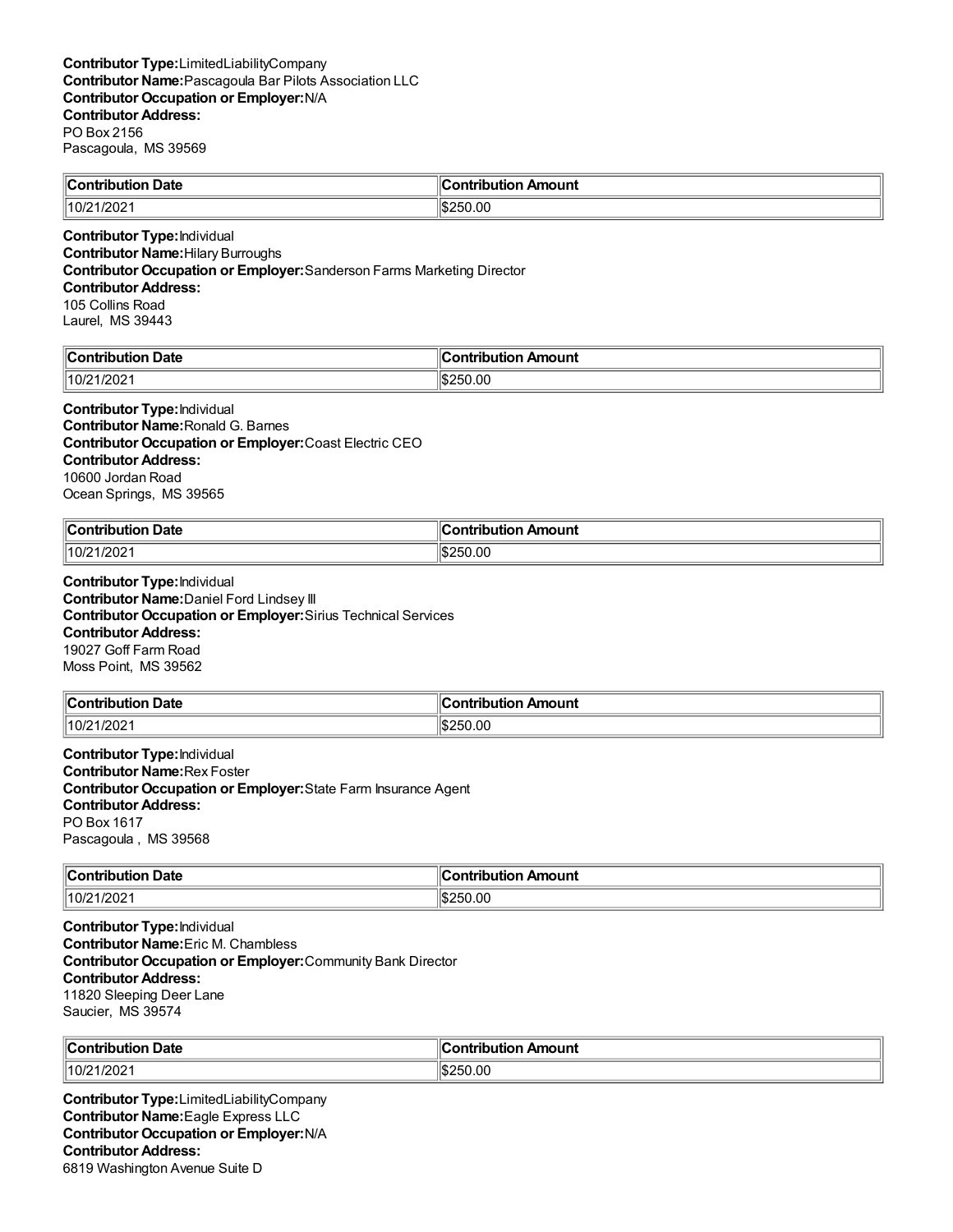| llC<br>Date<br>ം : വെ <sup>ക്ക</sup><br>'ibution | Amount<br><b>Contribution</b> |
|--------------------------------------------------|-------------------------------|
| $\parallel$ 10/21/2021                           | \$250.00<br>l DZ              |

### **Contributor Type:**Individual **Contributor Name:**Jerry St. Pe **Contributor Occupation or Employer:**Retired **Contributor Address:** 1003 Washington Avenue Pascagoula, MS 39567

| $\ $ Contribution<br>Date   | Amount<br>:ontribution<br>. TIDULION . |
|-----------------------------|----------------------------------------|
| 1/202'<br>$\parallel$ 10/21 | \$500.00                               |

### **Contributor Type:**Individual **Contributor Name:**Dan Magruder **Contributor Occupation or Employer:**Retired **Contributor Address:** 605 Rue Dauphine Ocdean Springs, MS 39564

| ∥Con  | Amount |
|-------|--------|
| Date  | ----   |
| .     | .      |
| .     | IDU    |
| 10/21 | ገ0.00  |
| 1/202 | ำ∩∿    |
|       | וו ורי |

**Contributor Type:**Corporation **Contributor Name:**International Welding and Fabrication **Contributor Occupation or Employer:**N/A **Contributor Address:** 11401 Highway 63 Moss Point, MS 39562

| ∣∣ี<br>Date<br>∵ontribution :<br>. | ı<br>Amount<br>----<br>. |
|------------------------------------|--------------------------|
| 10/21<br>1/202                     | 1\$500.00                |

**Contributor Type:**PAC **Contributor Name:**Hancock Whitney **Contributor Occupation or Employer:**N/A **Contributor Address:** 701 Poydras Street Suite 1500 New Orleans , LA 70139

| ∣∣ี                             | Amount                   |
|---------------------------------|--------------------------|
| Date                            | --------                 |
| `ontribution                    | ---                      |
| שטו                             | ΊD                       |
| 10/21<br>$\sqrt{2}$<br>. 1/2021 | 00.00<br>Ш¢<br>იიი<br>ЫJ |

**Contributor Type:**Corporation **Contributor Name:**The Citizens Bank **Contributor Occupation or Employer:**N/A **Contributor Address:** PO Box 209 Philadelphia, MS 39350

| llC.<br><b>Date</b><br>`antributian | Contribution<br>า Amount |
|-------------------------------------|--------------------------|
| 1/202<br>10/7<br>ZUZ                | .000.00<br>١¢            |

**Contributor Type:**Corporation **Contributor Name:**Montgomery Properties Inc **Contributor Occupation or Employer:**N/A **Contributor Address:** PO Box 37 Fulton, MS 38843

| Date         | <b>Contribution</b> |
|--------------|---------------------|
| :ontribution | Amount              |
| IVI          | ribuuon <i>r</i>    |
| .            |                     |
| 10/21/2021   | .000.00<br>llo      |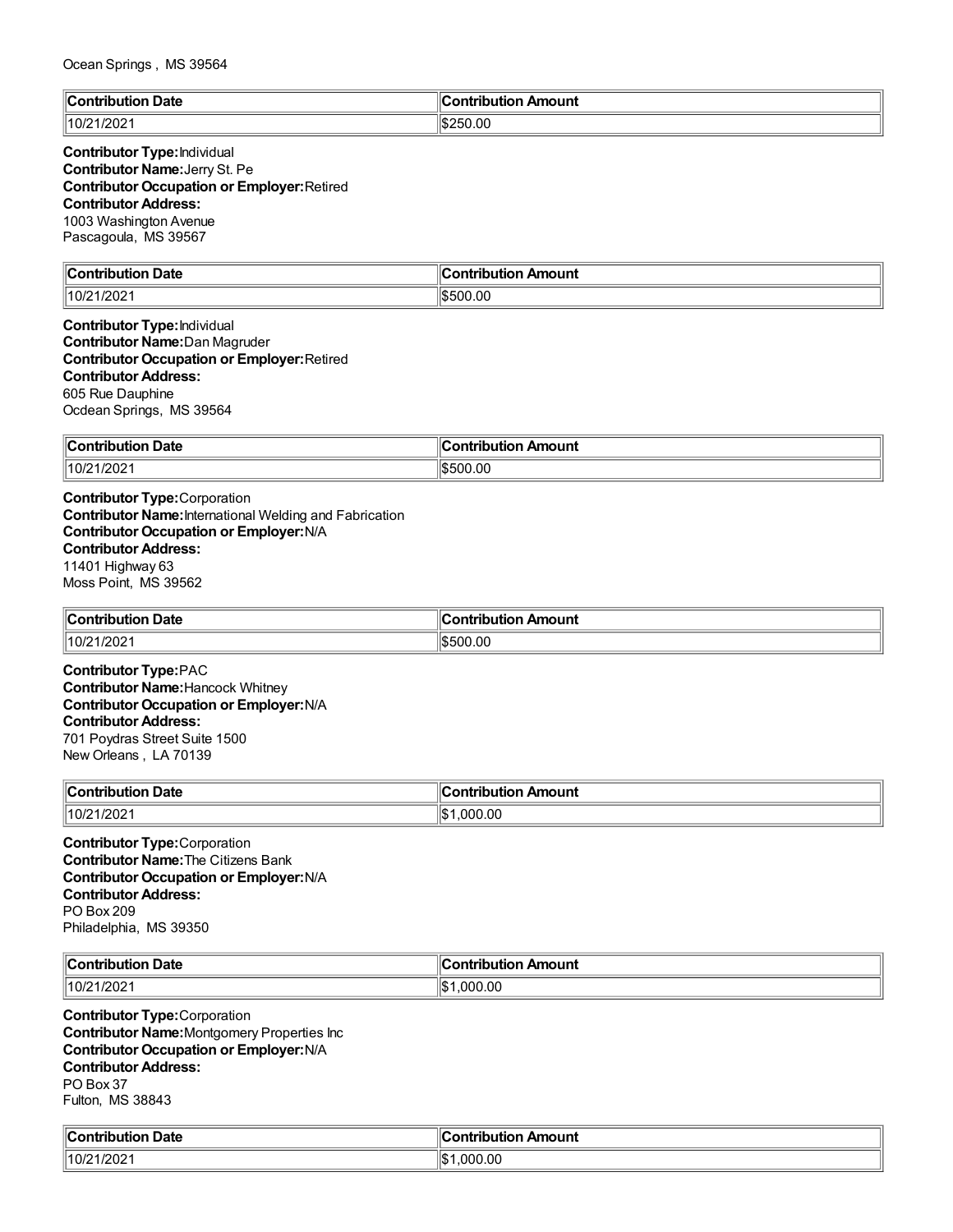| ∥Coi<br>. .<br>Date<br>antrihutian | Amount<br>۔ontributiorن۔ |
|------------------------------------|--------------------------|
| 10/2                               | 0.00                     |
| 1/2021                             | റററ                      |

**Contributor Type:**Individual **Contributor Name:**Harry Lenwood Brooks V **Contributor Occupation or Employer:**National Credit Union Senior Advisor **Contributor Address:** 525 Montgomery Street Unit 207 Alexandria, VA 22314

| <b>Contribution Date</b> | Contribution Amount |
|--------------------------|---------------------|
| 10/21/2021               | ∥\$։<br>.000.00     |

**Contributor Type:**Corporation **Contributor Name:**Chevron **Contributor Occupation or Employer:**N/A **Contributor Address:** PO Box 1300 Pascagoula, MS 39568

| llCo⊫<br>Date<br>.<br><b>JUTIOL</b><br>. | Amount<br>. <b>.</b><br>טו<br>$\sim$ $\sim$ $\sim$ $\sim$ $\sim$ |
|------------------------------------------|------------------------------------------------------------------|
| 10/21<br>1/2021                          | ll₾<br>.00<br>. nnr<br>ЫJ                                        |

**Contributor Type:**Corporation **Contributor Name:**MGM Resorts **Contributor Occupation or Employer:**N/A **Contributor Address:** 875 Beach Boulevard Biloxi, MS 39530

| ∥Coi                       | Amount                 |
|----------------------------|------------------------|
| <b>Date</b>                | . <b>.</b>             |
| a sa baile cuite a sa -    | ----                   |
| 10/2<br>1/202 <sup>.</sup> | .00<br>⊪¢<br>nni<br>ЫJ |

**Contributor Type:**Individual **Contributor Name:**Robert R. Kane **Contributor Occupation or Employer:**McDonald Realty CEO **Contributor Address:** 202 South Toulme Street Bay St. Louis, MS 39520

| ∥Cor        | Amount         |
|-------------|----------------|
| Date        | utior          |
| ontribution | — ∴∩ntrih≏     |
| .           |                |
| 10/21/2021  | 1.000.00<br>ïЪ |

**Contributor Type:**Individual **Contributor Name:**Daniel E. Coates **Contributor Occupation or Employer:**Retired **Contributor Address:** 878 Manini Way Diamondhead, MS 39525

| $\mathsf{C}\mathsf{on}$<br><b>Date</b><br>----------<br>טע<br>. | Amount<br>.<br>,,,<br>___ |
|-----------------------------------------------------------------|---------------------------|
| 10/21<br>/202                                                   | .00<br>റററ<br>۱\$∙        |

**Contributor Type:**Individual **Contributor Name:**John Regan Kane **Contributor Occupation or Employer:**McDonald Realty President and Broker **Contributor Address:** 504 North Beach Boulevard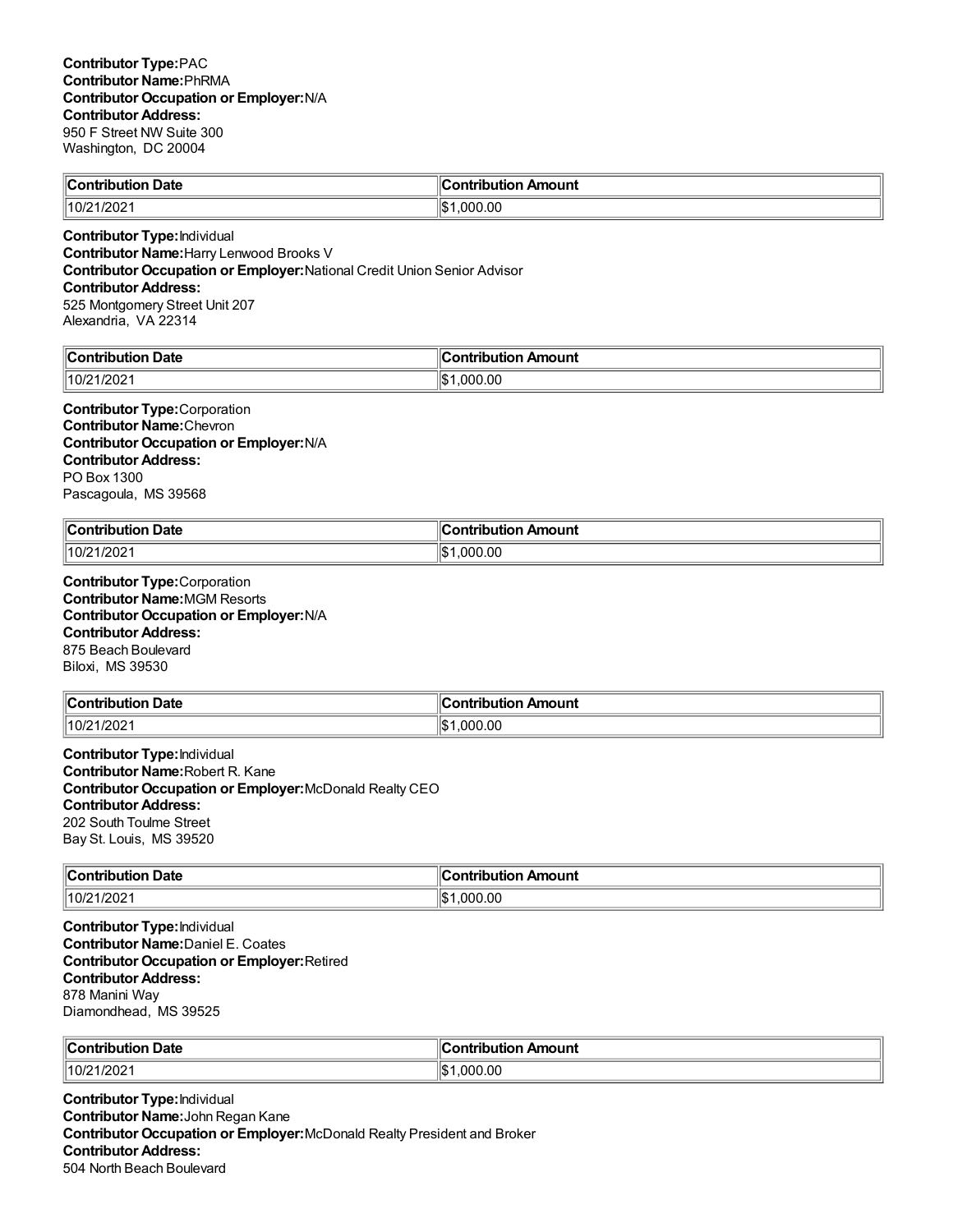| llC<br><b>Date</b><br>∴∩nt<br>----<br>nn<br>יייים | .<br>Amount<br>'ion |
|---------------------------------------------------|---------------------|
| $\parallel$ 10/21/2021                            | .000.00<br>llor     |

# **Contributor Type:**Individual

**Contributor Name:**Sarah Clark

**Contributor Occupation or Employer:**Lamar Advertising Account Executive **Contributor Address:** 132 Old Pecan Grove Lane Waveland, MS 39572

| llC.<br>າ Date<br><b>Contribution</b> | ribution Amount:<br>:ontribution |
|---------------------------------------|----------------------------------|
| 1/202'<br>  10/21                     | 000.00.<br>1\$                   |

## **Contributor Type:**Individual **Contributor Name:**Rowe S. Crowder III **Contributor Occupation or Employer:**Ochsner Health Physician **Contributor Address:** 646 North Beach Boulevard Bay St. Louis, MS 39520

| ∥Con  | Amount  |
|-------|---------|
| Date  | $   -$  |
| .     | ---     |
| .     | ----    |
| .     |         |
| 10/21 | 11\$    |
| 1/202 | .000.00 |

**Contributor Type:**Individual **Contributor Name:**Ashley R. Donohoe **Contributor Occupation or Employer:**Bayou Caddy Trucking Office Exec **Contributor Address:** 418 Pecan Park Drive Bay St. Louis, MS 39520

| Contribution Date | ∶ontribution Amount |
|-------------------|---------------------|
| 10/21             | 0.000.00            |
| 1/202             | $\mathbf{A}$        |

**Contributor Type:**Individual **Contributor Name:**David G. Ledlow **Contributor Occupation or Employer:**Retired **Contributor Address:** 2056 Moss Down Lane Pattison, MS 39144

| $^{\circ}$ Contribution $\cdots$<br>Date<br>, ibuuor<br>. | n Amount<br>ontribution |
|-----------------------------------------------------------|-------------------------|
| 1/2021<br>10/21                                           | .000.00                 |

**Contributor Type:**LimitedLiabilityCompany **Contributor Name:**Pinchers LLC **Contributor Occupation or Employer:**N/A **Contributor Address:** 5268 Pleasure Street Bay St. Louis, MS 39520

| $\ C_1$<br>Date<br>$-$<br>tribution<br>10u | n Amount<br>.<br>יטו |
|--------------------------------------------|----------------------|
| /202                                       | .00                  |
| 10/21                                      | 11.S                 |
|                                            | nnı                  |

**Contributor Type:**Corporation **Contributor Name:**Goodnight Terminal Services Inc **Contributor Occupation or Employer:**N/A **Contributor Address:** 3480 Port & Harbor Drive Bay St. Louis, MS 39520

| `ontribution Date | ∥Contribution Amount |
|-------------------|----------------------|
| 10/21/2021        | ∣₼<br>.000.00<br>ıъ  |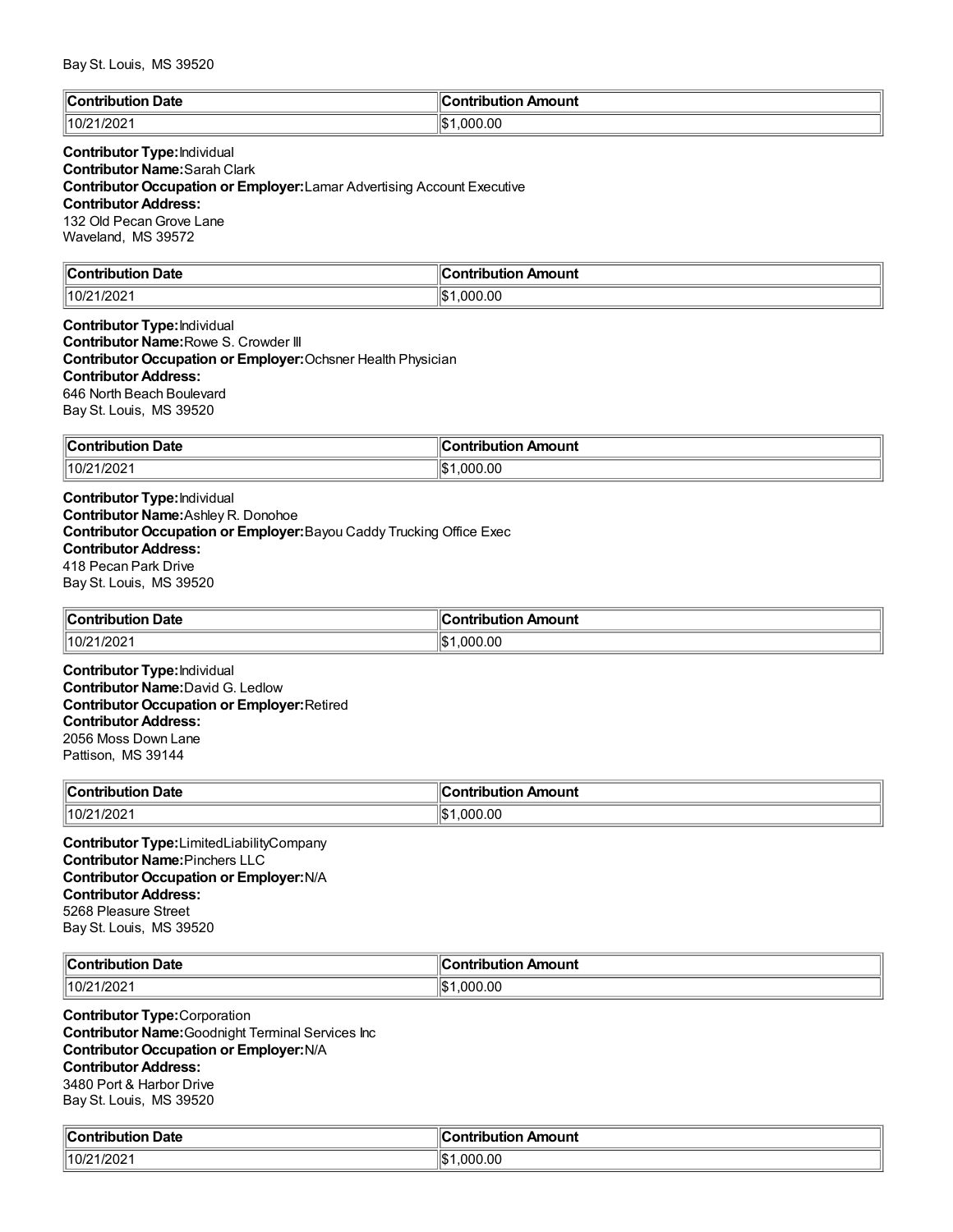| ∥Cω<br>ı Date<br>$\sim$ 0.0 $\sim$<br>tribution | on Amount<br>.<br>יטו |
|-------------------------------------------------|-----------------------|
| 1/202<br>  10/21                                | Ш¢<br>.00<br>nnr      |

**Contributor Type:**Individual **Contributor Name:**Jason P. Chiniche **Contributor Occupation or Employer:**Chiniche Engineering Principal **Contributor Address:** 725 Old Spanish Trail Bay St. Louis, MS 39520

| $\ $ Contribut | ribution Amount |
|----------------|-----------------|
| ribution Date  | Contrٽ          |
| 10/21/2021     | ∥\$∙<br>.000.00 |

**Contributor Type:**LimitedLiabilityCompany **Contributor Name:**Bordis & Danos PLLC **Contributor Occupation or Employer:**N/A **Contributor Address:** 1215 Government Street Ocean Springs, MS 39564

| <b>Contribution Date</b> | Contribution Amount |
|--------------------------|---------------------|
| 10/21/2021               | 00.000.1<br>$H$ .   |

**Contributor Type:**Individual **Contributor Name:**John S. Jordan **Contributor Occupation or Employer:**G&J Rentals Owner **Contributor Address:** 3210 Ingalls Avenue Pascagoula, MS 39581

| ∥Con'<br><b>Date</b><br>tribution | Amount<br><b>∠ontributio</b> r |
|-----------------------------------|--------------------------------|
| 10/21<br>1/202                    | 000.00. ا<br>ιъ                |

**Contributor Type:**Individual **Contributor Name:**Robert Burroughs **Contributor Occupation or Employer:**Burroughs Diesel Executive **Contributor Address:** PO Box 4451 Laurel , MS 39441

| $\mathsf{I}\mathsf{I}\mathsf{C}$<br>Date<br>----<br>. |                         |
|-------------------------------------------------------|-------------------------|
| 110/2<br>1/2021                                       | ⊪¢<br>.00<br>ററ<br>الحل |

**Contributor Type:**Individual **Contributor Name:**Jim E. Williams **Contributor Occupation or Employer:**90 Degree Benefits Insurance Executive **Contributor Address:** 3310 Washington Avenue #1313 Pascagoula, MS 39581

| ∥Contribut<br>Date<br>----<br>.ribution | ontribution Amount |
|-----------------------------------------|--------------------|
| /202                                    | .000.00            |
| 10/21                                   | ∥\$։               |

**Contributor Type:**Corporation **Contributor Name:**Huntington Ingalls Industries **Contributor Occupation or Employer:**N/A **Contributor Address:** PO Box 149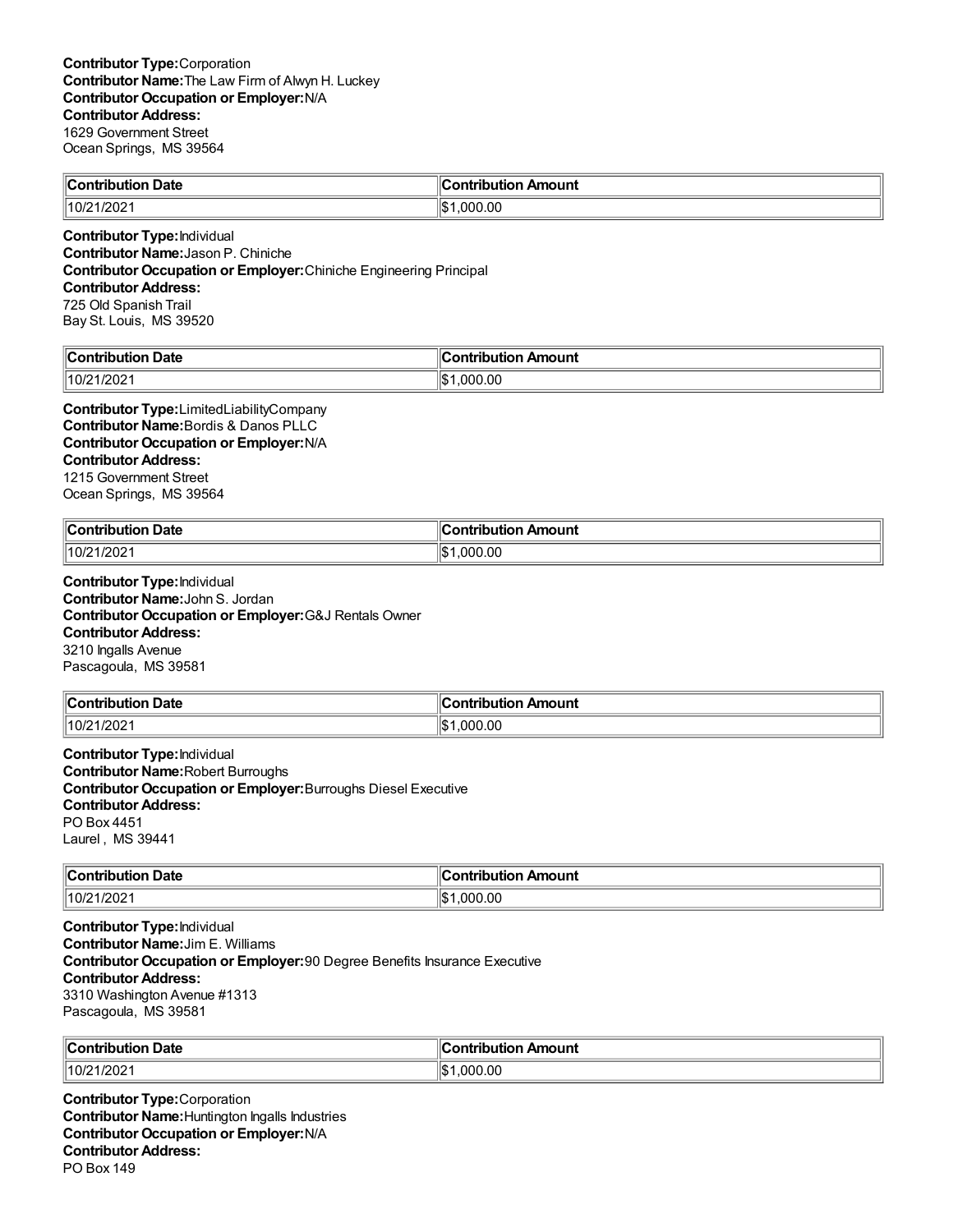| $\mathbb{I}$ C<br><b>Date</b><br>an tanàna amin'ny<br>M 11.<br>. | Amount<br><b>CONTRIBUTION</b> |
|------------------------------------------------------------------|-------------------------------|
| 10/21/2021                                                       | .000.00<br>'ነው 4<br>IФ        |

### **Contributor Type:**Individual **Contributor Name:**Michael D. Cure **Contributor Occupation or Employer:**Cure Land Company President **Contributor Address:** 106 Yarbrough Place Waveland, MS 39576

| $\mathbb{I}$ C<br>Date<br>-----<br>utior.<br>. | Amount<br>- -- --<br>---- |
|------------------------------------------------|---------------------------|
| /202<br>  10/21                                | .00<br>∥\$.<br>. .<br>50  |

### **Contributor Type:**Individual **Contributor Name:**Joseph R. Cure Sr **Contributor Occupation or Employer:**Cure Land Company VP **Contributor Address:** 819 Amar Street Waveland, MS 39576

| Contributi<br><b>Date</b><br>$ -$ | Amount<br>.<br>---<br>ΊD<br>$\sim$ $\sim$ $\sim$ $\sim$ $\sim$ $\sim$ |
|-----------------------------------|-----------------------------------------------------------------------|
| 10/21/2021                        | ۳⊅∥<br>.500.00                                                        |

**Contributor Type:**Individual **Contributor Name:**Susie Gollott **Contributor Occupation or Employer:**Bayou Caddy Fisheries Manager **Contributor Address:** 904 South Beach Boulevard Waveland, MS 39576

| ∥Cont<br><b>Date</b><br>tribution | ontribution<br>n Amount |
|-----------------------------------|-------------------------|
| 1/202                             | .00                     |
| 10/21                             | 500                     |

**Contributor Type:**Individual **Contributor Name:**Rimmer Covington Sr **Contributor Occupation or Employer:**Covington Civil and Environmental President & CEO **Contributor Address:** 1100 West Beach Boulevard Pass Christian, MS 39571

| $\mathsf{C}$ ontribution<br>Date<br>nouuor<br>וטט | Amount<br>ำntrihut⊾<br>. |
|---------------------------------------------------|--------------------------|
| 10/21/2021                                        | .500.00<br>$H$ .         |

**Contributor Type:**Individual **Contributor Name:**Alfred E. McNair Jr **Contributor Occupation or Employer:**Digestive Health Center Gastroenterologist **Contributor Address:** 2953 Bienville Blvd #142 Ocean Springs, MS 39564

| $\mathsf{C}$ ontributi     | .                           |
|----------------------------|-----------------------------|
| Date                       | Amount                      |
| 10/2<br>1/202 <sup>4</sup> | $\sim$<br>'IS:<br>500<br>wu |

**Contributor Type:**Individual **Contributor Name:**John A McKinney **Contributor Occupation or Employer:**Burnham Drugs Pharmacy Owner **Contributor Address:** 5100 Maple Street Moss Point, MS 39563

| ı<br>Date<br>∴contributio∽<br>$\sim$ $\sim$ $\sim$ $\sim$ $\sim$ $\sim$ | <b>CONTRIGUER</b><br>Amount |
|-------------------------------------------------------------------------|-----------------------------|
| 10/21/2021                                                              | \$2.500.00                  |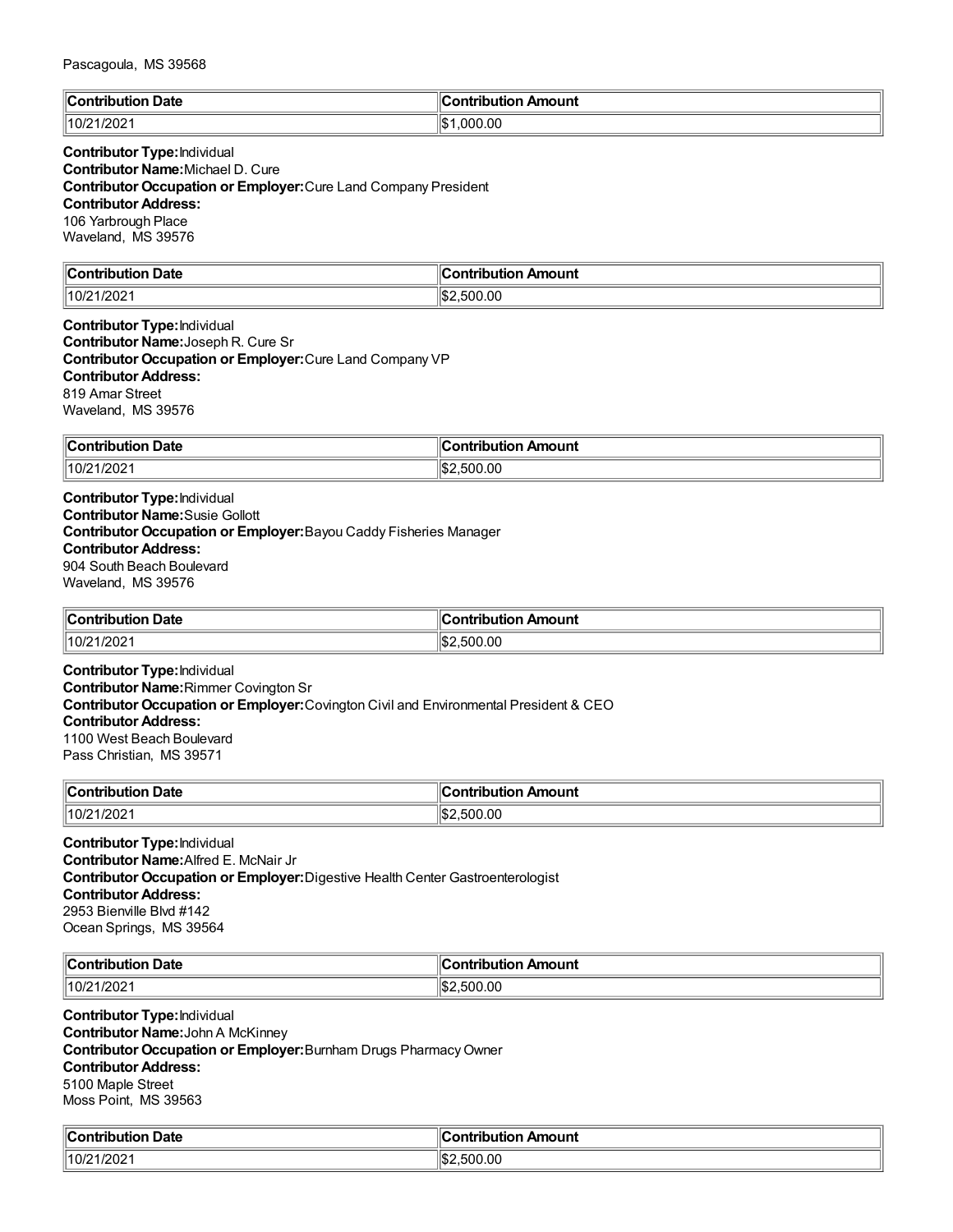| llC<br>Jate<br>∴ontribur<br>----<br>. | 10<br>---<br>mouni<br>----<br>--- |
|---------------------------------------|-----------------------------------|
| 10/2                                  | ll\$:                             |
| :1/2021                               | .00                               |

**Contributor Type:**Individual **Contributor Name:**Colin Maloney **Contributor Occupation or Employer:**Century Construction CEO **Contributor Address:** 705 Robert E. Lee Drive Tupelo, MS 38801

| <b>Contribution Date</b>  | .<br>Contribution Amount |
|---------------------------|--------------------------|
| ;/2N2^<br>1111 IOF<br>∠∪∠ | ∥\$:<br>759.00           |

#### **Contributor Type:**Individual **Contributor Name:**Joel H. Hudnall

**Contributor Occupation or Employer:**Neel Schaffer Engineer **Contributor Address:** 201 Ivy Brook Court

Madison, MS 39110

| llC.<br>Date<br>$\sim$ $\sim$ $\sim$ $\sim$<br>.<br>$\sim$ $\sim$ $\sim$ $\sim$ $\sim$ $\sim$ | ` ^ntrih⊔t⊪<br>Amount |
|-----------------------------------------------------------------------------------------------|-----------------------|
| 0/202<br>144<br>                                                                              | 1\$500.00             |

**Contributor Type:**Individual **Contributor Name:**W. Hibbett Neel **Contributor Occupation or Employer:**Neel Schaffer Chairman **Contributor Address:** PO Box 22625 Jackson, MS 39225

| <b>Contribution Date</b> | <b>Contributio</b> r<br>n Amount |
|--------------------------|----------------------------------|
| $\parallel$ 11/10/2021   | \$500.00                         |

**Contributor Type:**Individual **Contributor Name:**Cody Waters **Contributor Occupation or Employer:**Waters Law Firm Attorney **Contributor Address:** PO Box 376 Gautier, MS 39553

| ∥Coı<br>Date<br>.<br>. | 10<br>าounเ<br>- -- -<br>---<br>. . |
|------------------------|-------------------------------------|
| 0/202<br>(14.414)      | ∣∣∩∿<br>.00<br>י                    |

**Contributor Type:**LimitedLiabilityCompany **Contributor Name:**Brunini Grantham Grower & Hewes PLLC **Contributor Occupation or Employer:**N/A **Contributor Address:** PO Drawer 119 Jackson, MS 39205

| ∜Con           | Amount             |
|----------------|--------------------|
| Date           | .                  |
| ----------     | JULIU              |
| .              | ___                |
| 0/202<br>14414 | റററ<br>.00<br>۱\$∙ |

**Contributor Type:**Individual **Contributor Name:**Walter Hoff **Contributor Occupation or Employer:**Development First Owner **Contributor Address:** 929 Adair Avenue NE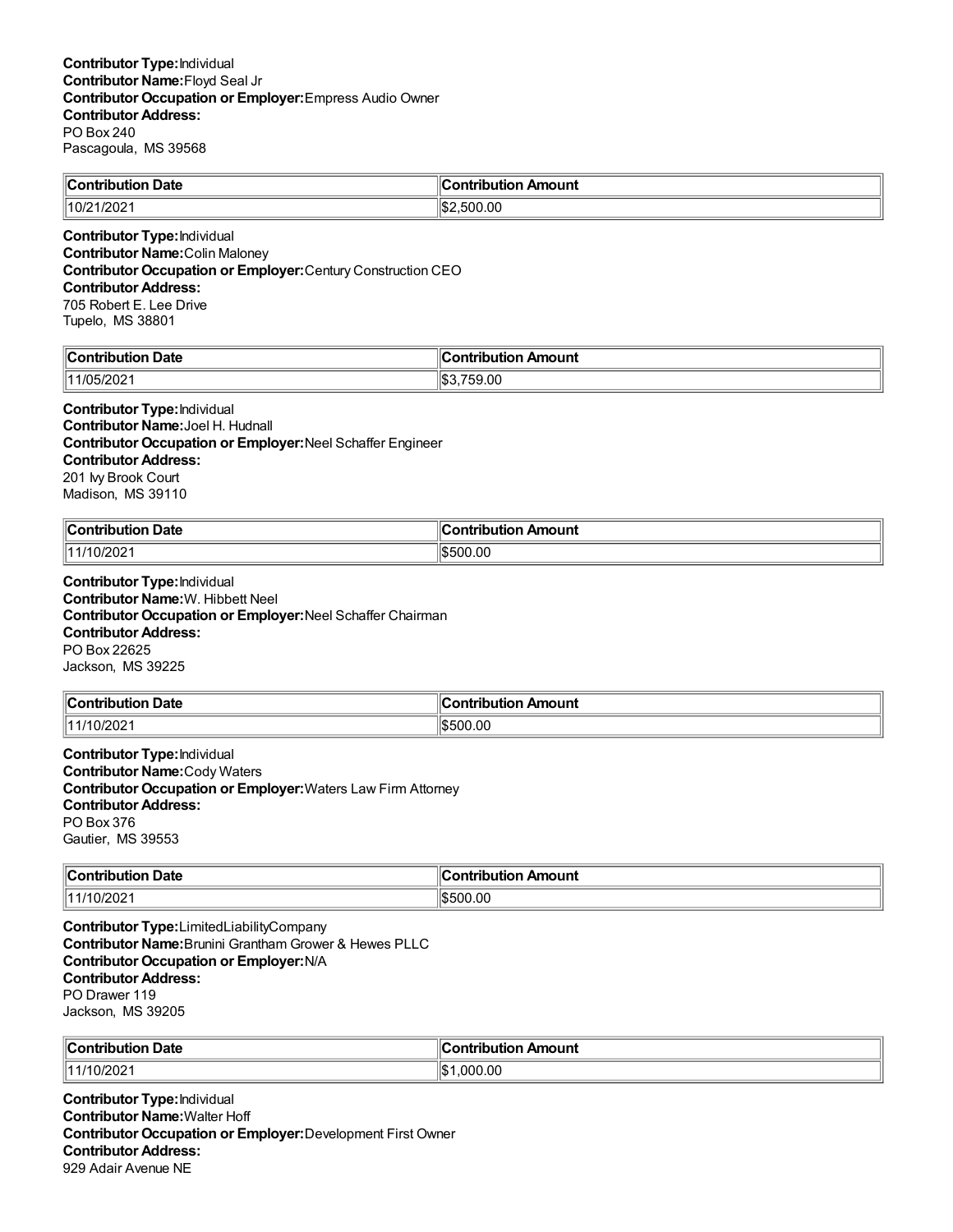| <b>Contribution Date</b>                                                                                                                                                                                                                                                                                                                                  | <b>Contribution Amount</b>               |
|-----------------------------------------------------------------------------------------------------------------------------------------------------------------------------------------------------------------------------------------------------------------------------------------------------------------------------------------------------------|------------------------------------------|
| 11/10/2021                                                                                                                                                                                                                                                                                                                                                | \$1,000.00                               |
| Contributor Type:LimitedLiabilityCompany<br><b>Contributor Name:</b> E3 Environmental LLC<br><b>Contributor Occupation or Employer: N/A</b><br><b>Contributor Address:</b><br>PO Box 7<br>Clinton, MS 39060                                                                                                                                               |                                          |
| <b>Contribution Date</b><br>11/10/2021                                                                                                                                                                                                                                                                                                                    | <b>Contribution Amount</b><br>\$1,000.00 |
| <b>Contributor Type: Individual</b><br><b>Contributor Name: Chett Harrison</b><br><b>Contributor Occupation or Employer: Golden Nugget Executive</b><br><b>Contributor Address:</b><br>151 Beach Blvd<br>Biloxi, MS 39530                                                                                                                                 |                                          |
| <b>Contribution Date</b>                                                                                                                                                                                                                                                                                                                                  | <b>Contribution Amount</b>               |
| 11/10/2021                                                                                                                                                                                                                                                                                                                                                | \$1,000.00                               |
| <b>Contributor Occupation or Employer: N/A</b><br><b>Contributor Address:</b><br>PO Box 10140<br>Gulfport, MS 39505<br><b>Contribution Date</b><br>11/10/2021<br><b>Contributor Type: Individual</b><br><b>Contributor Name:</b> Sy Easterling<br>Contributor Occupation or Employer: BXS Insurance VP<br><b>Contributor Address:</b><br>5510 Caymus Cove | <b>Contribution Amount</b><br>\$1,000.00 |
| Ocean Springs, MS 39564                                                                                                                                                                                                                                                                                                                                   |                                          |
| <b>Contribution Date</b>                                                                                                                                                                                                                                                                                                                                  | <b>Contribution Amount</b>               |
| 11/10/2021                                                                                                                                                                                                                                                                                                                                                | \$1,000.00                               |
| Contributor Type:LimitedLiabilityCompany<br><b>Contributor Name: Finishline Performance Karting LLC</b><br><b>Contributor Occupation or Employer: N/A</b><br><b>Contributor Address:</b><br>13816 Mesa Road<br>Ocean Springs, MS 39564                                                                                                                    |                                          |
| <b>Contribution Date</b>                                                                                                                                                                                                                                                                                                                                  | <b>Contribution Amount</b>               |
| 11/10/2021                                                                                                                                                                                                                                                                                                                                                | \$1,000.00                               |
| <b>Contributor Type:PAC</b><br>Contributor Name: MS Power Company State PAC<br><b>Contributor Occupation or Employer: N/A</b><br><b>Contributor Address:</b><br>PO Box 4079<br>Gulfport, MS 39502                                                                                                                                                         |                                          |

| <b>Contribution</b><br><b>Date</b><br>. | Amount<br>- néributki or<br>,,, |
|-----------------------------------------|---------------------------------|
| $\ $ 11/10/2021                         | ۱¢۰<br>.000<br>.00<br>ыD        |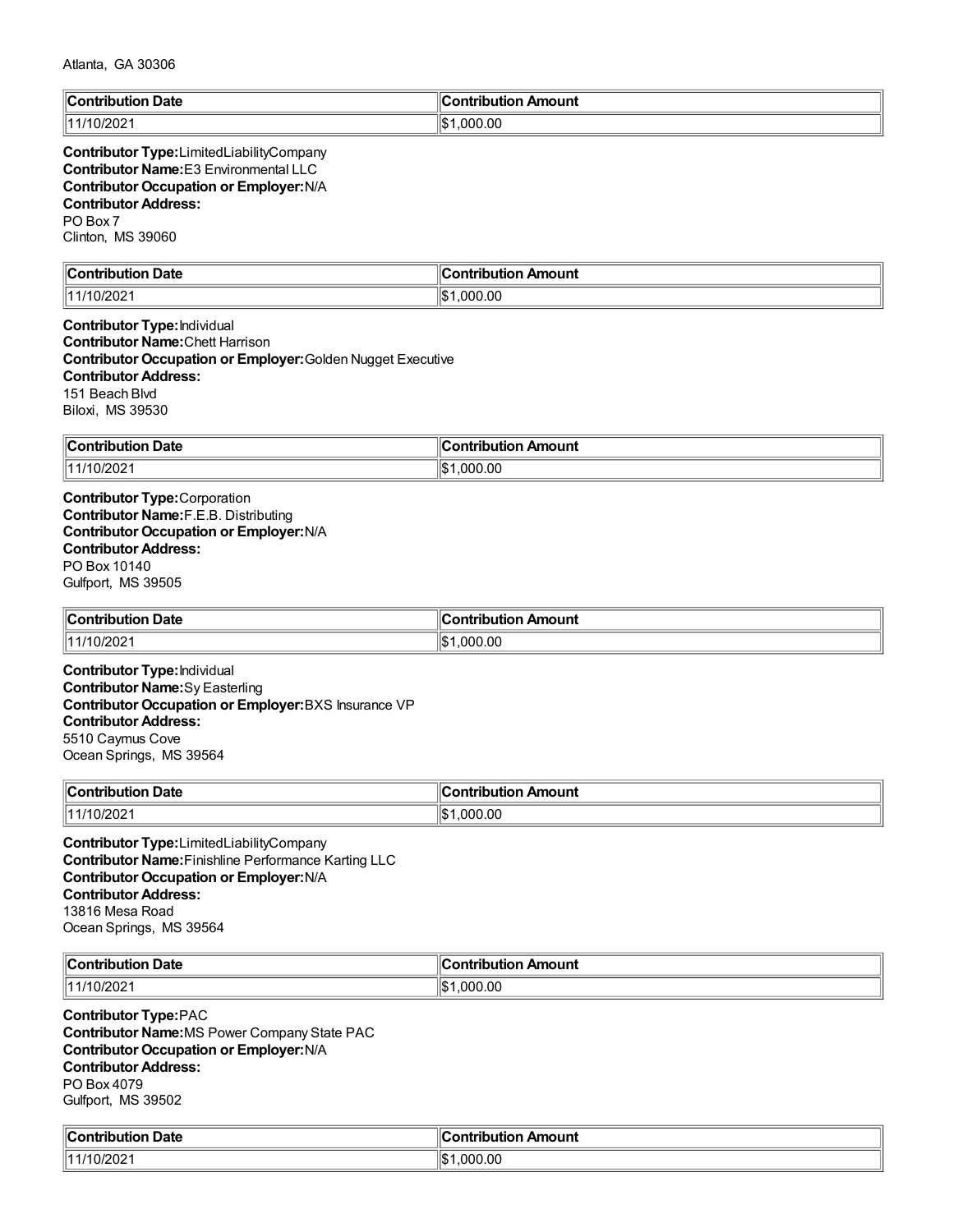| <b>Contribution Date</b>                                    | $\ $ Contribution Amount |
|-------------------------------------------------------------|--------------------------|
| 11/10/2021                                                  | ۱\$'<br>0.000.00         |
| ________<br>the contract of the contract of the contract of |                          |

**Contributor Type:**Corporation **Contributor Name:**Regions Bank **Contributor Occupation or Employer:**N/A **Contributor Address:** PO Box 11007 Birmingham, AL 35288

| -16<br>ribution Date.<br>`ontribution | :ontribution<br>ribution Amount |
|---------------------------------------|---------------------------------|
| 0/202                                 | ∥\$<br>.000.00                  |

#### **Contributor Type:**Corporation **Contributor Name:**Andercorp **Contributor Occupation or Employer:**N/A **Contributor Address:** 1404 24th Avenue Suite 300 Gulfport, MS 39501

| ∥Coı<br>Date<br>ontribution<br>. | a www.com<br>Amount<br>utior.<br>ΊD |
|----------------------------------|-------------------------------------|
| 11/10/2021                       | ∥\$<br>.000.00                      |

**Contributor Type:**Corporation **Contributor Name:**Island View Casino Resort **Contributor Occupation or Employer:**N/A **Contributor Address:** PO Box 1600 Gulfport, MS 39502

| ∥Con'<br><b>Date</b><br>tribution | Amount<br><b>⊿ontributio</b> r |
|-----------------------------------|--------------------------------|
| 11/10/2021                        | 000.00. ا                      |
|                                   | ιъ                             |

**Contributor Type:**Individual **Contributor Name:**George Pitalo III **Contributor Occupation or Employer:**Pitalo Builders President **Contributor Address:** 905 Magnolia Bayou Boulevard Ocean Springs, MS 39564

| <b>Contribution</b><br>ำ Date | ontribution Amount |
|-------------------------------|--------------------|
| $\parallel$ 11/10/2021        | .000.00            |

**Contributor Type:**Individual **Contributor Name:**David L. Dale **Contributor Occupation or Employer:**Self Employed Landscape Architect **Contributor Address:** 1200 Magnolia Bayou Boulevard Ocean Springs, MS 39564

| ∣∣ี<br><b>Date</b><br>, Contributio∽ | ntribution Amount<br>-------------- |
|--------------------------------------|-------------------------------------|
| 0/202<br>114414                      | .00<br>، \$ا'<br>nnn                |

**Contributor Type:**Individual **Contributor Name:**John M. Hairston **Contributor Occupation or Employer:**Hancock Whitney President & CEO **Contributor Address:** 9114 Victoria Circle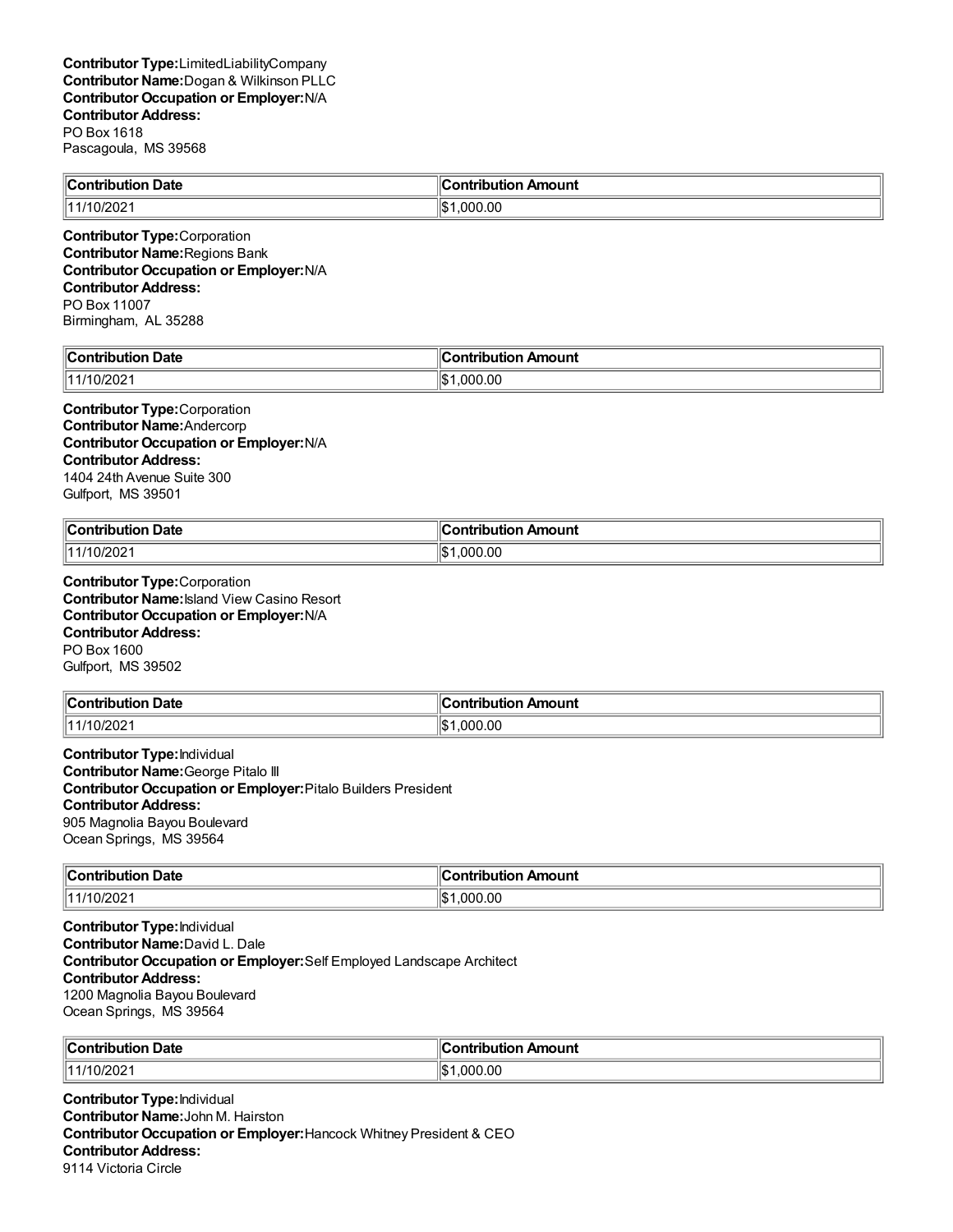| ∥C:<br>Date<br>.<br>---------<br>. | Amount<br>`ontribution<br>$\sim$ $\sim$ |
|------------------------------------|-----------------------------------------|
| 0/202<br>144                       | ∣≀≁<br>500.00<br>۱۱۵                    |

## **Contributor Type:**Individual **Contributor Name:**Steven Warren **Contributor Occupation or Employer:**Warren Paving President **Contributor Address:** 10907 Waterside Drive Gulfport, MS 39503

| ∥Conti<br>Date<br>.<br>. | 11<br>------<br>mount<br>---<br>----<br>пи |
|--------------------------|--------------------------------------------|
| 0/202                    | .500.00                                    |
| 111                      | ∥\$∶                                       |

**Contributor Type:**LimitedLiabilityCompany **Contributor Name:**Colonial Jackson LLC **Contributor Occupation or Employer:**N/A **Contributor Address:** 4232 Bluebonnet Blvd Baton Rouge, LA 70809

| ∥Con<br>Date<br>--------<br>חמו<br>. | <b>AAIIA</b><br>moun |
|--------------------------------------|----------------------|
| $\ $ 11/10/2021                      | .00<br>۱I¢<br>nnı    |

**Contributor Type:**Individual **Contributor Name:**Terry W. Green **Contributor Occupation or Employer:**Island View Co-Owner **Contributor Address:** PO Box 2788 Sugarland, TX 77487

| $\mathsf{M}$ ontribution $\mathsf{M}$<br>Date | đΓ<br>ribution Amount<br>. |
|-----------------------------------------------|----------------------------|
| 0/202<br>  441                                | .00<br>ეტტ<br>۱S.          |

**Contributor Type:**Individual **Contributor Name:**J.R. Carter Sr **Contributor Occupation or Employer:**Island View Co-Owner **Contributor Address:** PO Box 1600 Gulfport, MS 39502

| ∥Con<br><b>Date</b><br>.<br>юп<br>. | . .<br>ontribution<br>Amount |
|-------------------------------------|------------------------------|
| 11/10/2021                          | 000.00                       |

**Contributor Type:**LimitedLiabilityCompany **Contributor Name:**Southern Retail Properties LLC **Contributor Occupation or Employer:**N/A **Contributor Address:** 431 West Main Street Suite 108 Tupelo, MS 38804

| $\mathsf{I}$<br>Date<br>tuiku tiek<br>. | Amount<br>a miniha maan |
|-----------------------------------------|-------------------------|
| 14414<br>20Z<br>₩Z                      | 00.<br>וו ורי           |

**Contributor Type:**LimitedLiabilityCompany **Contributor Name:**Tower Loan of Mississippi LLC **Contributor Occupation or Employer:**N/A **Contributor Address:** PO Box 320001 Flowood, MS 39232

| . .<br>. Date<br>`ontribution<br>ributk<br>. | --<br>Amount<br>`ontribution |
|----------------------------------------------|------------------------------|
| 0/202                                        | 'l\$:<br>.500.00             |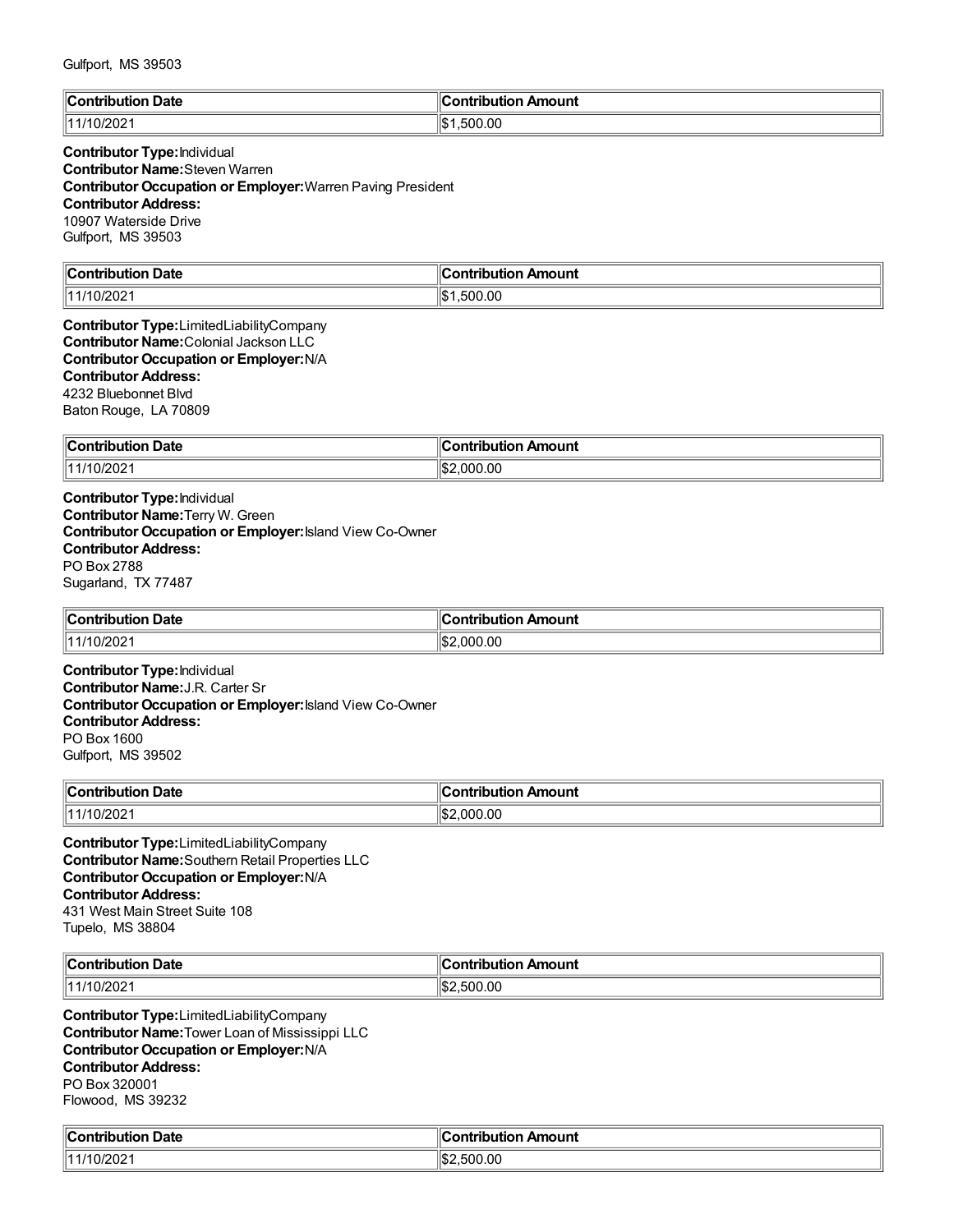| $\mathsf{C}$ ontribution<br><b>Date</b> | "<br>Amount<br>----                   |
|-----------------------------------------|---------------------------------------|
| - 1<br>◡▵                               | ll¢<br>$\sim$<br>- 1<br>.UU<br>וו ורי |

**Contributor Type:**Individual **Contributor Name:**Bradley Patano **Contributor Occupation or Employer:**Machado Patano Executive **Contributor Address:** 147 Pittman Road Ocean Springs, MS 39564

| $\ $ Contribut            | ∥Contr                          |
|---------------------------|---------------------------------|
| ribution Date             | ribution Amount                 |
| 10/202<br>$\overline{14}$ | 00.00<br>11 S.<br>`∩∩<br>וו ור: |

**Contributor Type:**LimitedLiabilityCompany **Contributor Name:**Colony Construction **Contributor Occupation or Employer:**N/A **Contributor Address:** 24 Town Center Square Hattiesburg, MS 39402

| <b>Contribution Date</b> | <br>ribution Amount               |
|--------------------------|-----------------------------------|
| 0/202<br>11111           | 00. (<br>∥\$:<br>$\sim$<br>וו ורי |

**Contributor Type:**PAC **Contributor Name:**MAE-PAC **Contributor Occupation or Employer:**N/A **Contributor Address:** PO Box 16490 Jackson, MS 39236

| $\ $ Contribution      | Amount                               |
|------------------------|--------------------------------------|
| <b>Date</b>            | →ntrihutu.                           |
|                        | .                                    |
| $\parallel$ 11/10/2021 | .00<br>$\overline{ }$<br>റററ<br>בשוי |

**Contributor Type:**Individual **Contributor Name:**Thomas Colbert **Contributor Occupation or Employer:**Community Bank CEO **Contributor Address:** PO Box 1869 Brandon, MS 39403

| ∥Cor<br>Date<br>.<br>JUUOI<br>. | Amount<br>--------- |
|---------------------------------|---------------------|
| 12021                           | ۱ΙФ۰                |
| 11111                           | $\Omega$            |
| 1720Z                           | ا سا                |
| $\mathbf{u}$                    | wu                  |

**Contributor Type:**LimitedLiabilityCompany **Contributor Name:**Caesars Enterprise Services LLC **Contributor Occupation or Employer:**N/A **Contributor Address:** One Harrah's Court Las Vegas, NV 89119

| 'IC∟<br>. Date<br>. | Amount<br>.<br>. |
|---------------------|------------------|
| $\sim$              | nnr              |
| 14414               | .00              |
| 20Z                 | ۱c⊵۰             |
| _____               | ۱JD              |

**Contributor Type:**PAC **Contributor Name:**COMPAC **Contributor Occupation or Employer:**N/A **Contributor Address:** 5915 I-55 North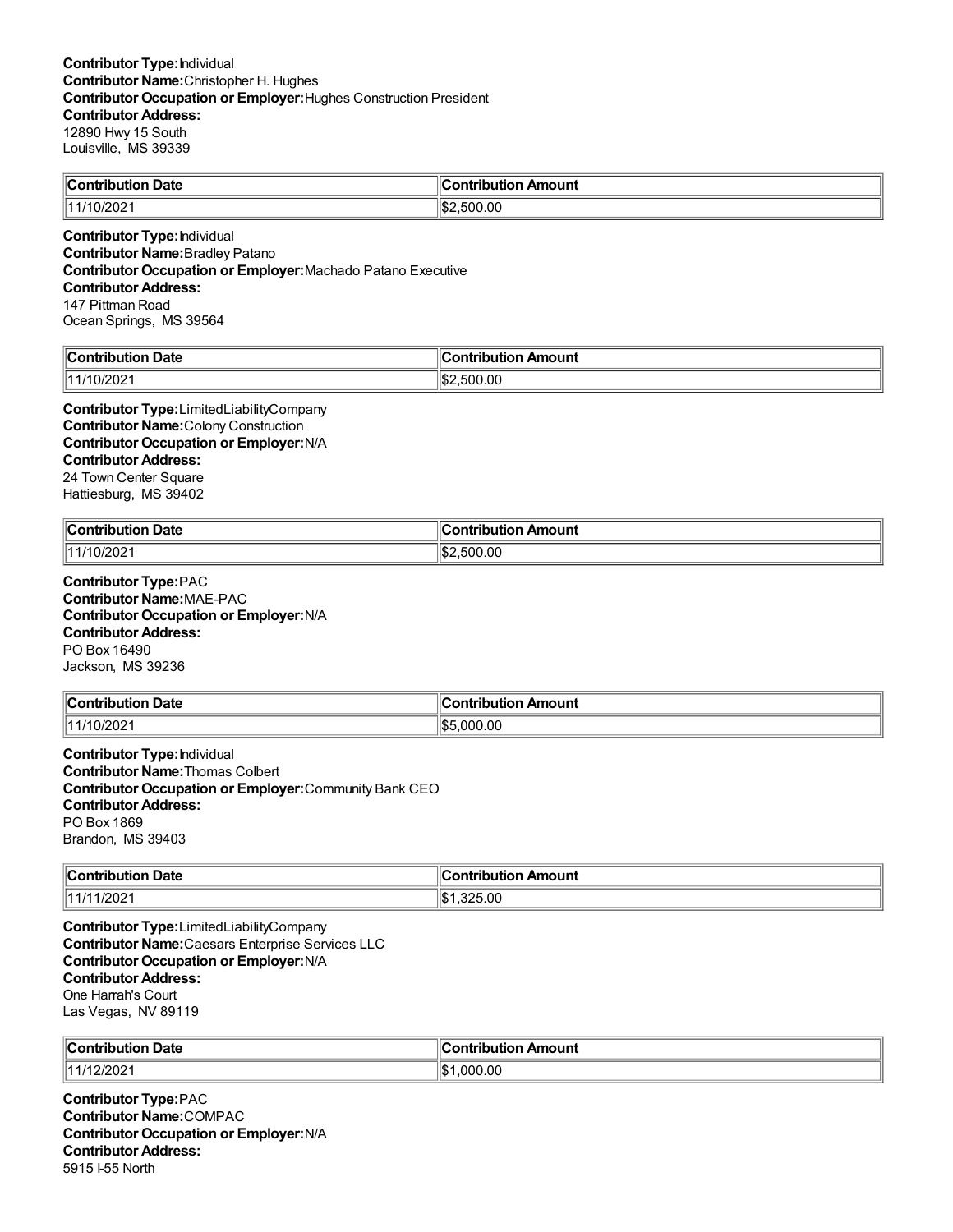| $\ $ Contribution<br>Date | Contribution Amount |
|---------------------------|---------------------|
| יממינ                     | ، ۱۳                |
| 1111                      | .500.00             |
| <b>LILVL</b>              | ەدا                 |

**Contributor Type:**LimitedLiabilityCompany **Contributor Name:**Briar Hill Rest Home LLC **Contributor Occupation or Employer:**N/A **Contributor Address:** PO Box 3376 Ridgeland , MS 39158

| $\mathbb{I} \mathbf{C}$<br>Date<br>`antribut<br>. | 's strike is<br>ribution Amount:<br>___ |
|---------------------------------------------------|-----------------------------------------|
| 1000<br>⊪4.<br>.<br>12/2021                       | .000.00<br>⊓⊄ה                          |

#### **Contributor Type:**PAC **Contributor Name:**Heritage Action for America PAC **Contributor Occupation or Employer:**N/A **Contributor Address:** 214 Massachusetts Avenue NE

Washington , DC 20002

| ∥Coi         | noun'     |
|--------------|-----------|
| Date         | ----      |
| -----        |           |
| .            |           |
| 14414<br>ے∪∠ | ۱Ψ<br>1 Q |

**Contributor Type:**Individual **Contributor Name:**Kempton Batia **Contributor Occupation or Employer:**Blackline President **Contributor Address:** 1902 15th Street Gulfport, MS 39501

| $\overline{\phantom{a}}$<br>$\blacksquare$ Contribution<br>ntribution Date | ∟ Amount ה<br>ontribution |
|----------------------------------------------------------------------------|---------------------------|
| 12/15/2021                                                                 | .000.00<br>הכו'           |

**Contributor Type:**Individual **Contributor Name:**George Covington Jr **Contributor Occupation or Employer:**Self Employed Banker **Contributor Address:** 1215 East Beach Blvd. Pass Christian, MS 39571

| ∣∣ี<br>Date<br>∴Contribution | Amount<br>--------<br>---<br>ΊD |
|------------------------------|---------------------------------|
| 111014                       | 00.00                           |
| 6/2021                       | 11.S.                           |
| 14                           | וו ורי                          |

**Contributor Type:**Individual **Contributor Name:**Barry Wax **Contributor Occupation or Employer:**Wax Seed Company CEO **Contributor Address:** PO Box 60 Amory, MS 38821

| ЧC∟<br>Date<br>$\sim$ $\sim$ $\sim$ $\sim$<br>. | ∵atribution <sub>rw</sub> …<br>Amount |
|-------------------------------------------------|---------------------------------------|
| encis<br>1401<br>٠n.<br>.vz                     | 10.00<br>м                            |

**Contributor Type:**Individual **Contributor Name:**John Hairston **Contributor Occupation or Employer:**Hancock Whitney Banker **Contributor Address:** PO BOX 4019 Gulfport, MS 39502

| llC<br>∴ont<br>Date<br>ihution | ∴^ntrihuti∩n<br>Amount<br>$\sim$ $\sim$ |
|--------------------------------|-----------------------------------------|
| 1/202                          | .000.00                                 |
| 40/04                          | ⊬ ⊅اا                                   |
| LLL                            | IФ                                      |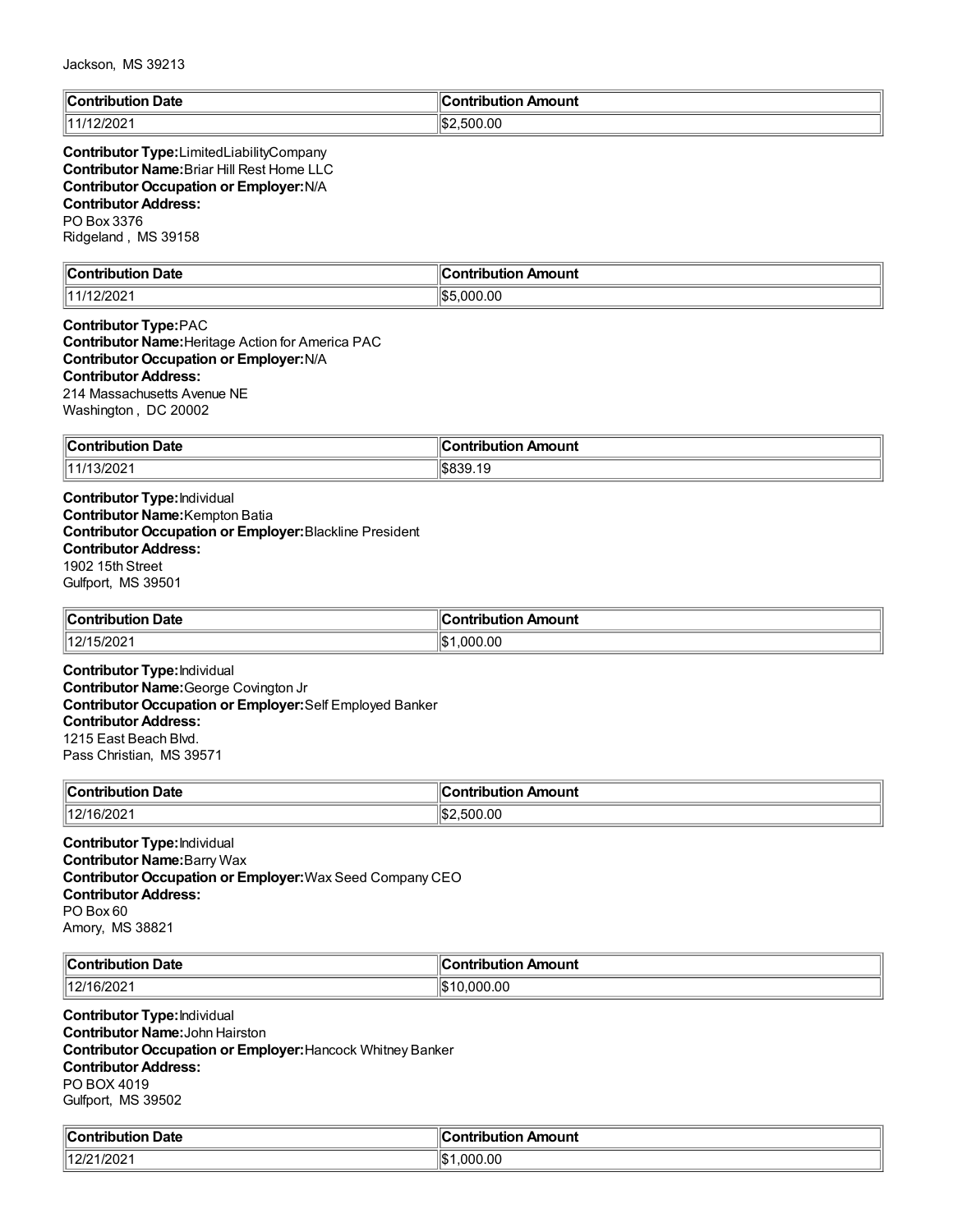| $\mathbb{I}$ C<br><br>Date<br>…`ontributior | $\epsilon$<br>Amount<br>`ontribution |
|---------------------------------------------|--------------------------------------|
| $II$ 100 ממיד<br>$-$ JIZUZ I                | $\frac{1}{2}$ \$250.00               |

**Contributor Type:**Individual **Contributor Name:**Cully Hudspeth **Contributor Occupation or Employer:**Hudspeth Construction President **Contributor Address:** 805 South Church Avenue Louisville, MS 39339

| <b>Contribution Date</b>       | `ontribution Amount |
|--------------------------------|---------------------|
| 1000<br>1400 <sup>2</sup><br>ີ | 00.00<br>וו ורי     |

#### **Contributor Type:**Individual **Contributor Name:**Mark W. Garriga **Contributor Occupation or Employer:**Butler Snow Attorney **Contributor Address:** 126 Herons Circle Ridgeland, MS 39157

| $\mathsf{C}$ ontribution<br><b>Date</b> | antrihut<br>Amount<br>$\cdots$ |
|-----------------------------------------|--------------------------------|
| 140 <sup>2</sup>                        | 500.00                         |
| 1000                                    | . ٨٠                           |
| 12/23/2021                              | ווויש                          |

**Contributor Type:**Individual **Contributor Name:**Tommie S. Cardin **Contributor Occupation or Employer:**Butler Snow Attorney **Contributor Address:** 176 Green Glades Ridgeland, MS 39157

| Contribution Date | ontribution<br>n Amount |
|-------------------|-------------------------|
| 140F<br>121231202 | 500.00;                 |

**Contributor Type:**Individual **Contributor Name:**Phil Abernethy **Contributor Occupation or Employer:**Butler Snow Attorney **Contributor Address:** 137 Eastpointe Circle Madison, MS 39110

| $\blacksquare$ Contribution  | Amount      |
|------------------------------|-------------|
| Date                         | ontribution |
| .                            |             |
| 110 D.Q<br>1000<br>12/23/202 | \$500.00    |

**Contributor Type:**Individual **Contributor Name:**Kathryn Stewart **Contributor Occupation or Employer:**Butler Snow Government Affairs **Contributor Address:** 119 Shoreline Drive Madison, MS 39110

| ∣∣ี            | ontribution |
|----------------|-------------|
| <b>Date</b>    | າ Amount    |
| , Contributio∽ | ∪onti       |
| 1400           | 0.0         |
| 23/202         | 'IS500      |

**Contributor Type:**Individual **Contributor Name:**Benjamin W. Roberson **Contributor Occupation or Employer:**Butler Snow Attorney **Contributor Address:** 4252 Brussels Drive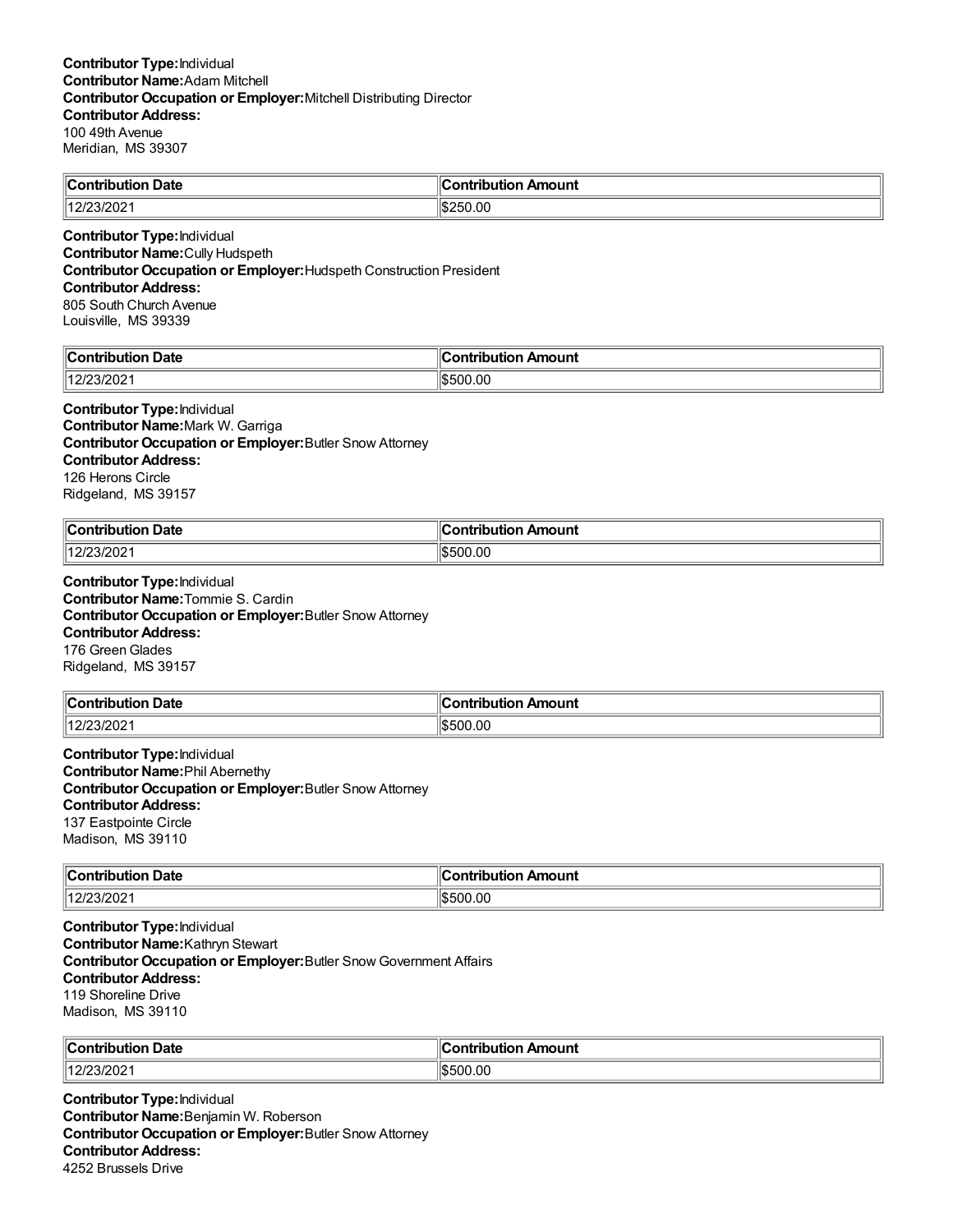| ി∩∩<br>Date<br>s vermile i mine ve<br>. | "<br>---<br>nount<br>----<br>----<br>. . |
|-----------------------------------------|------------------------------------------|
| 140K<br>1212312021                      | ۱œ<br>00.00<br>ורהו                      |

### **Contributor Type:**Individual **Contributor Name:**Sidney P. Allen Jr **Contributor Occupation or Employer:**Butler Snow Government Affairs **Contributor Address:** 200 Brae Burn Drive Jackson, MS 39211

| $\sf{IC}$ ontri<br>Date<br>. | 11<br>mount<br>---<br>----<br>---<br>ורזו |
|------------------------------|-------------------------------------------|
| .140K<br>.uz                 | .00<br>۱Ψ<br>יר<br>:ת.וו<br>.             |

### **Contributor Type:**Individual **Contributor Name:**Thad W. Varner **Contributor Occupation or Employer:**Butler Snow Attorney **Contributor Address:** 2460 Meadowbrook Road Jackson, MS 39211

| $\overline{\phantom{0}}$<br>Contributi<br><b>Date</b><br>10 m<br>$ -$ | Amount<br>.ntrihut<br>--- |
|-----------------------------------------------------------------------|---------------------------|
| 12/23/2021                                                            | 500.00                    |
| 1100c                                                                 | וו והאוו                  |

**Contributor Type:**Individual **Contributor Name:**Caroline Wicker **Contributor Occupation or Employer:**Butler Snow Government Affairs **Contributor Address:** 4125 Crane Boulevard Jackson, MS 39216

| ∥Con'<br>Date<br>tribution        | Amount<br>.ontributior |
|-----------------------------------|------------------------|
| ימור 14<br>12/23/202 <sup>-</sup> | S500.00                |

**Contributor Type:**Individual **Contributor Name:**Selby A. Ireland **Contributor Occupation or Employer:**Butler Snow Attorney **Contributor Address:** 149 Woodland Circle Jackson, MS 39216

| ∣∣ี<br>Date<br>`ontribution<br>∣∪∪ | . Amount<br>ontribution |
|------------------------------------|-------------------------|
| $1400^{\circ}$<br>12/23/2021       | 1\$500.00               |

**Contributor Type:**Individual **Contributor Name:**Christopher Maddux **Contributor Occupation or Employer:**Butler Snow Attorney **Contributor Address:** 2450 Lake Circle Jackson, MS 39211

| ⊪∩                                | Amount     |
|-----------------------------------|------------|
| Date                              | . <b>.</b> |
| .                                 |            |
| $\mathbf{A}$<br><b>JIZUZ</b><br>. | .oc<br>יי  |

**Contributor Type:**Corporation **Contributor Name:**Warren Paving **Contributor Occupation or Employer:**N/A **Contributor Address:** PO Box 572 Hattiesburg, MS 39403

| $\epsilon$<br>Date<br>`ontribution_ | Contribution Amount |
|-------------------------------------|---------------------|
| 12/23/2021                          | .000.00<br>∣₼<br>۱э |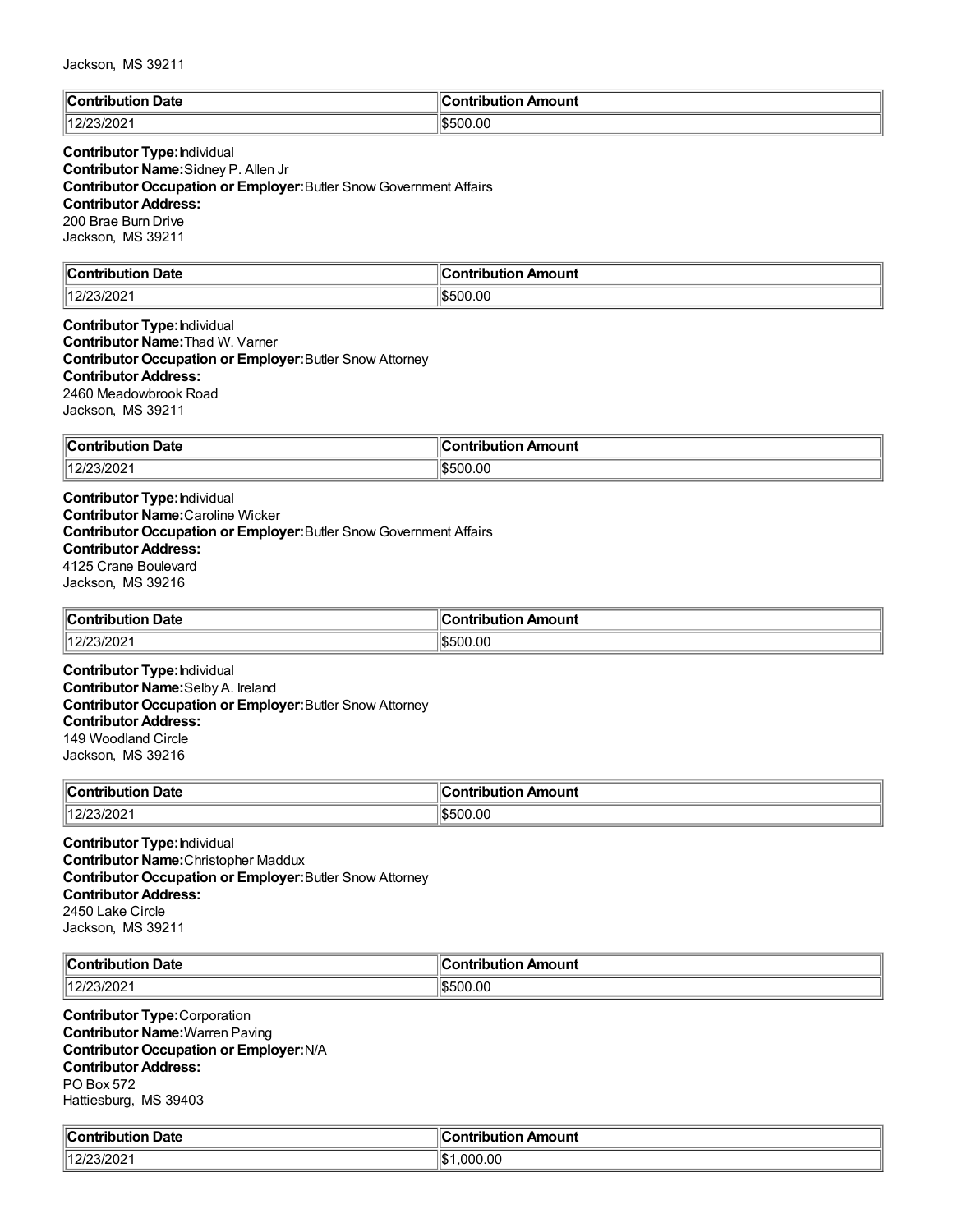| $\mathsf{C}_{\mathsf{C}}$<br><b>Date</b><br>tribution | ı Amount<br>ontribution |
|-------------------------------------------------------|-------------------------|
| 1202                                                  | 00.ر                    |
| 140K                                                  | ۱۱œ۰                    |
| - <i>א</i> ט∠/כ                                       | .000                    |

**Contributor Type:**Individual **Contributor Name:**Rebecca Combs Dulaney **Contributor Occupation or Employer:**Structural Steel Services VP **Contributor Address:** 5601 10th Avenue Meridian, MS 39305

| <b>Date</b><br>م ا<br><b>Contribution</b> | Contribution Amount |
|-------------------------------------------|---------------------|
| 12/23/2021                                | ∥\$∙<br>.000.00     |

#### **Contributor Type:**PAC

**Contributor Name:**ENPAC Mississippi **Contributor Occupation or Employer:**N/A **Contributor Address:** PO Box 1640 Jackson, MS 39215

| <b>Contribution Date</b>           | <sub>'</sub> n Amount<br>a www.laret<br>ution.<br>1D |
|------------------------------------|------------------------------------------------------|
| 140F<br>$\sim$ 10004<br>12/23/2021 | ۱¢<br>00. (<br>იიი<br>ЫJ                             |

**Contributor Type:**PAC **Contributor Name:**BancorpSouth Inc PAC **Contributor Occupation or Employer:**N/A **Contributor Address:** PO Box 789 Tupelo, MS 38802

| $\ $ Contribution   | . .                        |
|---------------------|----------------------------|
| <b>Date</b>         | <b>Contribution Amount</b> |
| 23/202 <sup>.</sup> | .000.00                    |
| 1401                | ١¢                         |

### **Contributor Type:**Corporation **Contributor Name:**C Spire **Contributor Occupation or Employer:**N/A **Contributor Address:** 1018 Highland Colony Pkwy Suite 330 Ridgeland, MS 39157

| $\ $ Contribution<br><b>Date</b> | Amount<br>---<br>---- |
|----------------------------------|-----------------------|
| 1400<                            | ∥\$∶                  |
| 12/23/202                        | .000.00               |

**Contributor Type:**LimitedLiabilityCompany **Contributor Name:**Monterey Production Company LLC **Contributor Occupation or Employer:**N/A **Contributor Address:** 15045 South Elmwood Avenue Suite 100 Glenpool, OK 74033

| $\mathbb{R}$ | าount              |
|--------------|--------------------|
| Date         |                    |
| .            |                    |
| AB<br>20Z    | .OC<br>۱¢<br>וו זו |

**Contributor Type:**Individual **Contributor Name:**William D. Blakeslee **Contributor Occupation or Employer:**Retired **Contributor Address:** 41 Greenbriar Drive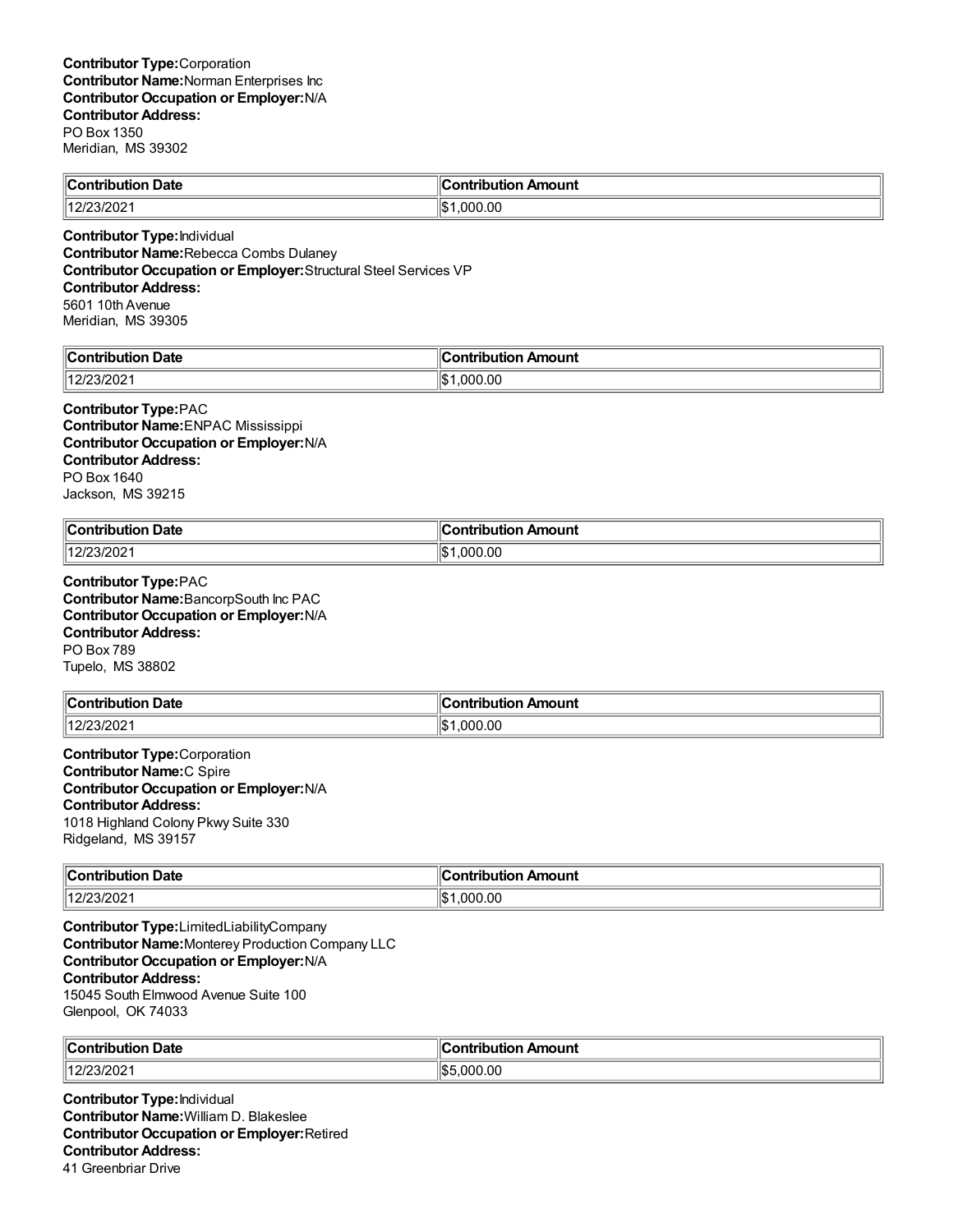|  | Gulfport, MS 39507 |
|--|--------------------|
|--|--------------------|

| <b>Contribution Date</b> | <b>Contribution Amount</b> |
|--------------------------|----------------------------|
| 12/24/2021               | \$250.00                   |

## **Contributor Type:**Individual **Contributor Name:**Irl Dean Rhodes **Contributor Occupation or Employer:**Retired **Contributor Address:** 107 Airline Terrace Pearl, MS 39208

| $\ $ Contribu<br>Date<br>⊔ti∩r<br>. | 10<br>mount<br>---<br>----<br>  |
|-------------------------------------|---------------------------------|
| 12/24/2021                          | $\parallel$ \$2<br>50.00<br>.,, |

#### **Contributor Type:**LimitedLiabilityCompany **Contributor Name:**Hernando Smiles **Contributor Occupation or Employer:**N/A **Contributor Address:** 007 East Commerce Street Hernando , MS 38632

| ∥Cont<br><b>Date</b><br>tribution | Amount<br>.<br>.<br>וטו |
|-----------------------------------|-------------------------|
| 12/24/2021                        | 00.00;<br>١æ<br>נורי    |

**Contributor Type:**Individual **Contributor Name:**Karen Sanders **Contributor Occupation or Employer:**Bus Supply Charters Executive **Contributor Address:** 1074 Oakleigh Drive Summit, MS 39666

| ∥Cont<br><b>Date</b><br>tribution | ontribution<br>n Amount |
|-----------------------------------|-------------------------|
| 4/202<br>112124<br>14K            | .00<br>nnn              |

**Contributor Type:**LimitedLiabilityCompany **Contributor Name:**Simmons Consulting Firm **Contributor Occupation or Employer:**N/A **Contributor Address:** PO Box 4385 Brandon, MS 39047

| <b>Contribution Date</b> | `ontribution Amount |
|--------------------------|---------------------|
| 12/24/2021               | .000.00             |
|                          | ı                   |

**Contributor Type:**Individual **Contributor Name:**Joseph M. Marshall **Contributor Occupation or Employer:**Barnes Crossing Auto Group Auto Dealer **Contributor Address:** 4390 East Drive Belden, MS 38826

| ∥C.<br>Date<br>.<br>----<br>.      | Amount<br>the second control |
|------------------------------------|------------------------------|
| 1000<br>  400<br>41 Z U Z<br>_____ | 00.,<br>l\$<br>000           |

**Contributor Type:**LimitedLiabilityCompany **Contributor Name:**Corporate Relations Management **Contributor Occupation or Employer:**N/A **Contributor Address:** PO Box 84 Canton, MS 39046

| $\epsilon$               | :ontribution    |
|--------------------------|-----------------|
| <b>Contribution Date</b> | ribution Amount |
| 12/24/2021               | ՝∣\$։           |
| 14.21                    | .000.00         |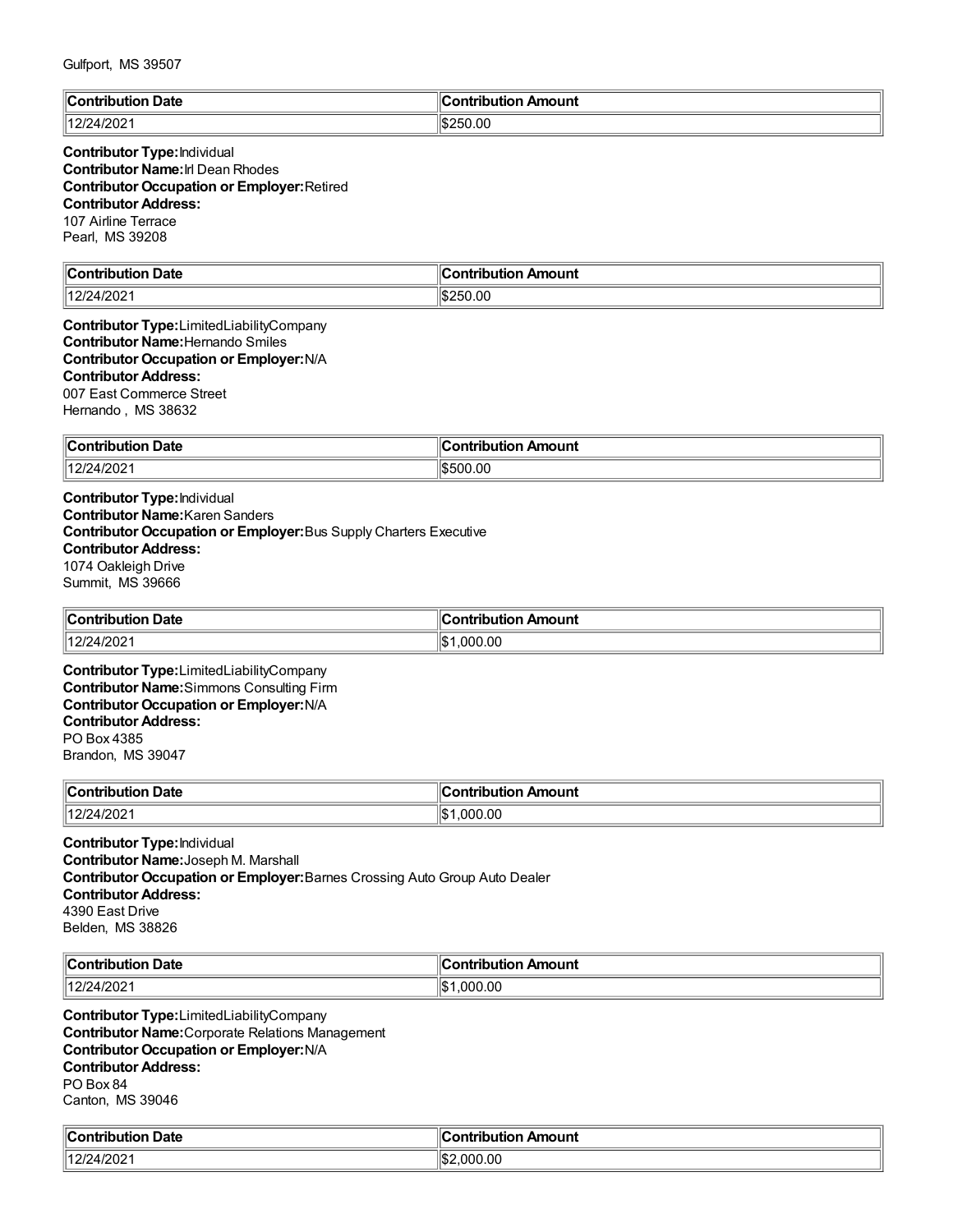| <b>Contribution Date</b>    | $\ $ Contribution Amount |
|-----------------------------|--------------------------|
| 12/24/2021                  | $\parallel$ \$10.000.00  |
| Contributor Tyne Individual |                          |

**Contributor Type:**Individual **Contributor Name:**Ron Hipp **Contributor Occupation or Employer:**Retired **Contributor Address:** 1022 Washington Avenue

Oxford, MS 38655

| $\ $ Contribution<br>Date     | ı<br>:ontribution<br>Amount |
|-------------------------------|-----------------------------|
| 1/202<br>140r<br>$\mathsf{L}$ | $\frac{1}{2}$ \$250.00      |

# **Contributor Type:**Individual

**Contributor Name:**William Descher **Contributor Occupation or Employer:**Ten D Enterprises Restaurant Owner **Contributor Address:** 6520 Sunplex Drive Ocean Springs, MS 39564

| llCo<br>-<br>Date<br>a manila mina m         | Amount<br>…ontributior |
|----------------------------------------------|------------------------|
| 14.01 <sup>c</sup><br>1/202<br><u>. د اڪ</u> | 250.00<br>ገ.ኬራ         |

**Contributor Type:**Individual **Contributor Name:**Nancy Adams Collins **Contributor Occupation or Employer:**Retired **Contributor Address:** 1604 Briar Ridge Road Tupelo, MS 38804

| $\ $ Contribution   | n Amount    |
|---------------------|-------------|
| <b>Date</b>         | ontribution |
| 110101<br>/202<br>L | 250.00;     |

**Contributor Type:**Individual **Contributor Name:**Jill Mitchell **Contributor Occupation or Employer:**Homemaker **Contributor Address:** 275 Greenwood Lane Peachtree City, GA 30269

| $\ $ Contribution | <b>Amount</b>      |
|-------------------|--------------------|
| Date              |                    |
| .                 |                    |
| 12/31/2021        | 50.00<br>⊪c<br>つちに |

**Contributor Type:**Individual **Contributor Name:**Michael B. Anderson **Contributor Occupation or Employer:**Valero Energy Engineer **Contributor Address:** 5360 Red Creek Road Long Beach, MS 39560

| ∣∣ี                  |                |
|----------------------|----------------|
| Date                 | r              |
| ⊪Cor″                | Amount         |
|                      | .              |
| 112/21<br>/202<br>14 | 1\$2<br>750.UC |

**Contributor Type:**Individual **Contributor Name:**Bradford J. Dye III **Contributor Occupation or Employer:**Self Employed Physician **Contributor Address:** 904 South 11th Street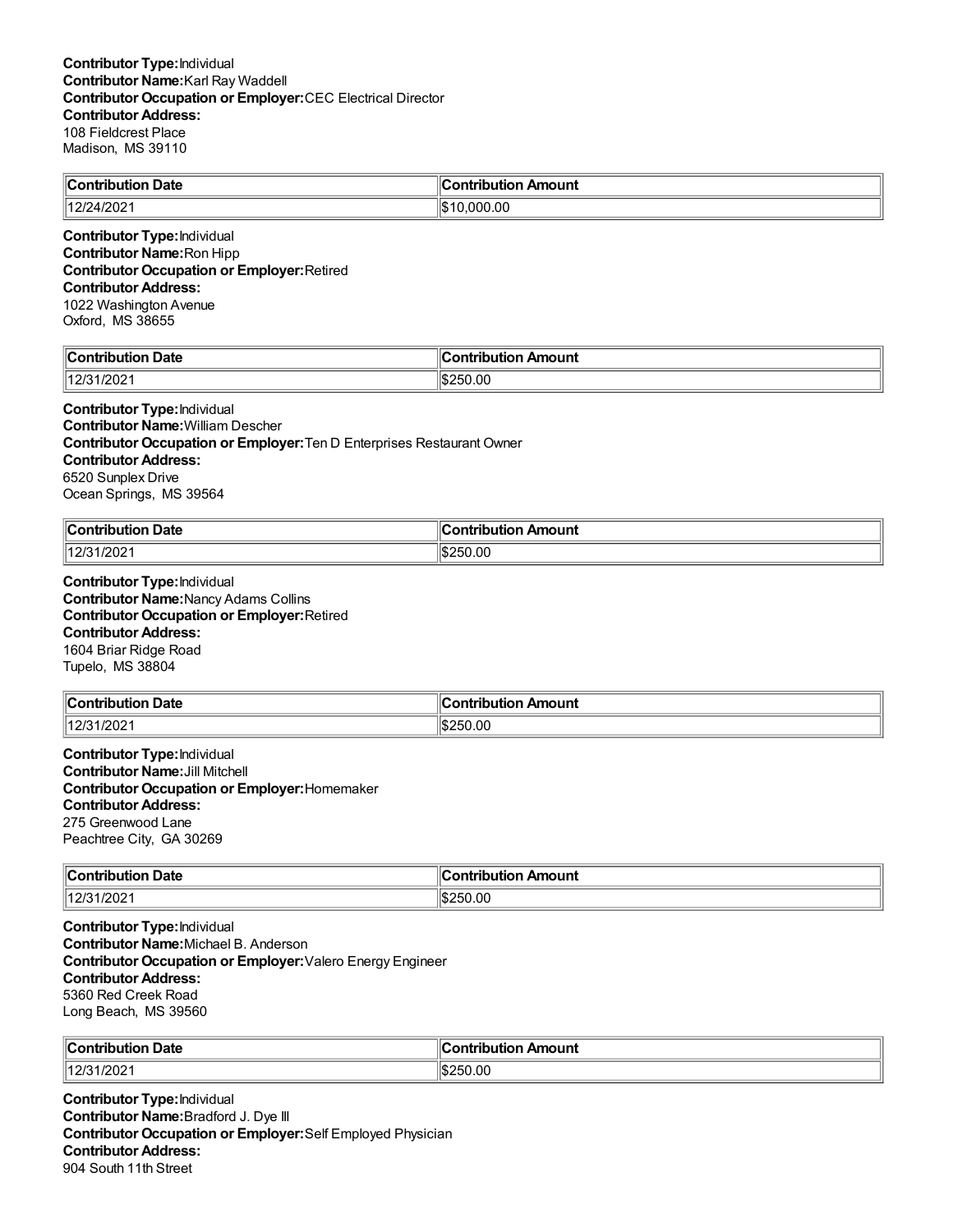| ∥Conti        | Amount       |
|---------------|--------------|
| Date          | `ontribution |
| .             |              |
| /202<br>1401c | 1\$250.00    |

## **Contributor Type:**Individual **Contributor Name:**LarryG. Wall Jr **Contributor Occupation or Employer:**Balius Surfaces Owner **Contributor Address:** 5901 Gulf Tech Drive Ocean Springs, MS 39564

| $\ $ Contribution<br>Date<br>.  | `ontribution<br>Amount      |
|---------------------------------|-----------------------------|
| ാ∩≏<br>1401 <sup>c</sup><br>ZUZ | $\frac{15250.00}{500}$<br>. |

**Contributor Type:**Individual **Contributor Name:**Rick Looser **Contributor Occupation or Employer:**Cirlot Agency Executive **Contributor Address:** 1826 Highway 471 Brandon, MS 39047

| ∥Con<br>Date<br><b><i><u>The Library Contracts</u></i></b> | `ontribution<br>ution Amount |
|------------------------------------------------------------|------------------------------|
| 1/202<br>110101<br>د اے ا                                  | \$500.00                     |

**Contributor Type:**Corporation **Contributor Name:**The FriedkinGroup **Contributor Occupation or Employer:**N/A **Contributor Address:** PO Box 441887 Houston, TX 77244

| <b>Contribution Date</b> | `ontribution Amount |
|--------------------------|---------------------|
| 110101<br>12/31/2021     | \$500.00            |

**Contributor Type:**PAC **Contributor Name:**Lenders PAC **Contributor Occupation or Employer:**N/A **Contributor Address:** PO Box 24087 Jackson, MS 39225

| Contribution<br>. Date     | ЧС.<br>"ontribuٽ<br>ribution Amount |
|----------------------------|-------------------------------------|
| 140/24<br>. 1/2021<br>1413 | \$500.00                            |

**Contributor Type:**PAC **Contributor Name:**Optometry for Progress **Contributor Occupation or Employer:**N/A **Contributor Address:** 141 Executive Drive Suite 5 Madison, MS 39110

| ∥C<br>Date<br>. | Amount<br>----        |
|-----------------|-----------------------|
| 112F<br>ZUZ     | $\sim$<br>.500<br>.Ul |

**Contributor Type:**Corporation **Contributor Name:**MMC Materials Inc **Contributor Occupation or Employer:**N/A **Contributor Address:** PO Box 2569 Madison, MS 39130

| م ا<br>.∩bution Date<br>`ontribution   | :ontribution<br>ribution Amount |
|----------------------------------------|---------------------------------|
| 1000<br>14.2 <sup>F</sup><br>7202<br>ॱ | 00.00<br>1551                   |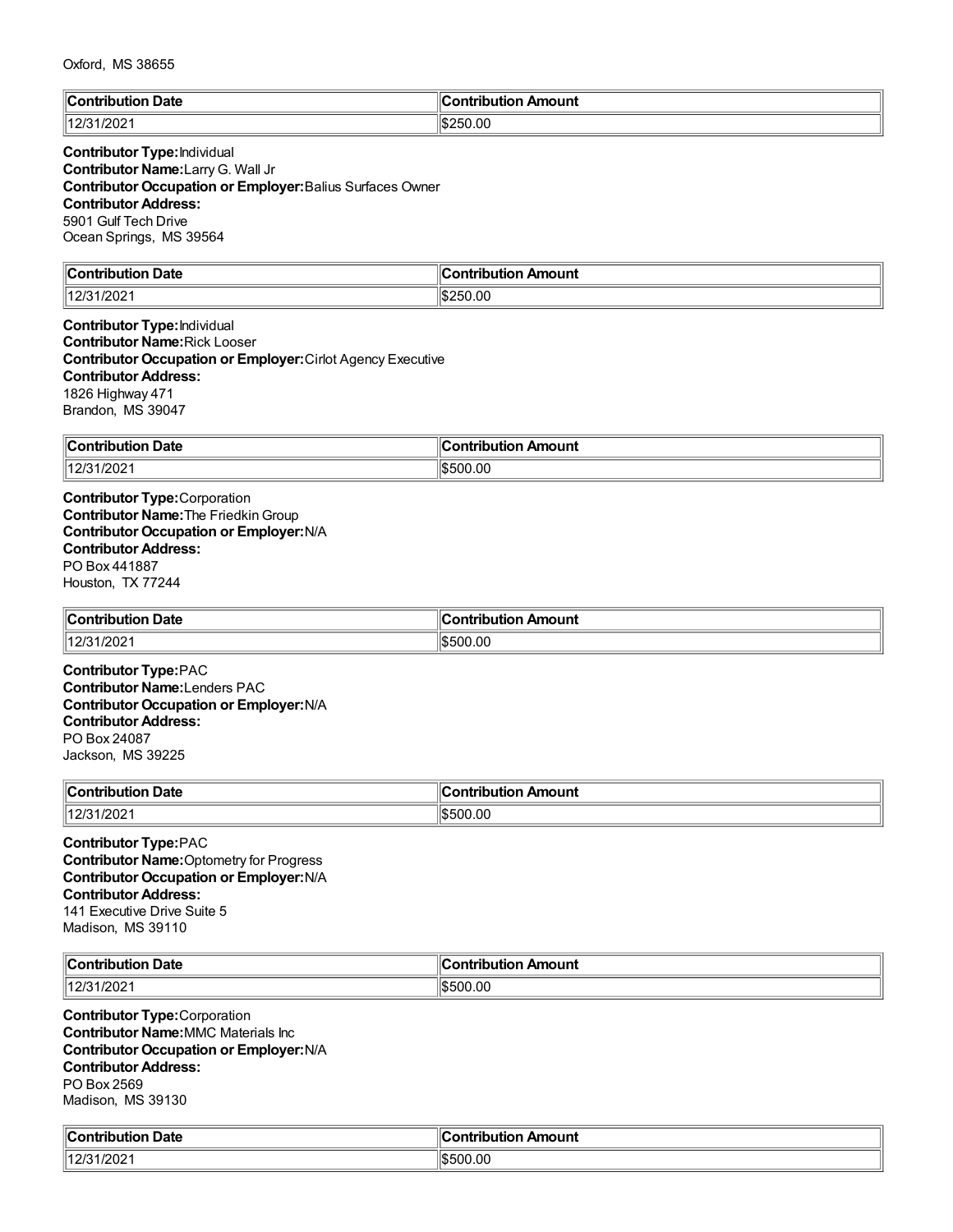| Contribution Date   | n Amount<br><b>Contribution</b> |
|---------------------|---------------------------------|
| 1401c<br>12/31/2021 | 500.00،                         |

**Contributor Type:**Individual **Contributor Name:**William Smith Jr **Contributor Occupation or Employer:**Balch & Bingham Attorney **Contributor Address:** 134 Olympia Fields Jackson, MS 39211

| ∥C.                    |             |
|------------------------|-------------|
| Date                   | n Amount    |
| Contribution           | וטו         |
| 2000<br>  400<br>1/202 | 0.00<br>. ה |

# **Contributor Type:**Individual

**Contributor Name:**E. Bruce Martin **Contributor Occupation or Employer:**Meyer and Rosenbaum Insurance Executive **Contributor Address:** PO Box 1729 Meridian, MS 39302

| ∥Contri<br>Date | ı<br>.<br>.ontributior<br>Amount |
|-----------------|----------------------------------|
| 1/202<br>110101 | 1\$500.00                        |

**Contributor Type:**LimitedLiabilityCompany **Contributor Name:**Yarbrough Wood Products **Contributor Occupation or Employer:**N/A **Contributor Address:** 479 Kary Yarbrough Road Noxapater, MS 39346

| → Date<br>$\ $ Contribution | đΓ<br>Amount<br>.<br>ïh⊔ti∩n |
|-----------------------------|------------------------------|
| 12/31/2021                  | \$500.00                     |

**Contributor Type:**Corporation **Contributor Name:**AT&T Services Inc **Contributor Occupation or Employer:**N/A **Contributor Address:** 4266 I-55 North Suite 104 Jackson, MS 39211

| $\ $ Contribution | <b>Amount</b>  |
|-------------------|----------------|
| Date              |                |
| .                 |                |
| 12/31/2021        | 11\$<br>000.00 |

**Contributor Type:**Individual **Contributor Name:**Ann Alexander **Contributor Occupation or Employer:**A&B Electric Executive **Contributor Address:** PO Box 307 Marion , MS 39342

| ∥Contribut         | IC             |
|--------------------|----------------|
| <b>Date</b>        |                |
| .                  | Amount         |
| ribution           | .              |
| /202<br>14.2E<br>L | .000.00<br>1\$ |

**Contributor Type:**Individual **Contributor Name:**John Dane III **Contributor Occupation or Employer:**Retired **Contributor Address:** 11638 Bluff Lane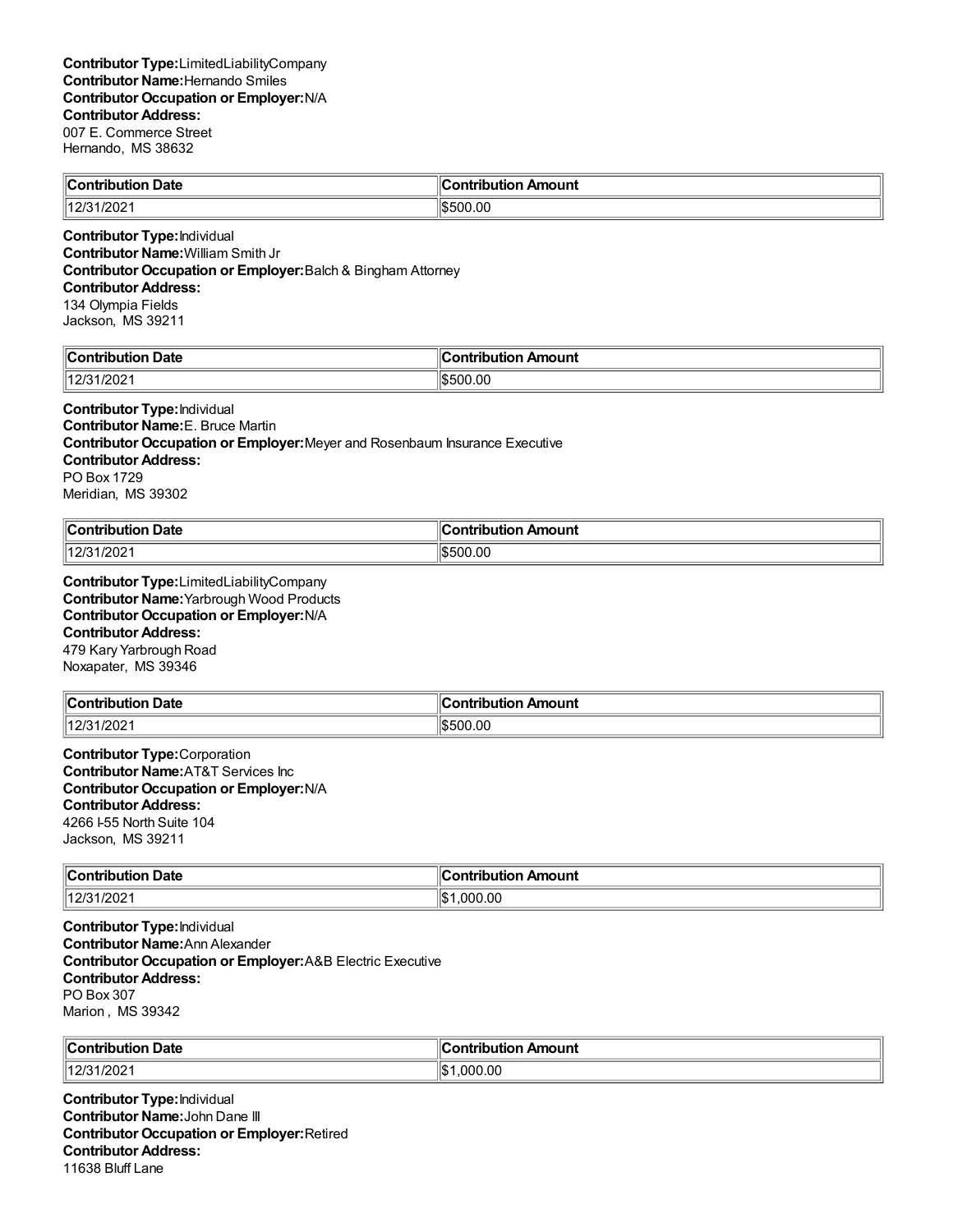| Gulfport, MS 39503                                                                                                                                                                                                                          |                            |  |
|---------------------------------------------------------------------------------------------------------------------------------------------------------------------------------------------------------------------------------------------|----------------------------|--|
| <b>Contribution Date</b>                                                                                                                                                                                                                    | <b>Contribution Amount</b> |  |
| 12/31/2021                                                                                                                                                                                                                                  | \$1,000.00                 |  |
| <b>Contributor Type:PAC</b><br><b>Contributor Name: Capitol Resources PAC</b><br><b>Contributor Occupation or Employer: N/A</b><br><b>Contributor Address:</b><br>200 North Congress Street Suite 500<br>Jackson, MS 39201                  |                            |  |
| <b>Contribution Date</b>                                                                                                                                                                                                                    | <b>Contribution Amount</b> |  |
| 12/31/2021                                                                                                                                                                                                                                  | \$1,000.00                 |  |
| <b>Contributor Type: Individual</b><br><b>Contributor Name: Thomas M. Duff</b><br>Contributor Occupation or Employer: Duff Enterprises President & CEO<br><b>Contributor Address:</b><br>73 Tidewater Road<br>Hattiesburg, MS 39402         |                            |  |
| <b>Contribution Date</b>                                                                                                                                                                                                                    | <b>Contribution Amount</b> |  |
| 12/31/2021                                                                                                                                                                                                                                  | \$1,000.00                 |  |
| <b>Contributor Name: Clark PAC</b><br>Contributor Occupation or Employer: N/A<br><b>Contributor Address:</b><br>Rosedown Boulevard<br>Madison, MS 39110                                                                                     |                            |  |
| <b>Contribution Date</b>                                                                                                                                                                                                                    | <b>Contribution Amount</b> |  |
| 12/31/2021<br><b>Contributor Type:</b> Corporation<br>Contributor Name: Mississippi Export Railroad Company<br><b>Contributor Occupation or Employer: N/A</b><br><b>Contributor Address:</b><br>4519 McInnis Avenue<br>Moss Point, MS 39563 | \$1,000.00                 |  |
| <b>Contribution Date</b>                                                                                                                                                                                                                    | <b>Contribution Amount</b> |  |
| 12/31/2021                                                                                                                                                                                                                                  | \$1,000.00                 |  |
| <b>Contributor Type: Individual</b><br><b>Contributor Name: Robert Luke</b><br><b>Contributor Occupation or Employer: LPK Architects Architect</b><br><b>Contributor Address:</b><br>1862 Hunters Run<br>Meridian, MS 39305                 |                            |  |
| <b>Contribution Date</b>                                                                                                                                                                                                                    | <b>Contribution Amount</b> |  |
| 12/31/2021                                                                                                                                                                                                                                  | \$1,000.00                 |  |
| <b>Contributor Type:</b> LimitedLiabilityCompany<br><b>Contributor Name: Windham Strategies LLC</b><br>Contributor Occupation or Employer: N/A<br><b>Contributor Address:</b>                                                               |                            |  |

740 Avignon Drive #A Ridgeland, MS 39157

| $\mathbf{r}$<br>Date<br>:ontribution<br>ribuu | ⊮<br>Amount<br>`ontribut⊾<br>.<br>Ш |
|-----------------------------------------------|-------------------------------------|
| /202'                                         | .000.00                             |
| 142 <sup>o</sup>                              | ∥\$։                                |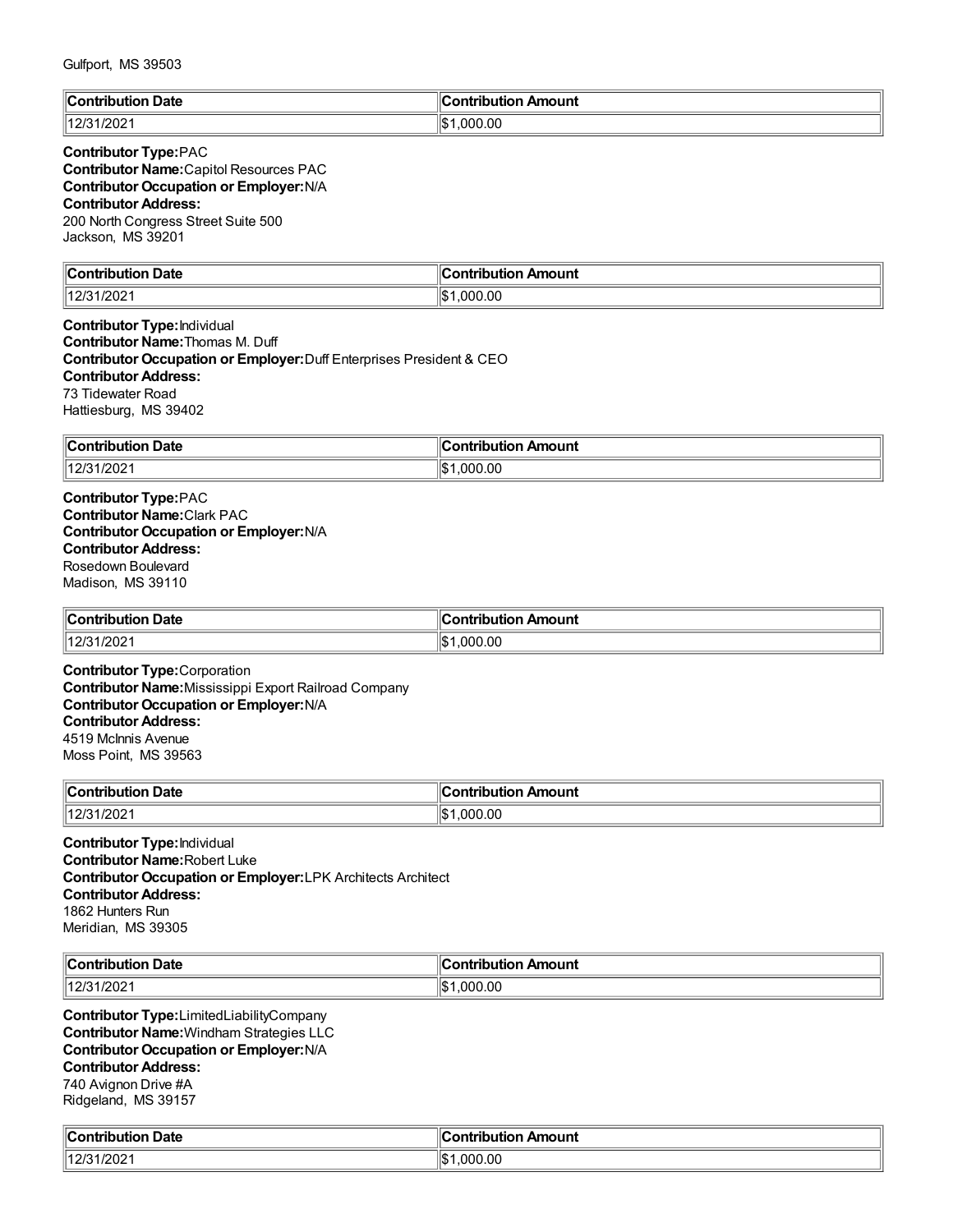| $\ C_{\cdot}\ $                     | <b>Antribution</b>         |
|-------------------------------------|----------------------------|
| າ Date                              | n Amount                   |
| .Contribution                       | יטו                        |
| 1000<br>14.2 <sup>1</sup><br>ےں ے ں | ۱۱œ۰<br>00. (<br>nnr<br>ьD |

**Contributor Type:**Corporation **Contributor Name:**James R. Fincher Timber Company Inc **Contributor Occupation or Employer:**N/A **Contributor Address:** 450 State Line Road Wilmer, AL 36587

| <b>Date</b> | Amount         |
|-------------|----------------|
| `on'        | $\sim$         |
| -----       | ----           |
| ---         | -----          |
| 400<br>202  | 000.00.<br>∥\$ |

#### **Contributor Type:**Individual

**Contributor Name:**Richard R. Fincher **Contributor Occupation or Employer:**Self Employed Timber President **Contributor Address:** 450 State Line Road Wilmer, AL 36587

| llC.<br>Date<br>$\sim$ $\sim$ $\sim$ $\sim$<br>.<br>. | ` ^ntrih⊔t⊪<br>Amount          |
|-------------------------------------------------------|--------------------------------|
| /202<br>1401                                          | .00<br>۱¢۰<br>ໍ^^<br>51<br>د∪ا |

**Contributor Type:**PAC **Contributor Name:**ECM Co-PAC **Contributor Occupation or Employer:**N/A **Contributor Address:** PO Box 3300 Ridgeland, MS 39158

| $\mathsf{C}_{\mathsf{C}}$<br><b>Date</b><br>awiha mina w | đΓ<br>Amount<br>a wakatika mki wa |
|----------------------------------------------------------|-----------------------------------|
| 140/24<br>1/202<br>ت اے ا                                | .500.00<br>1\$                    |

**Contributor Type:**Individual **Contributor Name:**Don Barrett **Contributor Occupation or Employer:**Self Employed Attorney **Contributor Address:** PO Box 927 Lexington, MS 39095

| <b>Contribution</b><br>-<br>bution Date | n Amount<br>ontribution |
|-----------------------------------------|-------------------------|
| 140r<br>1/202                           | 0.00<br>ገበር<br>ה היה י  |

**Contributor Type:**Individual **Contributor Name:**Jason Leach **Contributor Occupation or Employer:**Happy Smiles Dentist **Contributor Address:** 310 Fazio Drive Oxford, MS 38655

| ∥Conf       | IC.        |
|-------------|------------|
| <b>Date</b> | Amount     |
| .ribution   | antrihutia |
| .           | ___        |
| 12/31       | .500.00    |
| 1/202       | 11\$2      |

**Contributor Type:**PAC **Contributor Name:**Nucor Steel Recyclers of MS PAC **Contributor Occupation or Employer:**N/A **Contributor Address:** 3630 Fourth Street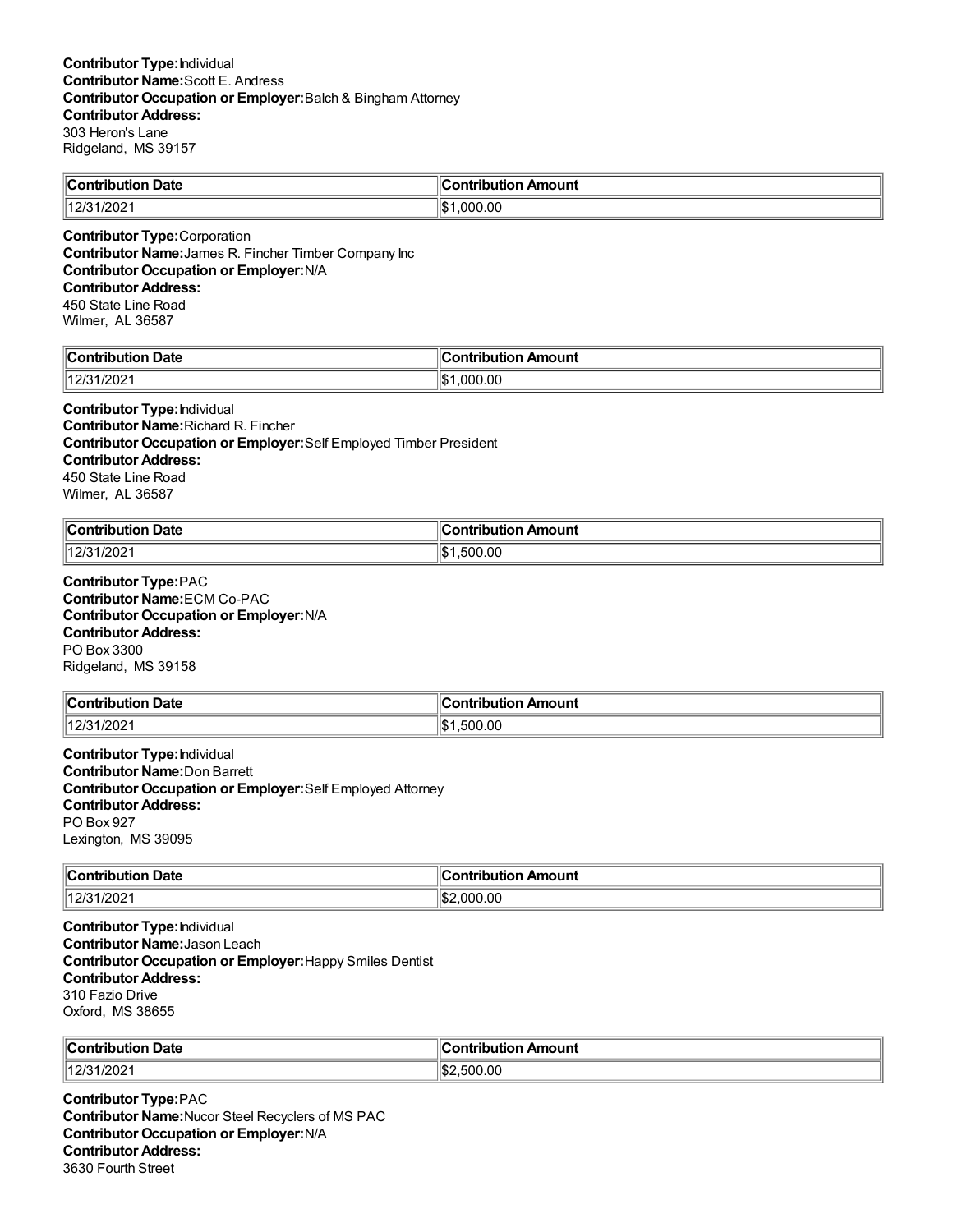| $\mathbb{I}$ C<br>Jate<br>$\sim$ contribute<br>∙ıtı.<br>. | Amount<br>$\mathbf{r}$ . The property of $\mathbf{r}$<br>. |
|-----------------------------------------------------------|------------------------------------------------------------|
| $\sqrt{2}$<br>14.2 <sup>17</sup><br>172021                | 'l\$:<br>.500.00                                           |

**Contributor Type:**Individual **Contributor Name:**Johnny P. McRight **Contributor Occupation or Employer:**McRight Services Owner **Contributor Address:** 2481 Stonebridge Greenville, MS 38701

| $\mathbb{C}$<br>Date<br>. :ontributior | Amount<br>`ontribution |
|----------------------------------------|------------------------|
| 1000<br>142 <sup>o</sup><br>1/202      | ,000.00<br>IS!         |

**Contributor Type:**Individual **Contributor Name:**Ben Craddock **Contributor Occupation or Employer:**Craddock Oil Companies Executive **Contributor Address:** 202 3rd Street McComb, MS 39648

| ∥Con'<br><b>Date</b><br>ribution | Amount<br>s sa baile i ch<br>---<br>ribution |
|----------------------------------|----------------------------------------------|
| /202<br>110101<br>$\sim$         | .00<br>川むん<br>nnn                            |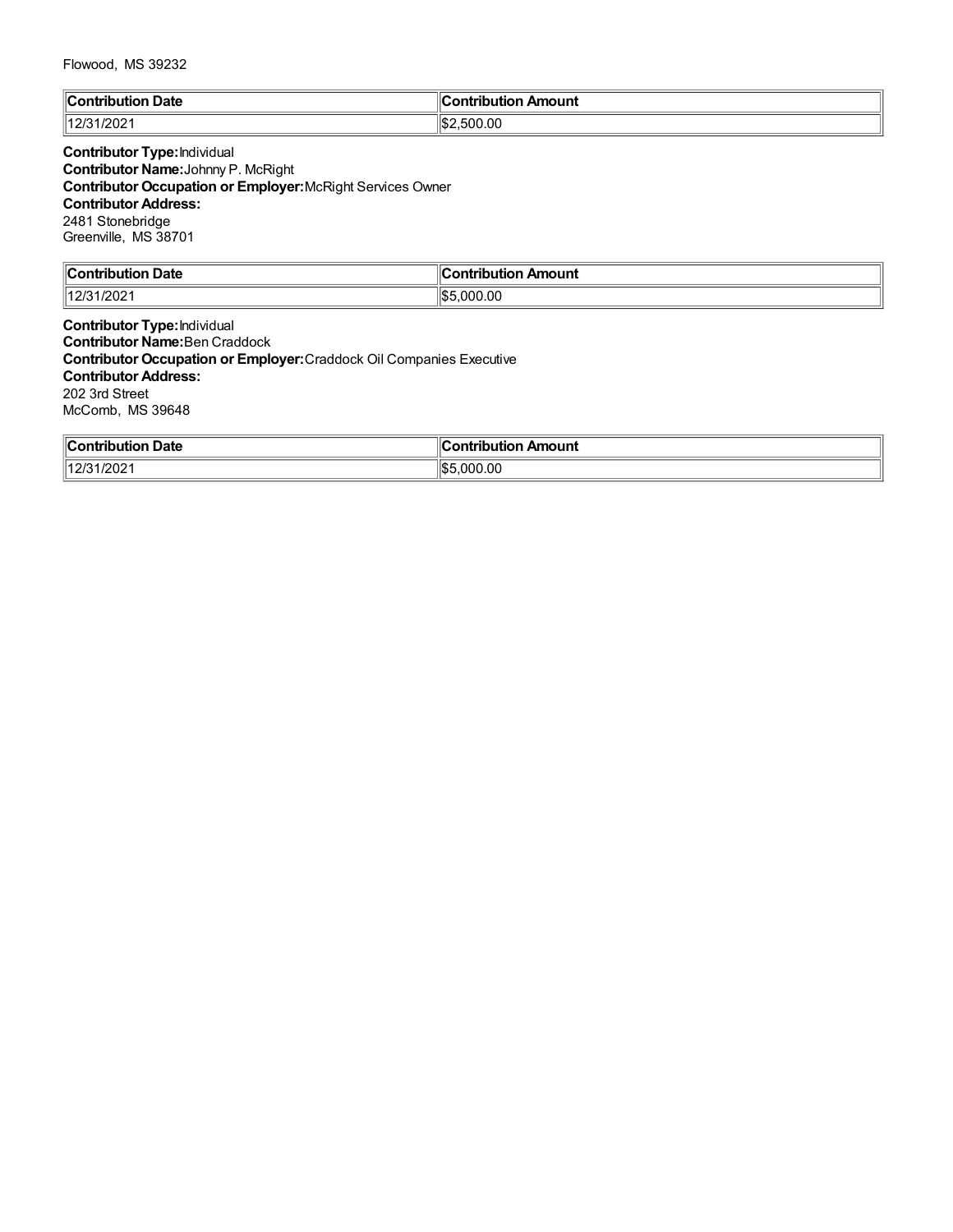# **Current Individual Disbursements**

#### **Purpose of Disbursement:**Event Travel In-Kind **Full Name:**Raun Wetzel **Address:** 14231 Seaway Road Gulfport, MS 39503

| Disbursement Date | sbursement Amount |
|-------------------|-------------------|
| /202<br>  01/r    | \$500.00          |

**Purpose of Disbursement:**Print and Mail **Full Name:**Alliance Business Services **Address:** 125 East South Street Jackson, MS 39201

| <b>∥Disl</b><br>Date<br>∵rsemen⊾ | Amount<br><b>Exament Alliers</b>                |
|----------------------------------|-------------------------------------------------|
| 01/05<br>120 <sub>4</sub>        | $\sim$ $\sim$<br>.50 <sub>1</sub><br>-11<br>. ה |

#### **Purpose of Disbursement:**Consulting - Fundraising, Expense Reimbursement

**Full Name:**PolitiCap LLC **Address:** 134 Cedar Woods Cove Madison, MS 39110

| Disbursement Date | ursement Amount                 |
|-------------------|---------------------------------|
| 01/05/202         | $\sim$<br>۱m۰<br>78.bc<br>∡0دا∀ |

## **Purpose of Disbursement:**Email Services

# **Full Name:**Mailchimp

**Address:**

675 Ponce de Leon Avenue NE Suite 5000 Atlanta, GA 30308

| <sup>∥</sup> Dis<br>Date | Amount<br>u reamant<br>$\sim$ $\sim$ |
|--------------------------|--------------------------------------|
| 02/01<br>1/2021<br>. .   | 4.OC<br>∴ ⊅د                         |

#### **Purpose of Disbursement:**Consulting - Management, Materials, Media

**Full Name:**Frontier Strategies **Address:** PO Box 13292 Jackson, MS 39236

| ⊪∩i<br>™ent Date<br>ьсп<br>. | Amount<br>-------<br>пτ<br>196116<br>. |
|------------------------------|----------------------------------------|
| $  02/\zeta$<br>. 21<br>∠∪∠  | .∟∠ه⊪                                  |

**Purpose of Disbursement:**Consulting - Fundraising **Full Name:**PolitiCap LLC **Address:** 134 Cedar Woods Cove Madison, MS 39110

| <sup>∥</sup> Dis. | Amount          |
|-------------------|-----------------|
| Date              | :amant          |
| .                 | н               |
|                   | $\sim$ $\sim$   |
| $\ 02/03/202\ $   | .000.00<br>∖. D |

#### **Purpose of Disbursement:**Email Services

**Full Name:**Mailchimp

# **Address:**

675 Ponce de Leon Avenue NE Suite 5000 Atlanta, GA 30308

| ∥Dis<br>Date<br>------<br>. | Amount                      |
|-----------------------------|-----------------------------|
| 03/01<br>/202               | 4.00<br>$\sim$<br>.<br>I∿D∠ |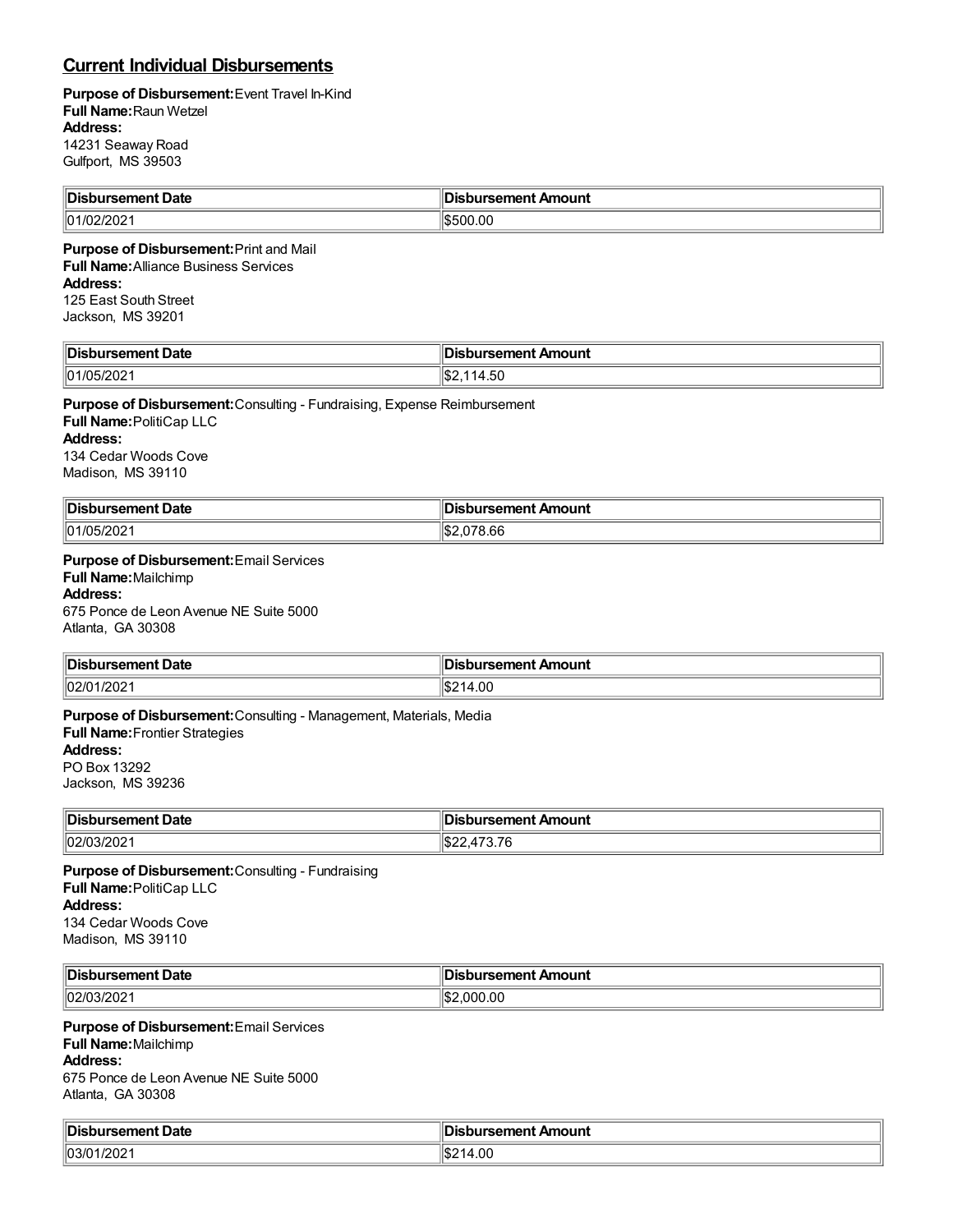| <b>Disbursement Date</b> | <b>Disbursement Amount</b> : |
|--------------------------|------------------------------|
| 03/04/2021               | .სა5.00                      |

**Purpose of Disbursement:**Merchant Processing Fees **Full Name:**Anedot **Address:** 1920 McKinney Avenue Dallas, TX 75201

| ∥Dis<br>Date<br>- - --- - -- -<br>neni | Amount<br>------<br>''' |
|----------------------------------------|-------------------------|
| 03/05<br>- UZ                          | 1.30<br>11 A            |

**Purpose of Disbursement:**Expense Reimbursement **Full Name:**PolitiCap LLC **Address:** 134 Cedar Woods Cove Madison, MS 39110

| ∥Dis<br>t Date<br>rsement | ursement Amount<br>ЛS |
|---------------------------|-----------------------|
| 03/29<br>29/2021          | י הו<br>``<br>⊿טרו    |

## **Purpose of Disbursement:**Email Services

**Full Name:**Mailchimp **Address:** 675 Ponce de Leon Avenue NE Suite 5000

## Atlanta, GA 30308

| <b>Disbursement Date</b> | Disbursement Amount |
|--------------------------|---------------------|
| י∪צוצ∪ן<br>∠∪∠           | \$256.80            |

## **Purpose of Disbursement:**Consulting - Fundraising, Expense Reimbursement

**Full Name:**PolitiCap LLC **Address:** 134 Cedar Woods Cove

Madison, MS 39110

| <b>∥Disb</b><br>›ursement Date | sbursement Amount |
|--------------------------------|-------------------|
| $  04/05/202 \rangle$          | \$2,128.05        |

# **Purpose of Disbursement:**Email Services **Full Name:**Mailchimp

**Address:** 675 Ponce de Leon Avenue NE Suite 5000 Atlanta, GA 30308

| <b>IDisb</b><br>Date<br>$-$ -mont<br>ursement i | isbursement Amount<br>Лś |
|-------------------------------------------------|--------------------------|
| 04/30/202                                       | 56.80<br>ำแ<br>. п.      |

**Purpose of Disbursement:**Event Travel, Lodging In-Kind **Full Name:**J.R. Carter **Address:** PO Box 1600 Gulfport, MS 39502

| <b>Dist</b><br>$-0.000000$<br>rsement Date. | Amount<br>ursement.         |
|---------------------------------------------|-----------------------------|
| 05/02/2<br>1202                             | . A<br>.00<br>ໍ້<br>58<br>. |

**Purpose of Disbursement:**Merchant Processing Fees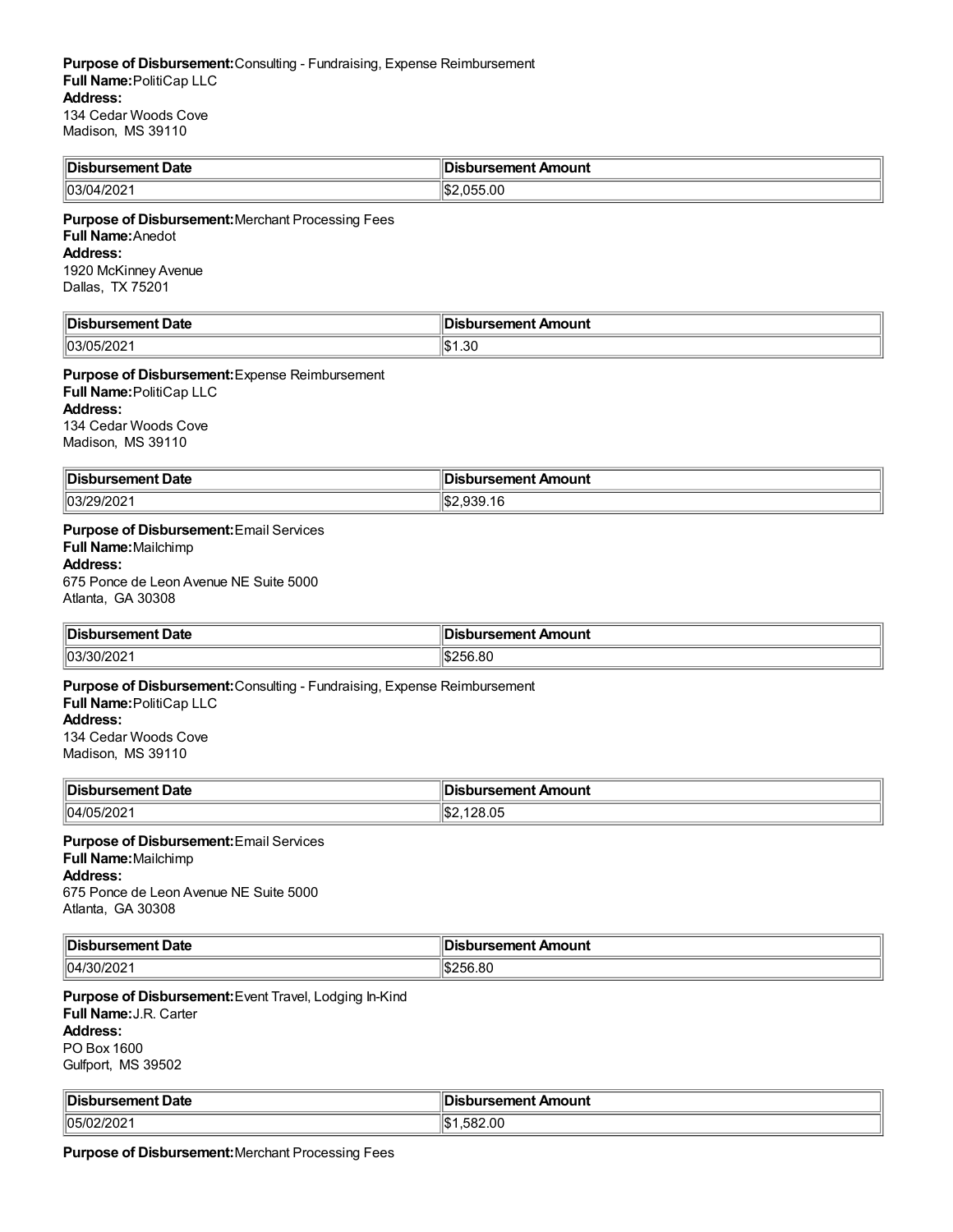| <b>Dist</b><br>rsement Date     | bursement Amount |
|---------------------------------|------------------|
| $\sim$ $\sim$<br>105/06/<br>⊿ט∠ | ົດດ<br>∪.∪ט      |

### **Purpose of Disbursement:**Print and Mail

**Full Name:**Alliance Business Services **Address:**

125 East South Street

Jackson, MS 39201

| lin:<br>Date<br>. | Amount<br>------<br>---          |
|-------------------|----------------------------------|
| ∖∖∩⊾<br>ZUZ       | $\sim$<br>885.2.<br>ዘው '<br>המוו |

**Purpose of Disbursement:**Sponsorship **Full Name:**ECGSL

**Address:** PO Box 1045 Hurley, MS 39555

| ∥Dis<br>Date<br>$ -$    | Amount<br>$\sim$ $\sim$ |
|-------------------------|-------------------------|
| $\parallel$ 05/1<br>.vz | 500.OC                  |

**Purpose of Disbursement:**Event Expense **Full Name:**MossyOak Golf Club **Address:** 1 MossyOak Drive

West Point, MS 39773

| ∥Di:         | ırsement Amount |
|--------------|-----------------|
| rsement Date | .               |
| 1105/        | 3.066.00        |
| 0/202        | I.T             |

#### **Purpose of Disbursement:**Sponsorship **Full Name:**MS Federation of Republican Women **Address:** 405 Grandview Court Pearl, MS 39508

| <sup>∥</sup> Disl<br>rsement Date<br>. | วนrsement Amount |
|----------------------------------------|------------------|
| פחמו<br> 05/<br>⊆∪∠                    | 000.00<br>I.D.   |

**Purpose of Disbursement:**Expense Reimbursement **Full Name:**PolitiCap LLC **Address:** 134 Cedar Woods Cove Madison, MS 39110

| Disbursement Date | __<br>Disbursement Amount |
|-------------------|---------------------------|
| 105/1             | יה ההי                    |
| . JIZUZ '         | .u.                       |

**Purpose of Disbursement:**Consulting - Fundraising **Full Name:**PolitiCap LLC **Address:** 134 Cedar Woods Cove Madison, MS 39110

| <b>IDis</b><br>ਾ sement Date | pursement Amount      |
|------------------------------|-----------------------|
| 105/10<br>10/202             | .000.00<br>ገሔ.<br>۰D۰ |

**Purpose of Disbursement:**Event Expense **Full Name:**Fresh Cut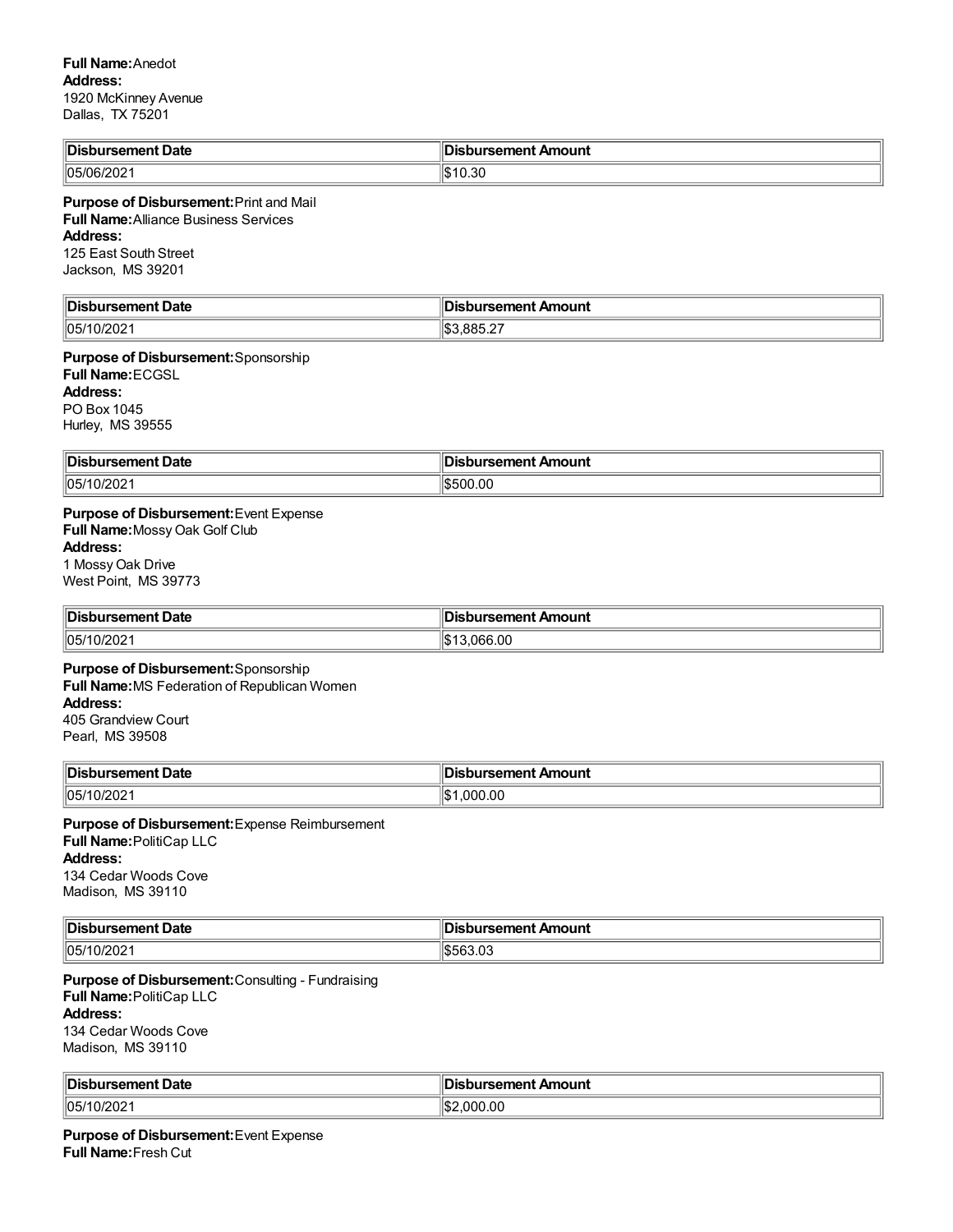#### **Address:**

115 Cypress Cove Flowood, MS 39232

| ∥Dis<br><b>Date</b><br>rsement I | Amount<br>`bursement.                         |
|----------------------------------|-----------------------------------------------|
| $\parallel$ 05/1<br>∠∪           | $\Omega$<br>10 <sup>o</sup><br>.062.8<br>I∿D∠ |

#### **Purpose of Disbursement:**Event Expense **Full Name:**Ironhorse Grill **Address:** 320 West Pearl Street

Jackson, MS 39203

| 'IDis<br>Date<br><br>. | mount<br>--------<br>^∽<br>ш<br>. .<br>.      |
|------------------------|-----------------------------------------------|
| 1105/<br><br>-uz       | $H \cap A \subset \cap \subset$<br><br>$\sim$ |

**Purpose of Disbursement:**Merchant Processing Fees **Full Name:**Anedot **Address:** 1920 McKinney Avenue Dallas, TX 75201

| Disbursement Date       | <b>Disbursement Amount</b> |
|-------------------------|----------------------------|
| 105/2<br>,,<br>41 Z U Z | مم موما<br>980.6C          |

# **Purpose of Disbursement:**Event Expense **Full Name:**Ben NelsonOutdoor **Address:** 243 Industrial Drive

Madison, MS 39110

| ' Dis.<br>ement Date<br>---<br>. | Amount<br>rsement A<br>. |
|----------------------------------|--------------------------|
| 05/T<br>1000<br>פכ<br>012 UZ     | $\sim$<br>1\$267.50      |

**Purpose of Disbursement:**Sponsorship **Full Name:**Dixie National Sale of Junior Champions **Address:** PO Box 36 Mississippi State, MS 39762

| Disbursement Date      | Disbursement Amount |
|------------------------|---------------------|
| 05/2<br>– 21 °<br>- UZ | 500.00              |

### **Purpose of Disbursement:**Email Services **Full Name:**Mailchimp **Address:** 675 Ponce de Leon Avenue NE Suite 5000

Atlanta, GA 30308

| <b>IDis</b>         | Amount            |
|---------------------|-------------------|
| <b>Date</b>         |                   |
| .                   | .                 |
| 106/0<br>1/202<br>. | ብሮጣ<br>ೆರಿ∠ರಿ0.8U |

**Purpose of Disbursement:**Consulting - Fundraising **Full Name:**PolitiCap LLC **Address:** 134 Cedar Woods Cove Madison, MS 39110

| Disbursement Date | Disbursement Amount |
|-------------------|---------------------|
| 0/202             | 2.000.00            |
| 106/1             | ™JD∠.               |

**Purpose of Disbursement:**Event Expense **Full Name:**Lavish Fleur **Address:**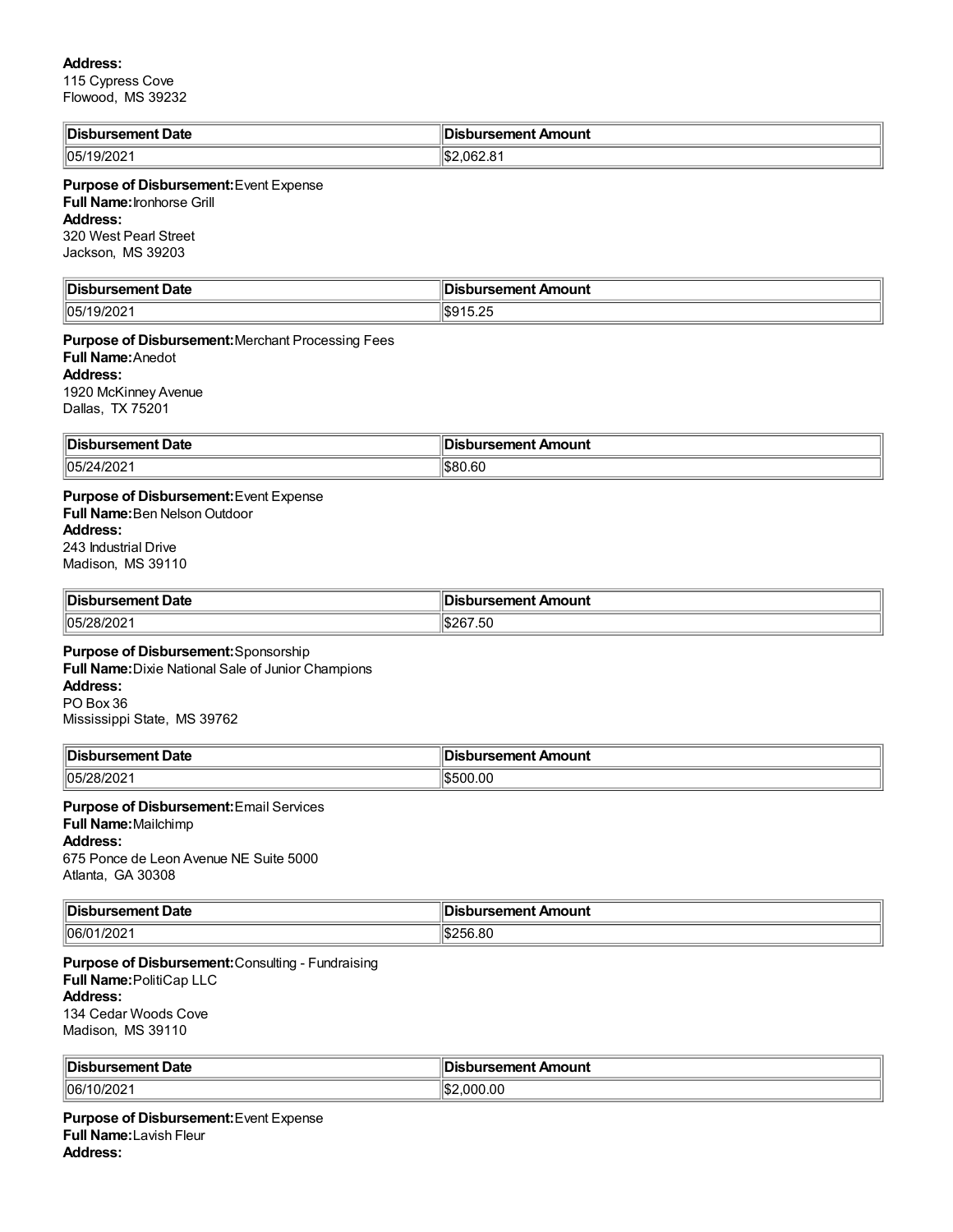| ‼Dis<br>bursement Date | Disbursement Amount |
|------------------------|---------------------|
| $ 06/21/202 \rangle$   | ା\$596.7∪           |

**Purpose of Disbursement:**Expense Reimbursement - Campaign Mileage **Full Name:**Michael Watson **Address:** PO Box 964 Pascagoula, MS 39568

| <b>‼Dis.</b>    | 'Dis                          |
|-----------------|-------------------------------|
| bursement Date  | วนrsement Amount              |
| 106/2<br>1/2021 | n<br>، π<br>74 F<br>IЭ<br>.uu |

#### **Purpose of Disbursement:**Printed Materials **Full Name:**Action Printing Center **Address:** 3315 Market Street

Pascagoula, MS 39567

| ∜Dis<br>Date<br>-- | . .<br>Amount |
|--------------------|---------------|
| 106/<br>. u .      | .Ut           |

**Purpose of Disbursement:**Expense Reimbursement - Campaign Travel, Events, Materials 20/21 Auto: Chevron 14.07, Loves 54.86Phone/Internet: Apple 330.63Postage: USPS 55Travel: Airport Parking 24, Taxi/Uber (9xs) 124.09, United 751.20, Courtyard 179.58Supplies: Walgreens 16.04Food/Beveraage: Andersons Bakery 22.39, Bojangles 18.49, Bozo's Seafood 31, Broad Street (2xs) 29, Canes 8.08, Chik Fil A (3xs) 38.23, City Limits Caf 50, Coast Roast 8, Cracker Barrel 63, CS's 54, Cups 5.08, Dixie Depot 41.78, Dominos 19.77, El Agave 38, El Campisino 28.58, Farmers & Distillers 286, Founding Farmers 47, Govt Street Grocery 90, Harveys 190, Hotel Dining 145.34, Jacked Up Coffee (2xs) 22, KFC 12.41, Kiefers 42.24, Krispy Kreme 10.24, La Crema 2, La Terraza 27.93, Logan Farms 18.53, Lou's Full Serve (3xs) 165.58, McDonalds (2xs) 20.57, Mexican Kitchen 104, Oasis Grill 49.82, Oxford Burger 13, Papa Johns (2xs) 44.89, Patio 44 60, Picantes 13.61, Lobby Restaurant 21, Potbelly Sandwich 15.03, Primos (4xs) 72.35, Proud Larrys 13.81, Rocky Creek Catfish 72, Shady Acres (3xs) 88.56, Shaggys 30, Starbucks (3xs) 20.69, Steves (3xs) 74.95, Strange Brew Coffee (2xs) 35.77, Subway (6xs) 86.97, TBT 21, Thunders 25.13, Triple C 22.48, Tupelo Country Club 15, Waffle House (2xs) 76 **Full Name:**Michael Watson

# **Address:**

PO Box 964 Pascagoula, MS 39568

| <b>∥Dis</b> k<br>bursement Date | <b>Disbursement Amount</b>    |
|---------------------------------|-------------------------------|
| $ 06/24/202 \rangle$            | $- -$<br>.064.7<br>ЧФ.<br>⊣30 |

**Purpose of Disbursement:**Merchant Processing Fees **Full Name:**Anedot **Address:** 1920 McKinney Avenue Dallas, TX 75201

| <sup>∥</sup> Dis⊾<br>Date<br>------<br>usenen. | ursement Amount                       |
|------------------------------------------------|---------------------------------------|
| 106/2<br>∠u∠u∠                                 | $\overline{\phantom{a}}$<br>۱œ<br>⊪D. |

**Purpose of Disbursement:**Email Services **Full Name:**Mailchimp **Address:** 675 Ponce de Leon Avenue NE Suite 5000 Atlanta, GA 30308

| ∥Di:<br>Date                                                   | Amount<br>ureamant<br>. |
|----------------------------------------------------------------|-------------------------|
| 06/<br>.uz<br>$\sim$ $\sim$ $\sim$ $\sim$ $\sim$ $\sim$ $\sim$ | <sup>-</sup> 6.80       |

**Purpose of Disbursement:**Consulting - Fundraising **Full Name:**PolitiCap LLC **Address:** 134 Cedar Woods Cove Madison, MS 39110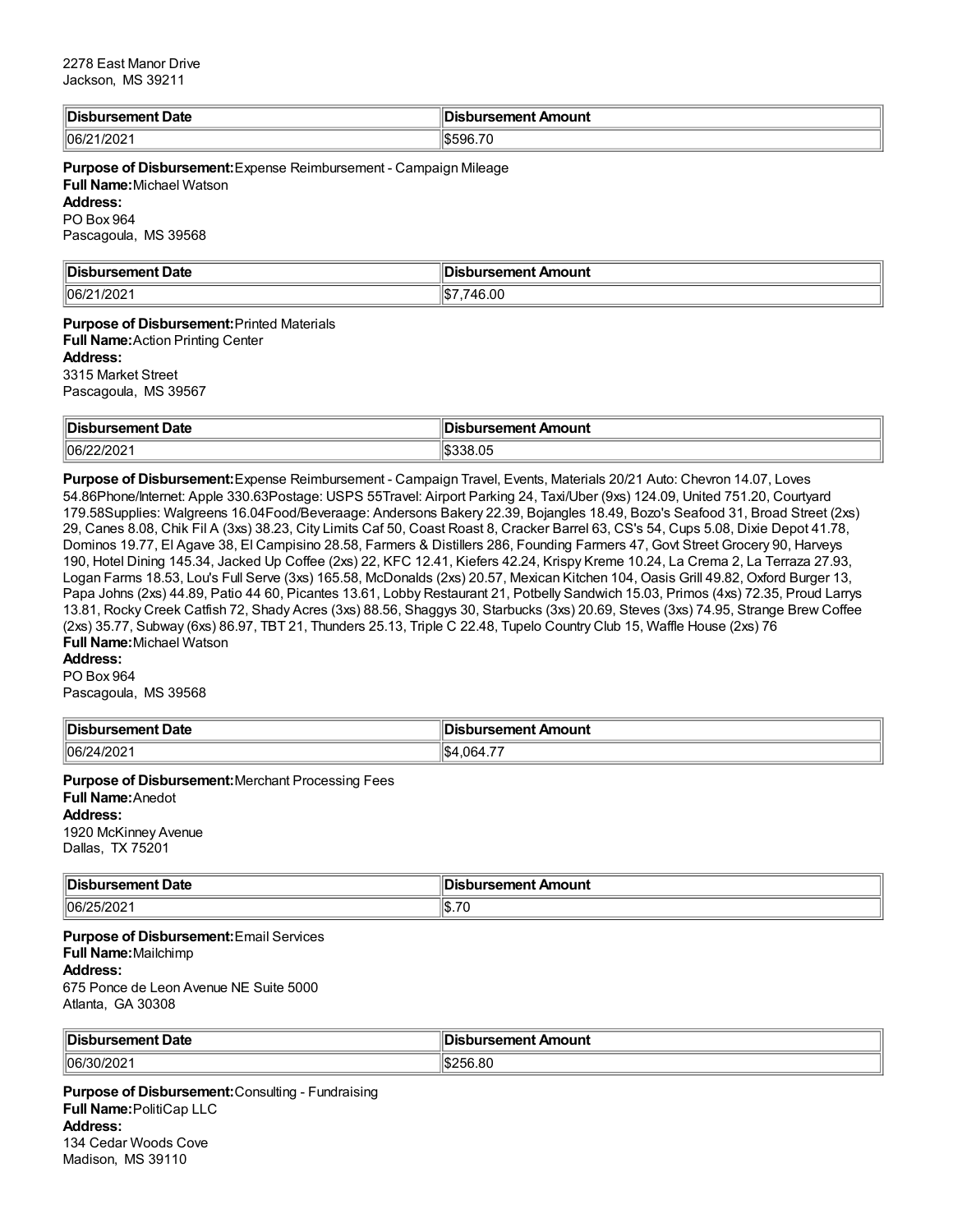| <b>Disb</b><br>›ursement Date | bursement Amount، |
|-------------------------------|-------------------|
| 07/08<br>ے0∠'                 | 000.00            |

#### **Purpose of Disbursement:**Sponsorship **Full Name:**EC Touchdown Club **Address:** 15120 Highway 613 Moss Point, MS 39562

| ∥Di<br>งursement Date | sbursement Amount |
|-----------------------|-------------------|
| 07/1<br>15/202        | \$250.00          |

#### **Purpose of Disbursement:**Sponsorship **Full Name:**Sheriffs Rodeo Fund **Address:** PO Box 1931 Pascagoula, MS 39568

| 'IDis<br>ment Date<br>mm    | : Amount<br>ursement. |
|-----------------------------|-----------------------|
| 107/<br>16/20<br>'67.<br>∠∪ | v.vu<br>I.S.          |

**Purpose of Disbursement:**Meeting Travel, Lodging In-Kind **Full Name:**Thomas Colbert **Address:** PO Box 1869 Brandon, MS 39403

| <sup>∥</sup> Dis.<br>Date<br>ırsement | งursement Amount<br>н |
|---------------------------------------|-----------------------|
| 07/20/202                             | .00                   |

## **Purpose of Disbursement:**Email Services

**Full Name:**Mailchimp **Address:**

675 Ponce de Leon Avenue NE Suite 5000 Atlanta, GA 30308

| Disbursement Date | านrsement Amount<br>DI.      |
|-------------------|------------------------------|
| 07/30/202         | 0.0000000<br>-256.8C<br>∕ ھ⊾ |

**Purpose of Disbursement:**Expense Reimbursement **Full Name:**Frontier Strategies **Address:** PO Box 13292 Jackson, MS 39236

| 'IDis.<br><i>r</i> sement Date<br>ı ır | sbursement Amount |
|----------------------------------------|-------------------|
| ിവാലെ                                  | . ICP             |
| 08/7                                   |                   |
| .vz                                    | ۱JD               |
|                                        | 1.JZ              |

**Purpose of Disbursement:**Consulting- Fundraising **Full Name:**PolitiCap LLC **Address:** 134 Cedar Woods Cove Madison, MS 39110

| ∥Dis<br>Date<br>. serrer | caman'<br>Amount<br>шызы |
|--------------------------|--------------------------|
| 08/10<br>10/202          | .000.00                  |

**Purpose of Disbursement:**Event Venue, Catering In-Kind **Full Name:**Lodging & Leisure Investment LLC **Address:** 660 Bay Cove Drive Biloxi, MS 39530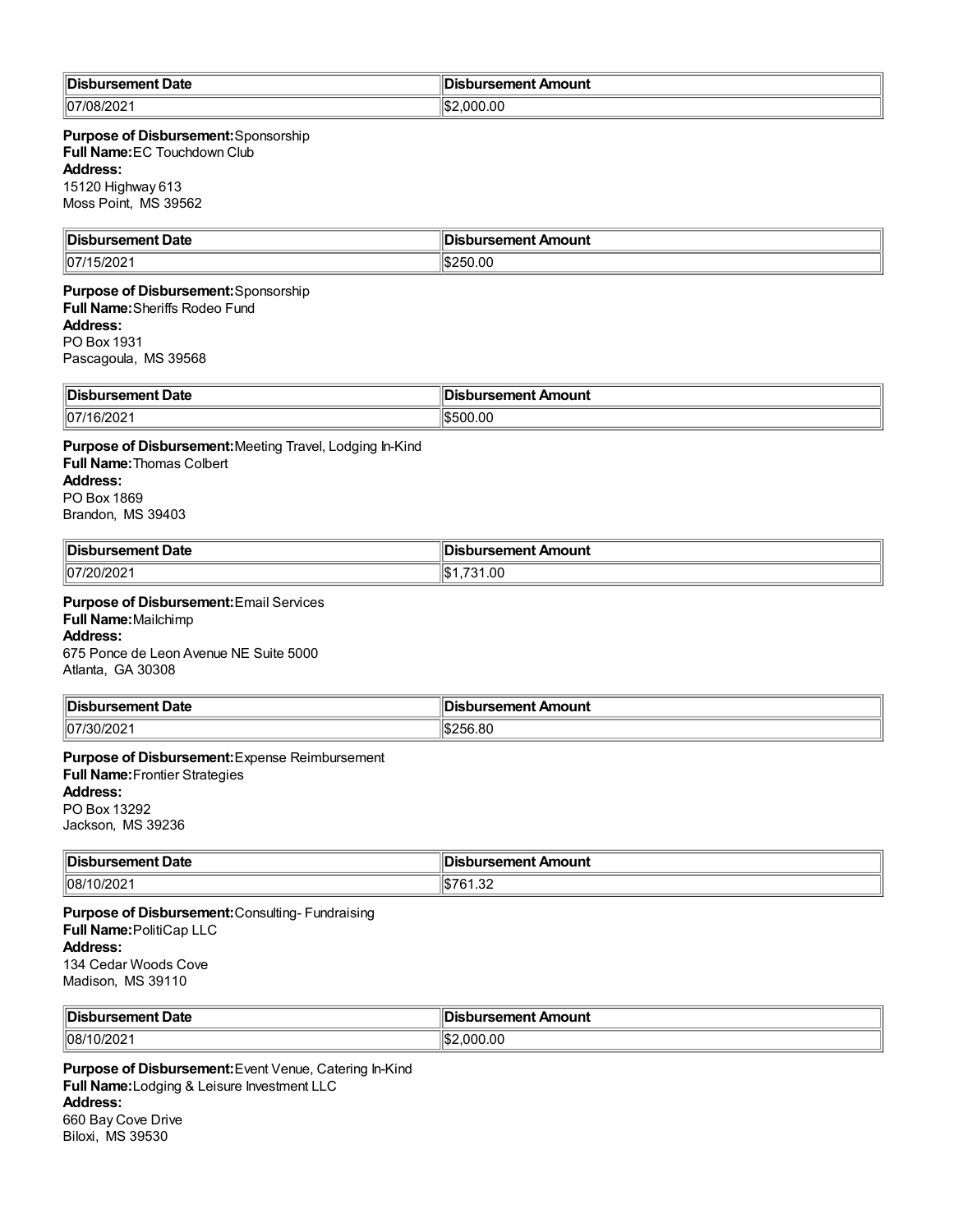| ∥Dis              | bursement Amount             |
|-------------------|------------------------------|
| . sement Date     | н                            |
| 08/<br>,,,<br>∠∪∠ | 22.00<br>۱۱<br>$\sim$ $\sim$ |

**Purpose of Disbursement:**Merchant Processing Fees **Full Name:**Anedot **Address:** 1920 McKinney Avenue Dallas, TX 75201

| Disbursement Date    | <b>Disbursement Amount</b> |
|----------------------|----------------------------|
| 108/26<br>$-$ ui 404 | $\sim$                     |

# **Purpose of Disbursement:**Email Services **Full Name:**Mailchimp **Address:**

675 Ponce de Leon Avenue NE Suite 5000 Atlanta, GA 30308

| ∜Dis<br>Date<br>. | Amount<br>$-$<br>11 L<br>$\sim$ $\sim$ $\sim$ $\sim$ $\sim$ $\sim$ $\sim$ |
|-------------------|---------------------------------------------------------------------------|
| 08/3 <sup>c</sup> | $\sim$                                                                    |
| _ ∠∪∠י            | 9.60 V                                                                    |

**Purpose of Disbursement:**Printed Materials

**Full Name:**Geiger **Address:** 427 Katherine Drive Flowood, MS 39232

| ∥Di:<br>Jate<br>.              | 10UN'         |
|--------------------------------|---------------|
| $\parallel$ 09/0<br>$\sim$ 04. | $\sim$ $\sim$ |

**Purpose of Disbursement:**Consulting - Fundraising **Full Name:**PolitiCap LLC

**Address:** 134 Cedar Woods Cove

Madison, MS 39110

| <b>Dis</b><br>. <i>.</i><br>⊥… <sub>∝ut</sub> Date<br>. | Amount<br>urcamant<br>1961 IGHL |
|---------------------------------------------------------|---------------------------------|
| 09/07/<br>772021                                        | :\$∥<br>0.0<br>000              |

#### **Purpose of Disbursement:**Event Materials In-Kind

**Full Name:**Jimmy Smith

## **Address:**

6006 Hwy 63 Moss Point, MS 39563

| <b>Dis</b><br>Jate<br>------- | Amount<br>. <b>.</b> |
|-------------------------------|----------------------|
| 09/1                          | .500.00              |
| 0/202                         | ∥\$                  |

**Purpose of Disbursement:**Merchant Processing Fees **Full Name:**Anedot **Address:** 1920 McKinney Avenue Dallas, TX 75201

| <sup>∖</sup> Dis.<br>.<br>Date<br>--<br>. | Amount<br>---------------<br>senent<br>. |
|-------------------------------------------|------------------------------------------|
| 09/17<br>∘ ∩מ<br>$\sim$<br>120Z           | $\sim$<br>rv.ou                          |

**Purpose of Disbursement:**Print and Mail **Full Name:**Magnolia Printing **Address:** 1829 25th Avenue Gulfport, MS 39501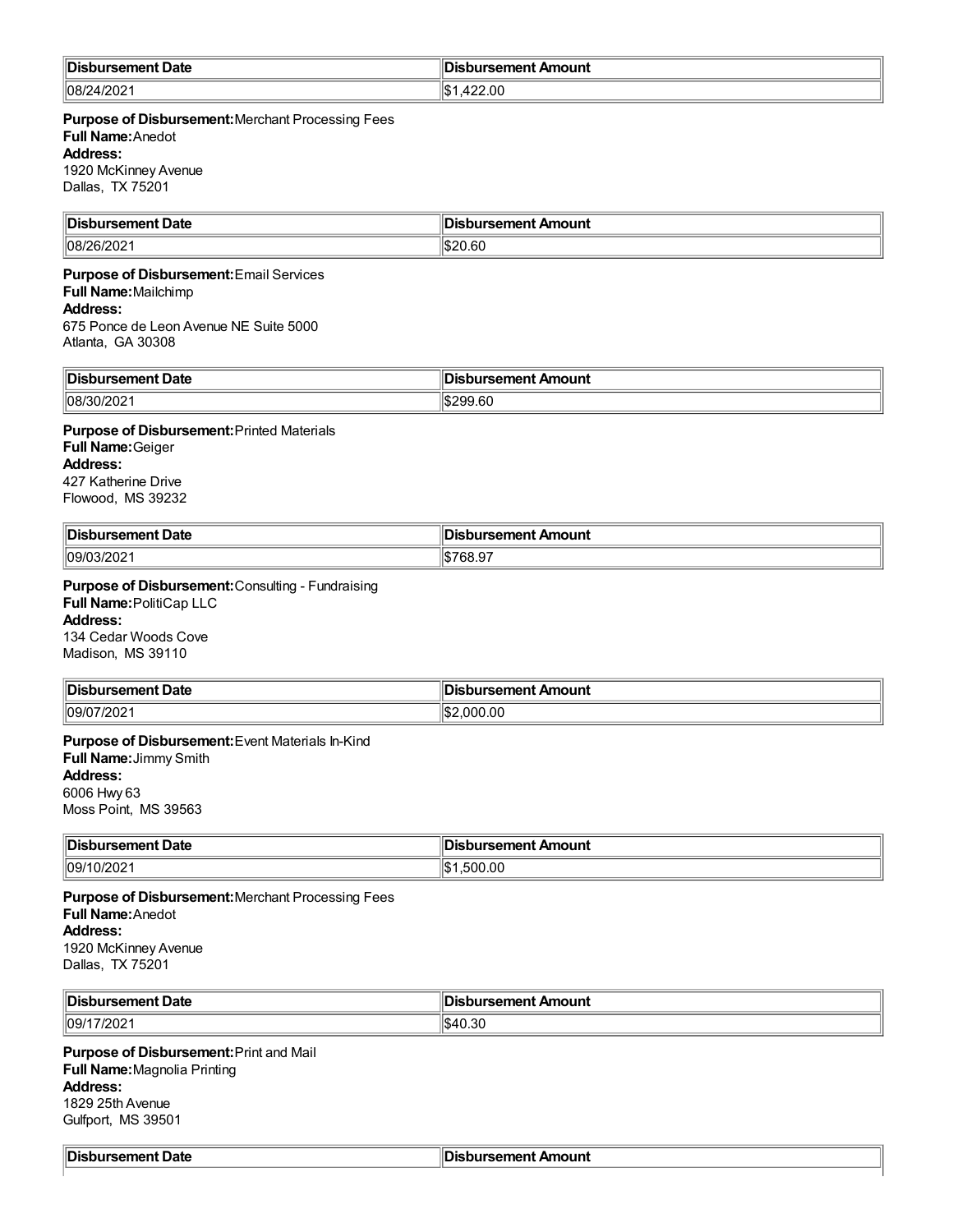# **Purpose of Disbursement:**Print and Mail **Full Name:**Magnolia Printing

## **Address:**

1829 25th Avenue Gulfport, MS 39501

| ⊧آ∩اا<br>oursement Date | Disbursement Amount |
|-------------------------|---------------------|
| 09/<br>uicuc            | $\sim$<br>I-D       |

#### **Purpose of Disbursement:**Email Services

## **Full Name:**Mailchimp

**Address:**

675 Ponce de Leon Avenue NE Suite 5000 Atlanta, GA 30308

| "Dis<br><b>Date</b><br>------<br>. | ------<br>Amount<br><br>. .<br>. |
|------------------------------------|----------------------------------|
| 09/<br>.uz                         | .6l                              |

#### **Purpose of Disbursement:**Merchant Processing Fees

**Full Name:**Anedot **Address:** 1920 McKinney Avenue Dallas, TX 75201

| <b>IIN:</b>        | sbursement Amount |
|--------------------|-------------------|
| ∥Disbursement Date | צוטי              |
| 10/06/202          | ⊾⊿<br>1 U.U       |

### **Purpose of Disbursement:**Consulting - Fundraising, Expense Reimbursement

**Full Name:**PolitiCap LLC **Address:**

134 Cedar Woods Cove Madison, MS 39110

| Disbursement    | __                            |
|-----------------|-------------------------------|
| : Date          | <b>Disbursement Amount</b>    |
| 10/1<br>13/2021 | $\sim$<br>n×<br>י ה<br>,,,,,, |

#### **Purpose of Disbursement:**Event Expense **Full Name:**The Preserve

**Address:**

8901 MS 57 Vancleave, MS 39565

| ¶Dis                     | bursement Amount               |
|--------------------------|--------------------------------|
| ırsement Date            | ЭĿ                             |
| $ 10/1\rangle$<br>18/202 | 4.60<br>$\mathbf{z}$<br>$-10-$ |

**Purpose of Disbursement:**Email Services **Full Name:**Mailchimp **Address:** 675 Ponce de Leon Avenue NE Suite 5000 Atlanta, GA 30308

| <b>∥Dis</b> Ł<br>rsement Date<br>. | `ırsement <i>⊦</i><br>Amount<br>Л¢<br>. |
|------------------------------------|-----------------------------------------|
| 1/202 <sup>.</sup>                 | ା\$299.60                               |
| 111/01                             | 19299.6C                                |

**Purpose of Disbursement:**Event Travel, Lodging In-Kind **Full Name:**Colin Maloney **Address:** 705 Robert E. Lee Drive Tupelo, MS 38801

| ‼Dis.                    | .,                         |
|--------------------------|----------------------------|
| rsement Date             | <b>Jisbursement Amount</b> |
| 1141 N G<br>71<br>14 U.C | $\sim$<br>ວອ.ບບ            |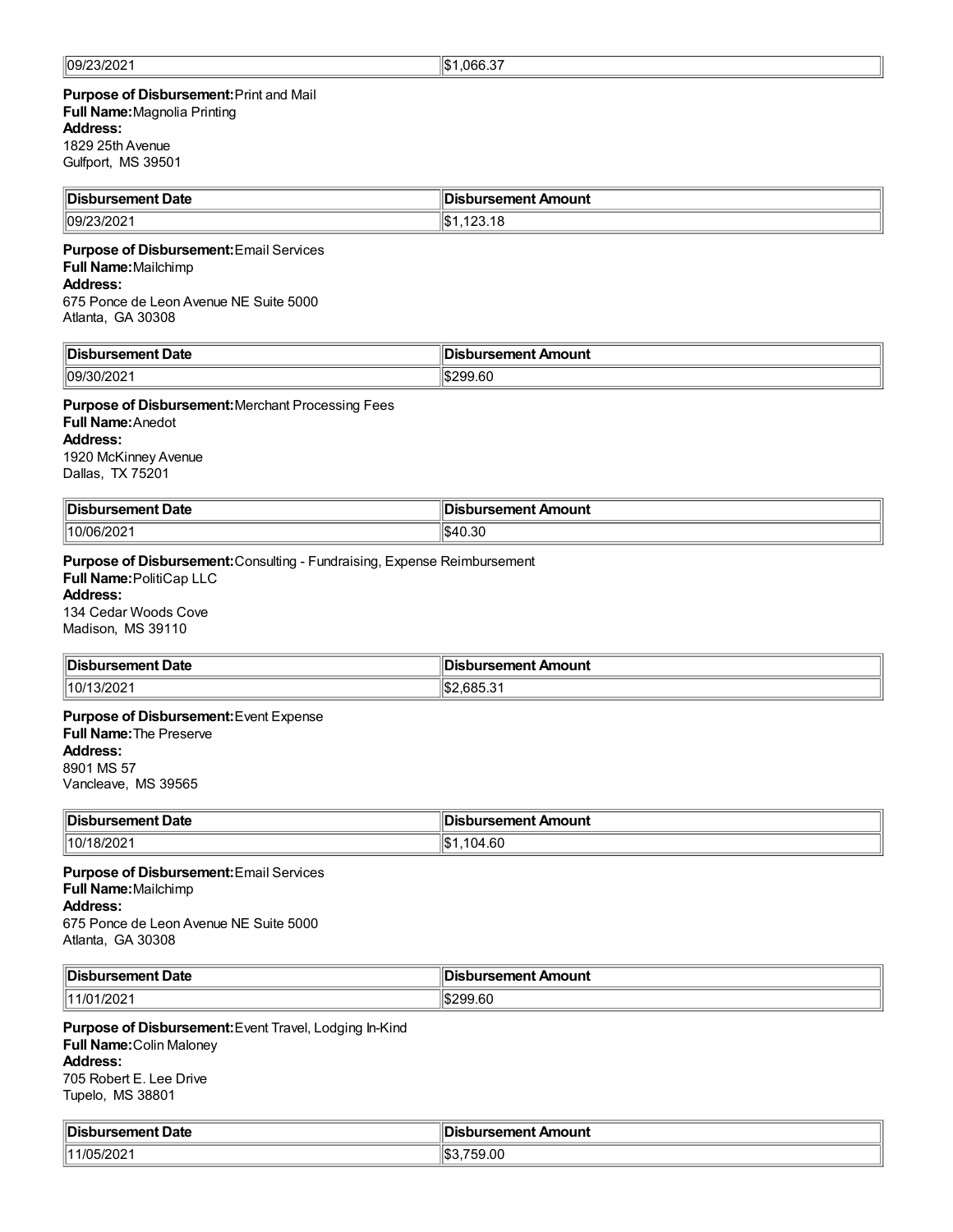| Disbursement Date | bursement Amount            |
|-------------------|-----------------------------|
| 11/08/2021        | 4.00<br>11 S.<br>0.01<br>≺⊿ |

#### **Purpose of Disbursement:**Event Expense **Full Name:**The Preserve **Address:** 8901 MS 57 Vancleave, MS 39565

| <b>Disb</b><br>งursement Date | ∥Disbursement Amount           |
|-------------------------------|--------------------------------|
| 78/20<br>vz                   | .896.24<br>، ۱۴۵<br>$\cdots$ D |

**Purpose of Disbursement:**Consulting - Fundraising, Expense Reimbursement **Full Name:**PolitiCap LLC **Address:** 134 Cedar Woods Cove Madison, MS 39110

| <b>Disb</b><br>rsement Date | <b>Jisbursement Amount</b> |
|-----------------------------|----------------------------|
| 1/202<br>14111<br>. II      | 425.86<br>∴∟0س             |

# **Purpose of Disbursement:**Conference Travel In-Kind

**Full Name:**Thomas Colbert **Address:** PO Box 1869 Brandon, MS 39403

| <b>Disi</b><br>งursement Date | Disbursement Amount |
|-------------------------------|---------------------|
| /202<br>114/14                | 325.00              |

**Purpose of Disbursement:**Conference Lodging, F&B In-Kind **Full Name:**Heritage Action for America PAC **Address:** 214 Massachusetts Avenue NE Washington , DC 20002

| <b>IDis</b><br>Date<br><u>comoni</u><br><b>ursement</b> .<br>. | Amount<br><b>Trement</b> |
|----------------------------------------------------------------|--------------------------|
| 11 4 14<br>13/2021                                             | `໓໐ວຯ.⊺ະ                 |

## **Purpose of Disbursement:**Email Services **Full Name:**Mailchimp

**Address:**

675 Ponce de Leon Avenue NE Suite 5000 Atlanta, GA 30308

| ∥Dis<br>Date<br>-------<br>rsement | Amount<br>`ement ∶<br>366. |
|------------------------------------|----------------------------|
| 111<br>2 U Z                       | $\sim$<br>99.60<br>.       |

## **Purpose of Disbursement:**Media

**Full Name:**Supertalk Mississippi Media **Address:** 6311 Ridgewood Road Jackson, MS 39211

| ∥Di∙ | Amount   |
|------|----------|
| Jate | -------- |
| .    | .        |
| 12/  | ıa       |
| '202 |          |
|      | .        |

**Purpose of Disbursement:**Event Expense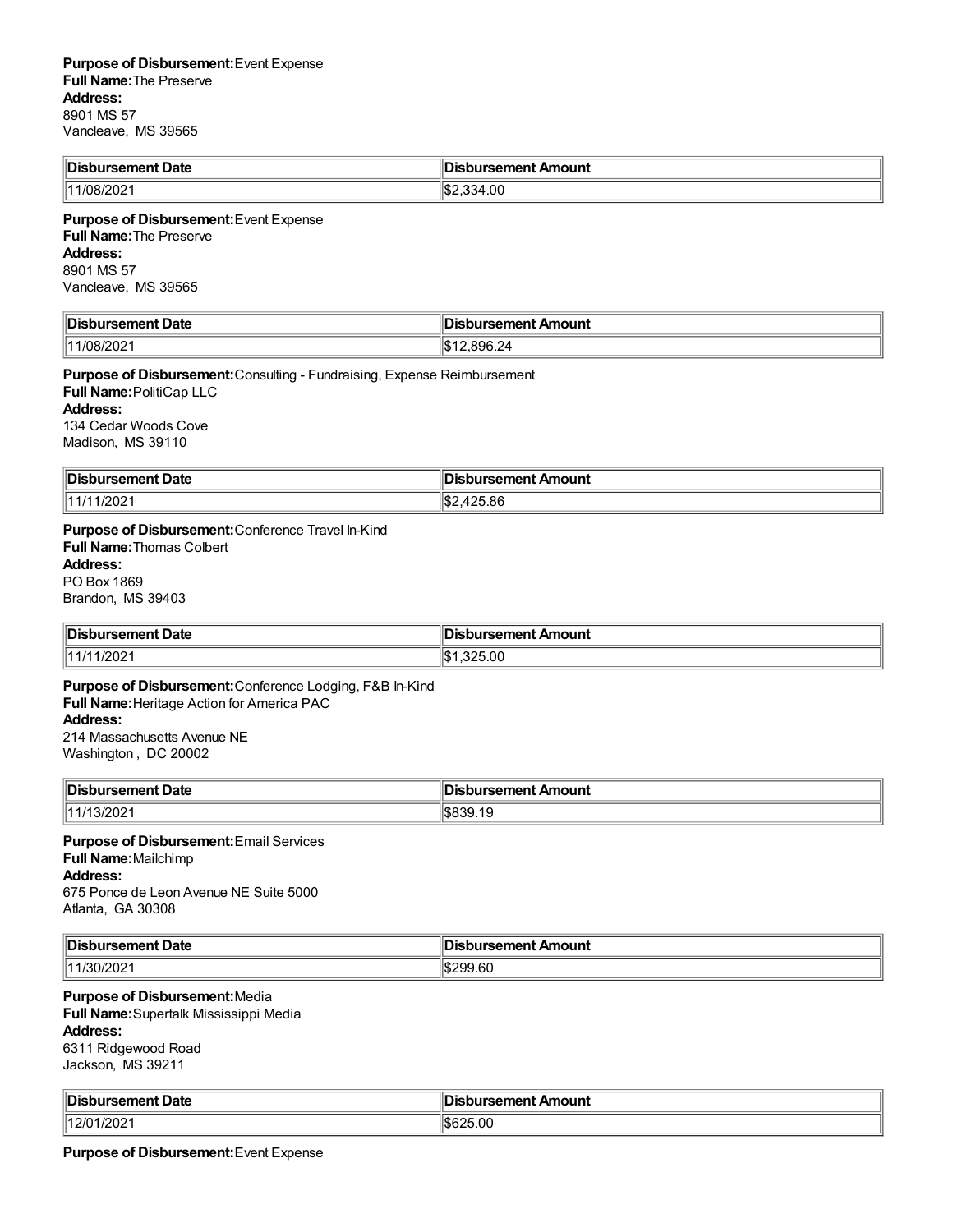| <b>IDist</b><br>Date<br>$\sim$ month<br>ursement<br>. | : Amount<br>`ırsement <sub>∙</sub><br>н<br>$\sim$ $\sim$ |
|-------------------------------------------------------|----------------------------------------------------------|
| 12/07/2021                                            | <b>\$606.65</b>                                          |

**Purpose of Disbursement:**Consulting - Fundraising **Full Name:**PolitiCap LLC **Address:**

134 Cedar Woods Cove Madison, MS 39110

| ∥Di:<br>--<br>ement Date <sup>.</sup><br>$ -$ | ursement Amount         |
|-----------------------------------------------|-------------------------|
| 13/202<br>1014.<br>. I 4<br>14                | 000.00.<br>م م ا<br>⊿ال |

**Purpose of Disbursement:**Merchant Processing Fees **Full Name:**Anedot **Address:** 1920 McKinney Avenue Dallas, TX 75201

| ¶Dis<br>Jate         | ш<br>Amount<br>. . |
|----------------------|--------------------|
| 1171.<br>6/202<br>14 | $\frac{157.00}{5}$ |

**Purpose of Disbursement:**Merchant Processing Fees **Full Name:**Anedot **Address:** 1920 McKinney Avenue Dallas, TX 75201

| ∜Dis<br>Date<br>$-$ where $-$<br><br>. | Amount<br>$- - - - - - -$<br><br>. |
|----------------------------------------|------------------------------------|
| 1401                                   | 2.00                               |
| ◡▵                                     | $\sim$                             |
|                                        | $ -$                               |

**Purpose of Disbursement:**Merchant Processing Fees **Full Name:**Anedot **Address:** 1920 McKinney Avenue Dallas, TX 75201

| <b>‼Dis.</b><br><b>ursement Date</b> | bursement Amount |
|--------------------------------------|------------------|
| 1401<br>4/202<br>تے رے ر             | ზ4.<br>1 U.U     |

**Purpose of Disbursement:**Merchant Processing Fees **Full Name:**Anedot **Address:** 1920 McKinney Avenue Dallas, TX 75201

| ∥Dis                               | bursement Amount |
|------------------------------------|------------------|
| ırsement Date                      | ЛS               |
| 14.2 <sup>F</sup><br>ገር<br>-VILVL' | S2.30            |

**Purpose of Disbursement:**Email Services **Full Name:**Mailchimp **Address:**

675 Ponce de Leon Avenue NE Suite 5000 Atlanta, GA 30308

| <b>Disb</b>          |                 |
|----------------------|-----------------|
| ursement             | ursement Amount |
| * Date               | ™uspursen.      |
| 14000c<br>12/30/2021 | 1\$299.60       |

**Purpose of Disbursement:**Merchant Processing Fees **Full Name:**Anedot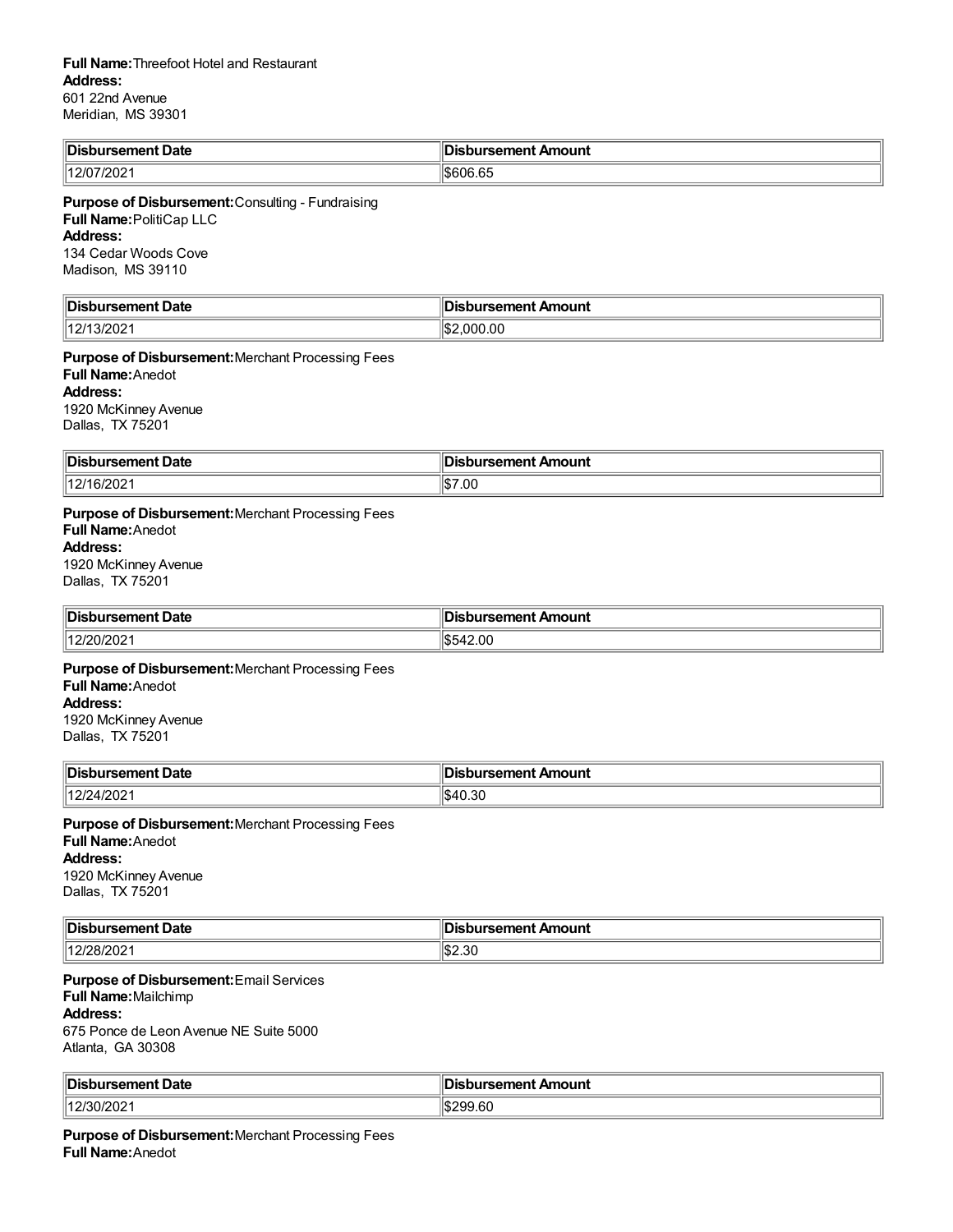**Address:** 

1920 McKinney Avenue Dallas, TX 75201

| Disbursement Date | Disbursement Amount |
|-------------------|---------------------|
| 140F              | - ^^                |
| 1202              | ,,                  |
| 11494             | .                   |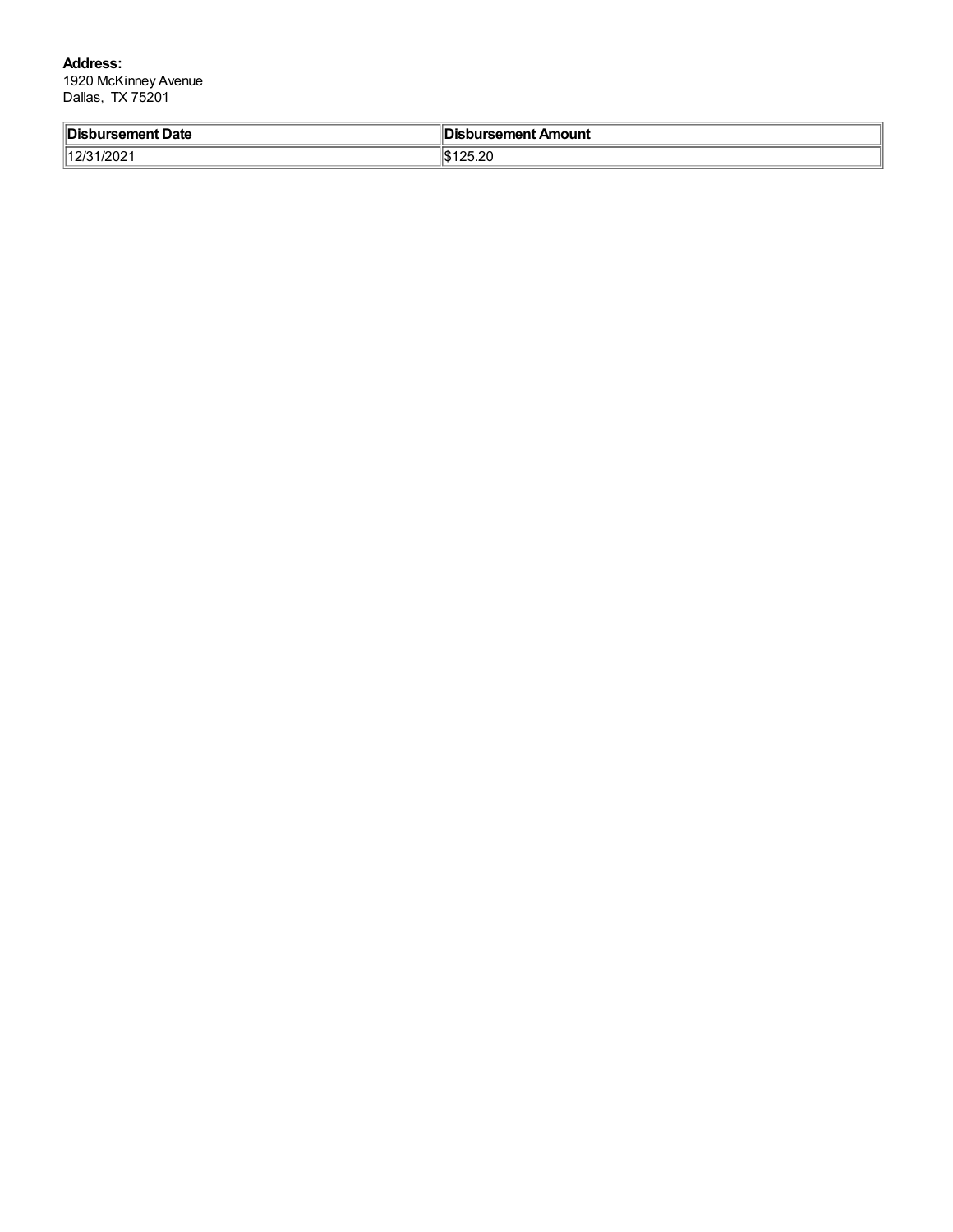# **Individual In-Kind Contributions**

**Contributor Type:**Individual **Contributor Name:**Jimmy Smith **Contributor Occupation or Employer:**SRFCU CEO **Contributor Address:** 6006 Hwy 63 Moss Point, MS 39563

| In-Kind Contribution Date                                                                                                                                                                                                   | In-Kind Contribution Description |
|-----------------------------------------------------------------------------------------------------------------------------------------------------------------------------------------------------------------------------|----------------------------------|
| 09/10/2021                                                                                                                                                                                                                  | Event Supplies                   |
| <b>Contributor Type: Individual</b><br><b>Contributor Name: J.R. Carter Sr.</b><br><b>Contributor Occupation or Employer: Island View Executive</b><br><b>Contributor Address:</b><br>PO Box 1600<br>Gulfport, MS 39502     |                                  |
| In-Kind Contribution Date                                                                                                                                                                                                   | In-Kind Contribution Description |
| 05/02/2021                                                                                                                                                                                                                  | Event Travel, Lodging            |
| <b>Contributor Type: Individual</b><br><b>Contributor Name: Colin Maloney</b><br>Contributor Occupation or Employer: Century Construction CEO<br><b>Contributor Address:</b><br>705 Robert E. Lee Drive<br>Tupelo, MS 38801 |                                  |
| In-Kind Contribution Date                                                                                                                                                                                                   | In-Kind Contribution Description |
| 11/05/2021                                                                                                                                                                                                                  | Event Travel, Lodging            |
| <b>Contributor Type: Individual</b><br><b>Contributor Name: Thomas Colbert</b><br>Contributor Occupation or Employer: Community Bank CEO<br><b>Contributor Address:</b><br>DO DAY 1000.                                     |                                  |

PO Box 1869 Brandon, MS 39403

| <b>In-Kind Contribution Date</b> | n-Kind Contribution Description |
|----------------------------------|---------------------------------|
| 107/20/2021                      | Conference Travel, Lodging      |

**Contributor Type:**Individual **Contributor Name:**Thomas Colbert **Contributor Occupation or Employer:**Community Bank CEO **Contributor Address:** PO Box 1869 Brandon, MS 39043

| <b>In-Kind Contribution Date</b> | In-Kind Contribution Description |
|----------------------------------|----------------------------------|
| 11/11/2021                       | Conference Travel                |

**Contributor Type:**PAC **Contributor Name:**Heritage Action for America **Contributor Occupation or Employer:**N/A **Contributor Address:** 214 Massachusetts Avenue NE Washington, DC 20002

| <b>In-Kind Contribution Date</b> | <b>In-Kind Contribution Description</b> |
|----------------------------------|-----------------------------------------|
| 11/13/2021                       | Conference Lodging, F&B                 |

**Contributor Type:**Individual **Contributor Name:**Raun Wetzel **Contributor Occupation or Employer:**Self Employed Radiologist